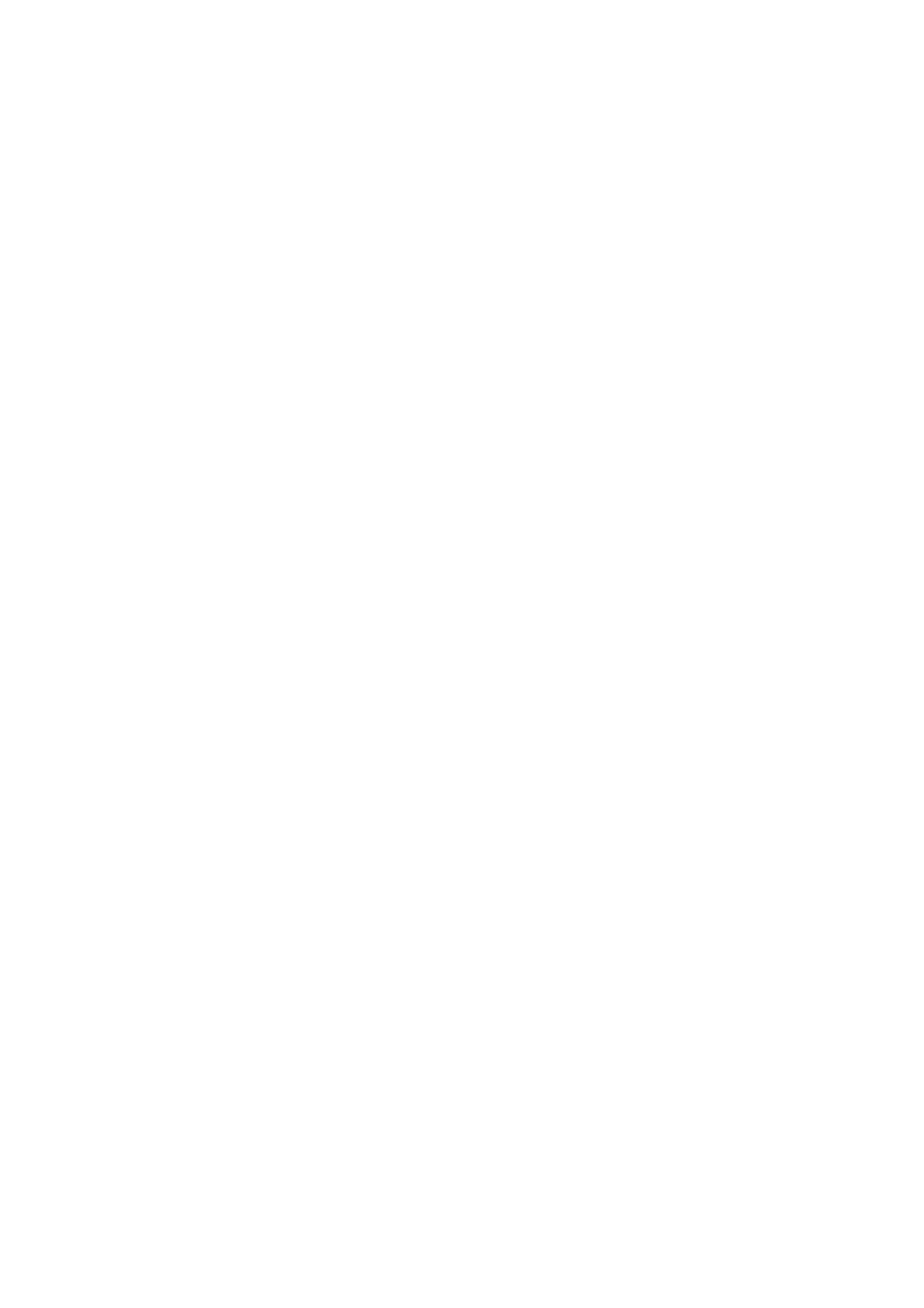# **EUROPEAN UNIVERSITY INSTITUTE, FLORENCE DEPARTMENT OF ECONOMICS**

*Towards a Theory of Trade Finance* 

**TIM SCHMIDT-EISENLOHR**

EUI Working Paper **ECO** 2009/43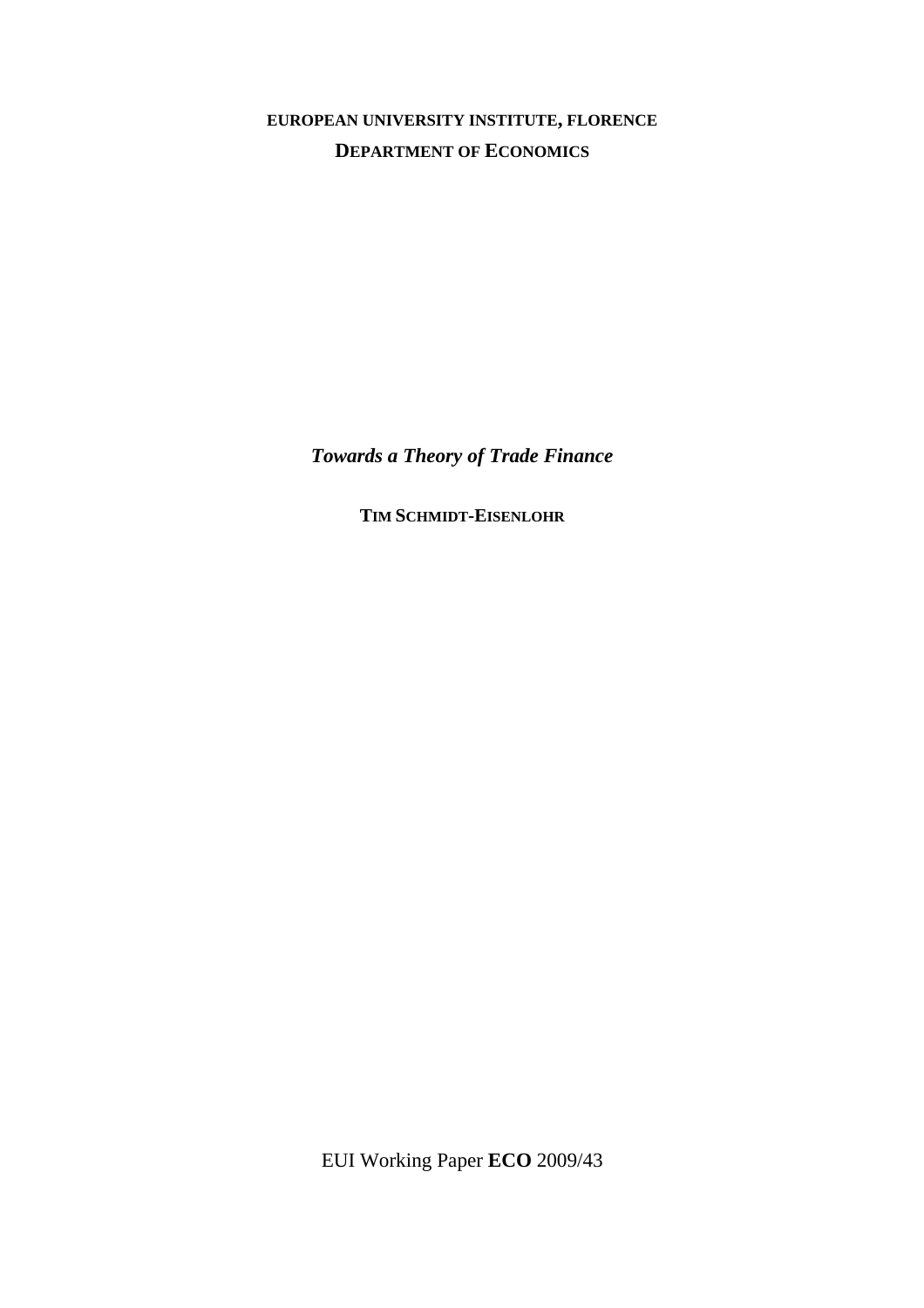This text may be downloaded for personal research purposes only. Any additional reproduction for other purposes, whether in hard copy or electronically, requires the consent of the author(s), editor(s). If cited or quoted, reference should be made to the full name of the author(s), editor(s), the title, the working paper or other series, the year, and the publisher.

ISSN 1725-6704

© 2009 Tim Schmidt-Eisenlohr

Printed in Italy European University Institute Badia Fiesolana I – 50014 San Domenico di Fiesole (FI) Italy [www.eui.eu](http://www.eui.eu/)  [cadmus.eui.eu](http://www.eui.eu/)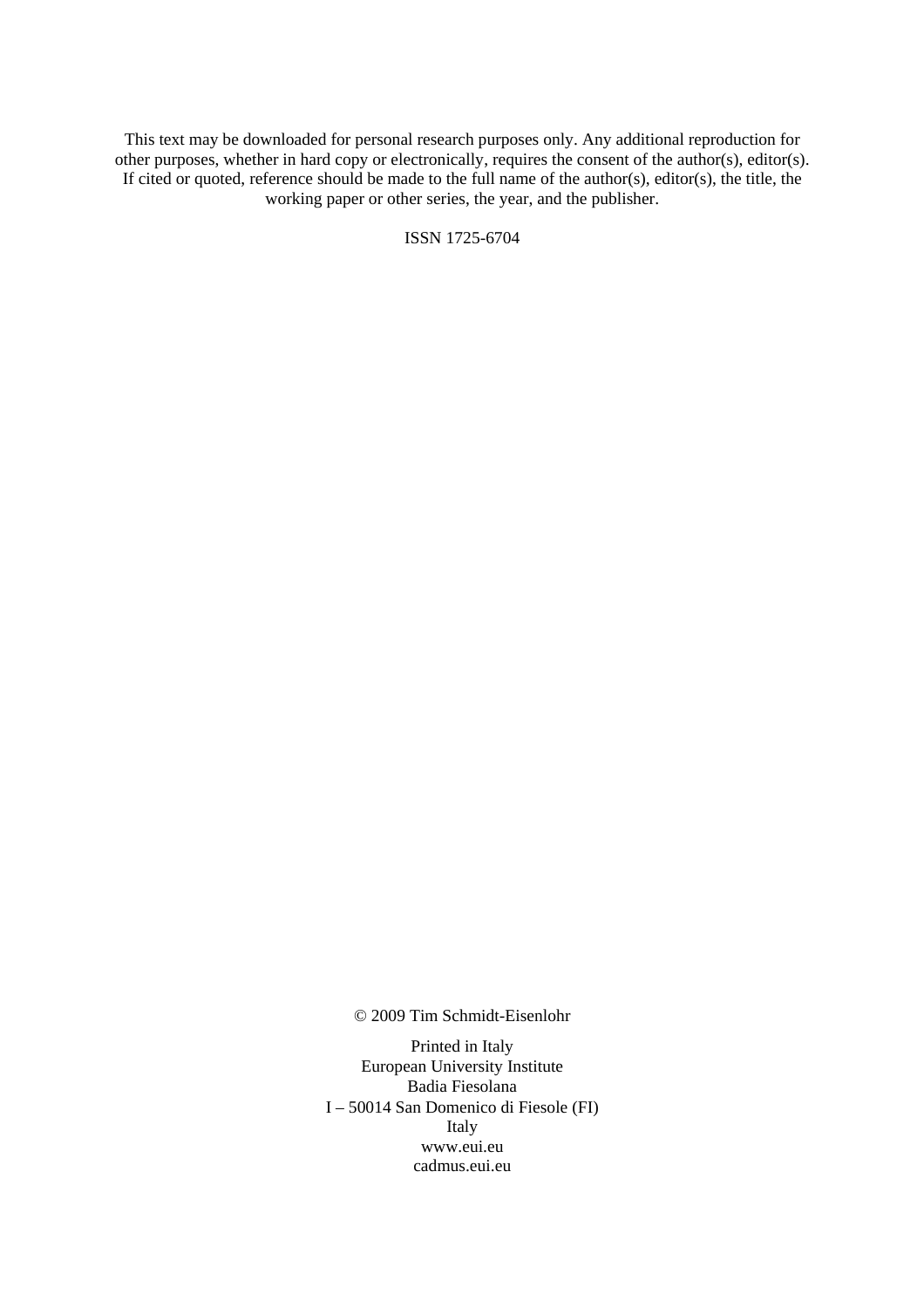## **Towards a Theory of Trade Finance**<sup>∗</sup>

Tim Schmidt-Eisenlohr

European University Institute

December 7, 2009

#### **Abstract**

Cross border transactions are conducted using different payment contracts, the usage of which varies across countries and over time. In this paper I build a model that can explain this observation and study implications from this for international trade. In the model exporters optimally choose payment contracts, trading off differences in enforcement and efficiency between financial markets in different countries. I find that the ability of firms to switch contracts is central to the reaction of trade to variations in financial conditions. Numerical experiments with a two-country version of the model suggest that limiting the choice between payment contracts reduces traded quantities by up to 60 percent.

JEL: F12, F3, G21, G32 Keywords: trade finance, payment contracts, trade patterns, financial crisis

<sup>∗</sup> I am grateful to Giancarlo Corsetti, Russell Cooper and Omar Licandro for constant advice. I would also like to thank Andrew Bernard, Jonathan Eaton and participants of the the Cooper & Students Discussion Group and the Macro Student Lunch at the European University Institute for useful comments.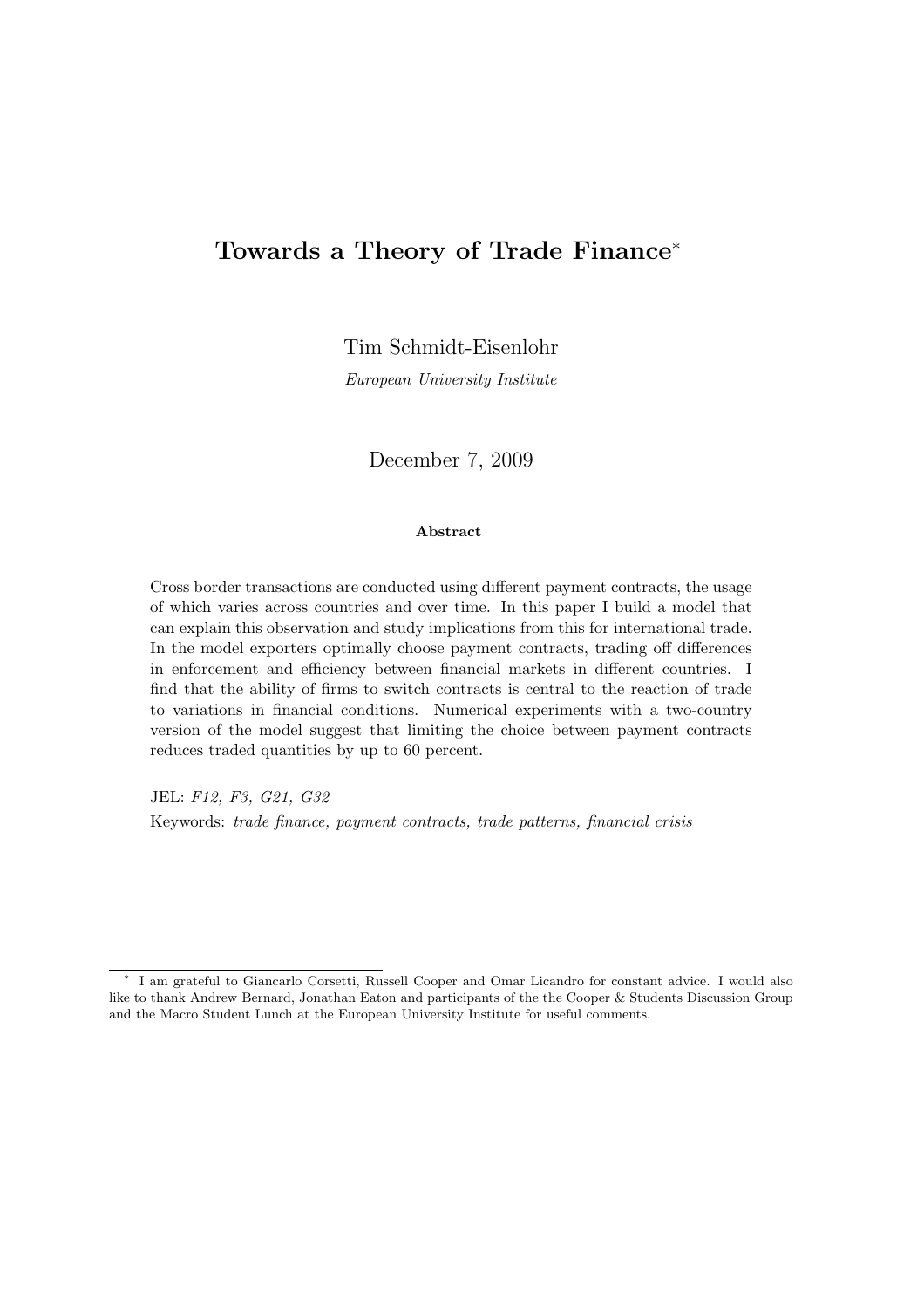## **1 Introduction**

Transactions in international trade are conducted using different payment contracts. These can be broadly classified into Cash in Advance, Open Account and bank intermediated contracts. Evidence suggests that usage of payment contracts varies both across countries and over time. Current trade theory does not address these contracts. To understand why different payment contracts are used by different firms and what effects these have on international trade, a suitable model is needed.

In this paper I develop a theory of trade finance that explains the co-existence of the different financing forms depending on enforcement and cost of financing, and analyze the trade-offs faced by exporters. The model shows that the impact of variations in financial conditions on trade significantly depends on the ability of firms to switch contracts. Furthermore, it predicts that the choice of payment contract shapes variable trade costs and that FOB prices vary systematically with payment contracts and financial market conditions. In a two-country version of the model numerical experiments are conducted. I find that limiting the choice between payment contracts reduces traded quantities by up to 60 percent. In an extension I introduce repeated transactions and show that these can explain the empirical observation that trade credit intensive industries are less affected by a financial crisis.

While several recent papers have analyzed the effect of the exporter's financial market on participation decisions or exported quantities, none have examined the interaction of financial conditions in the sending and receiving countries. A setup featuring the choice of payment contract between an importer and an exporter has not been studied before. Taking into account characteristics of both financial markets gives rise to interesting interactions. Depending on which payment contract is chosen by an exporter, different parameters of the two financial markets are relevant. Choosing a payment contract allows to substitute away from the least favorable conditions. In a model taking into account the exporter financial market only, this substitution is not possible. Then, exporters are fully affected by any changes of financial conditions in their market.

I model three types of payment contracts: Cash in Advance (CIA), Open Account (OA) and Letter of Credit (LC). With Cash in Advance, the importer pays the trade before receiving the goods. Under Open Account the importer only pays after receiving the goods. The third payment contract considered is a Letter of credit, in which banks act as intermediaries resolving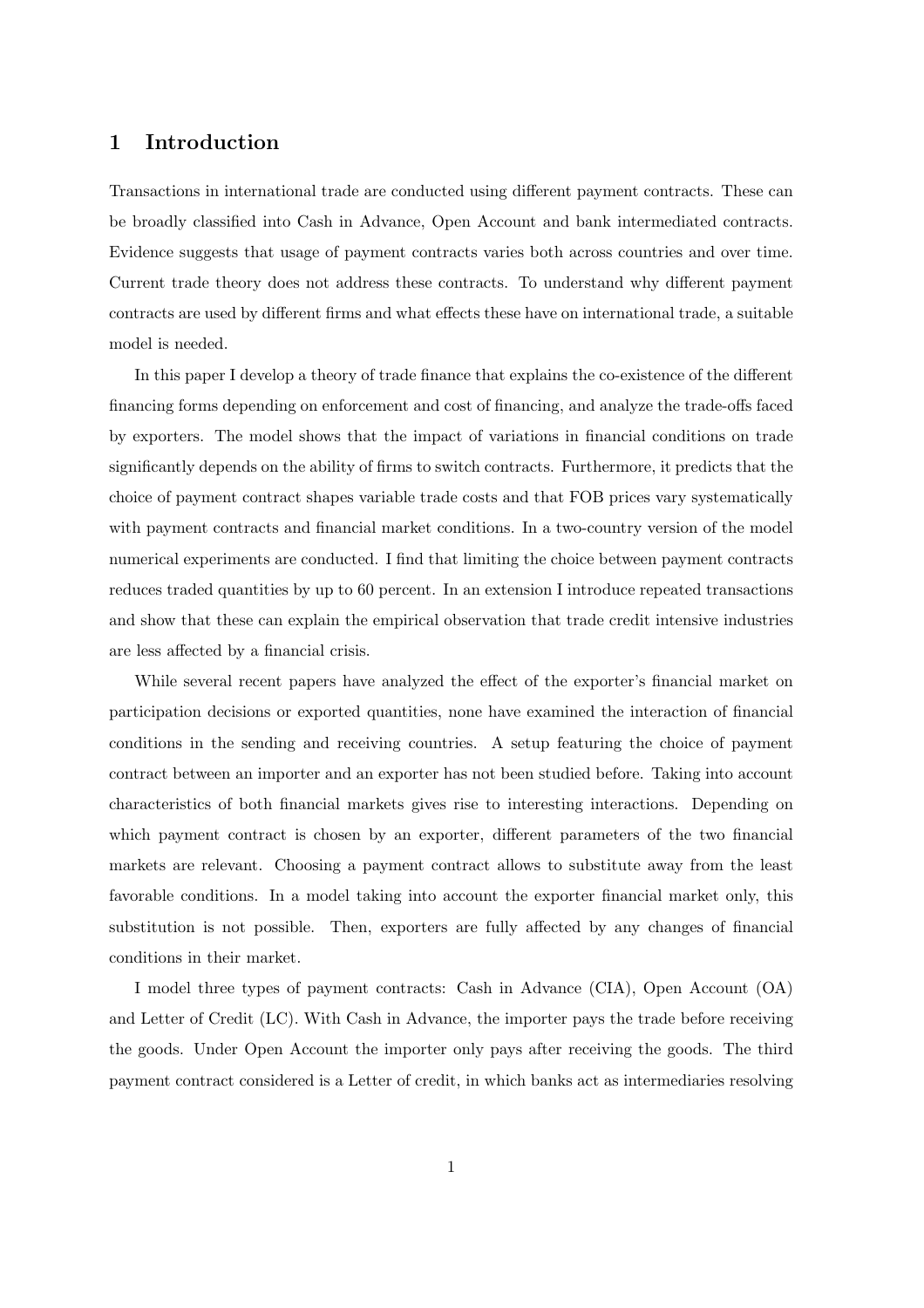the enforcement problem.<sup>1</sup>

The main findings are as follows. CIA is more likely to be used if enforcement at home is strong and if financing costs abroad are low. OA is more likely if enforcement abroad is strong and financing costs at home are low. LC is used if enforcement is relatively weak and interest rate costs are relatively low in both countries. Costs arising from trade finance take the form of variable costs that are proportional to the value traded, i.e. they correspond to the iceberg formulation often used in international trade. When financing costs or enforcement probabilities change, firms can react by switching payment contracts. In this respect, the time horizon in which firms are able to switch payment contracts is important. In the very short run switching contract might be difficult. It could imply a fixed cost, which would limit the switching. However, in the short run it could still be easier to switch to a different payment contract between two trading partners than to switch bank for any of them.

When repeated transactions are considered, under certain conditions, trigger strategies can improve on the one shot equilibria when CIA or OA are used. These trigger strategies are more likely to be optimal when the expected number of repeated transactions is large and when enforcement probabilities are high. In this case CIA and OA become more attractive relative to a LC. This prediction is in line with the notion that LCs are used relatively more when trade relationships have a shorter time horizon, whereas especially OA is more common in long term relationships. It can also explain the finding that trade relationships, in which more trade credit, i.e CIA and OA, is used, might be less affected by financial crisis than relationships using trade credit less intensively, as reported by Levchenko, Lewis, and Tesar (2009).

The model predicts asymmetric reactions of trade flows to financial turmoil. If there is country-specific financial turmoil, firms are able to partially mitigate adverse effects by switching payment contracts. If there is global financial turmoil that affects both the financial markets of the exporter and the importer, this possibility does no longer exist and trade flows react more strongly to a crisis. This suggests that in the current global financial crisis trade finance might have a stronger effect on aggregate trade flows than in former more locally concentrated ones. The model predicts differences between South-North and South-South trade volumes that are absent in models on financing constraints in which only the exporter's financial market conditions play a role. There is an additional effect of the choice of payment contract on FOB

 $1<sup>1</sup>$  represent all bank intermediated transactions by the LC. They usually involve banks both in the importer's and exporter's country and the usage of some form of documentation upon which payment is being made by a bank to the exporter. For an introduction to the different types of trade finance payment contracts see U.S. Department of Commerce (2008).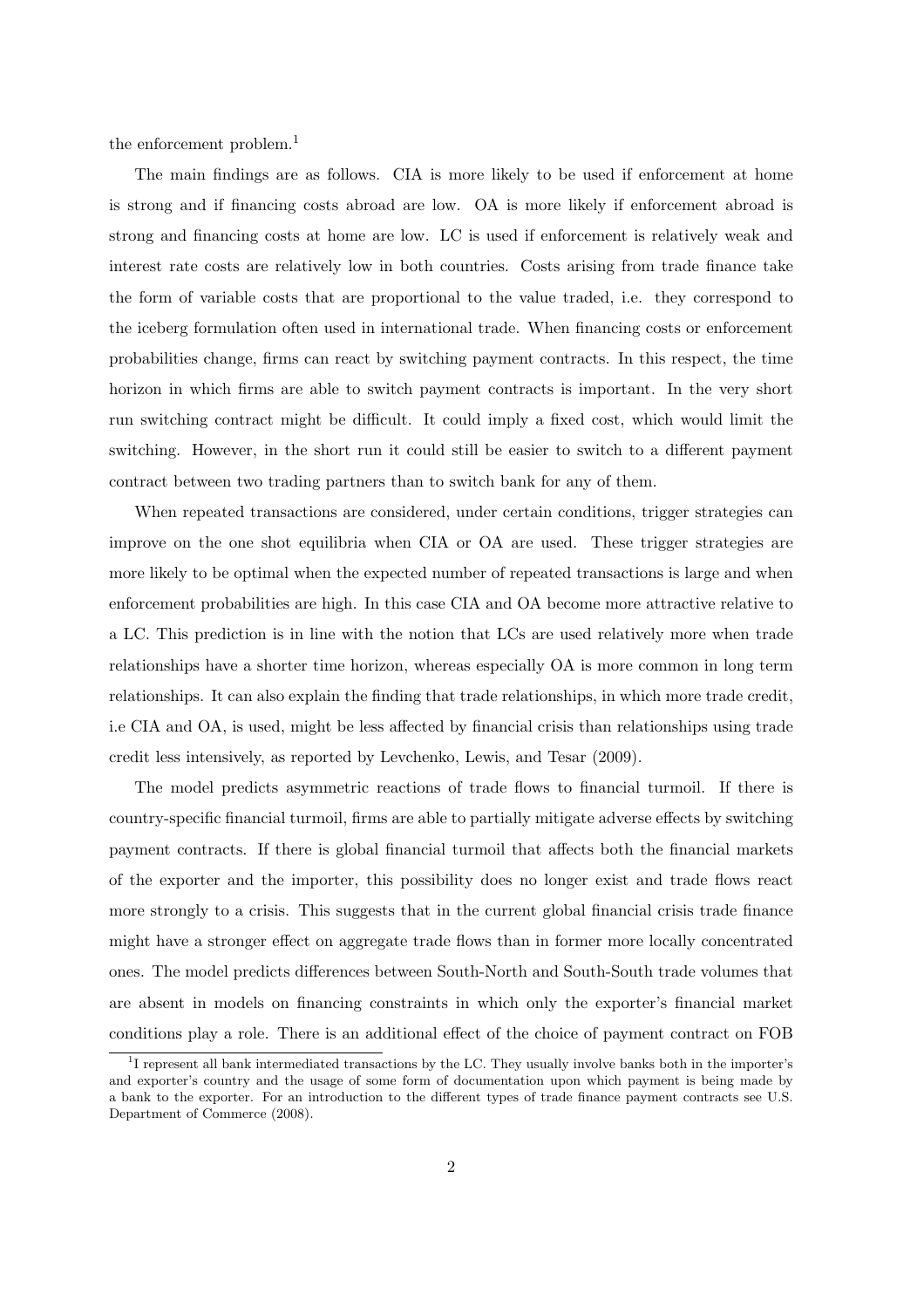prices besides determining a part of variable trade costs. As the payment contract arranges who has to bear financing costs, the payment to be paid by the importer can be discounted depending on the timing of the transaction.

There are several theoretical papers that have addressed the issue of financial market conditions and international trade. Kletzer and Bardhan (1987) show how sovereign default risk and credit market imperfections can result in differences in interest rates and tightness of credit rationing in equilibrium respectively and thus create comparative advantage. In Matsuyama (2005) the share of revenues an entrepreneur can pledge towards wage payments differs between countries leading to comparative advantage.<sup>2</sup>

Chaney (2005) develops a theoretical model analyzing financial constraints in a heterogenous firms trade model based on Melitz (2003). Firms have to finance their fixed entry cost into foreign markets through own liquidity and domestic operating profits. Liquidity is introduced as a second type of heterogeneity. He derives conditions on productivity and liquidity under which a firm exports. Manova (2008) extends this model and estimates it using the methodology suggested by Helpman, Melitz, and Rubinstein (2008). She introduces a default probability similar to the one used in this paper. While in her model there is a domestic enforcement problem between a bank and a firm, in this paper the enforcement problems arise between firms in different countries.

Her model has been further extended to a dynamic setting taking into account capital accumulation by Suwantaradon (2008). In Chaney (2005), Manova (2008) and Suwantaradon (2008) only domestic financial market conditions are relevant for the exporting decisions of firms. In this paper in contrast the effects of conditions in the financial markets of both the exporter and the importer, determined by the optimal choice between payment contracts, are analyzed.

Some articles study empirically the interaction between financial conditions and trade. The role of financial development for trade in manufactures is studied in Beck (2002) and Beck (2003). Using data from 65 and 56 countries respectively he finds that financial development of a country has a strong effect on export volumes of manufactures and that this effect is stronger in external finance intensive industries.<sup>3</sup>

Some recent papers test for effects of financial constraints on the extensive margin of trade using firm level data. Greenaway, Guariglia, and Kneller (2007) use UK manufacturing firm level

<sup>2</sup>The broader issue of institutional constraints, trade and outsourcing has been studied extensively. For a survey see Helpman (2006).

<sup>3</sup>Svaleryd and Vlachos (2005) find evidence on patterns of industrial specialization and financial market condition that point in the same direction.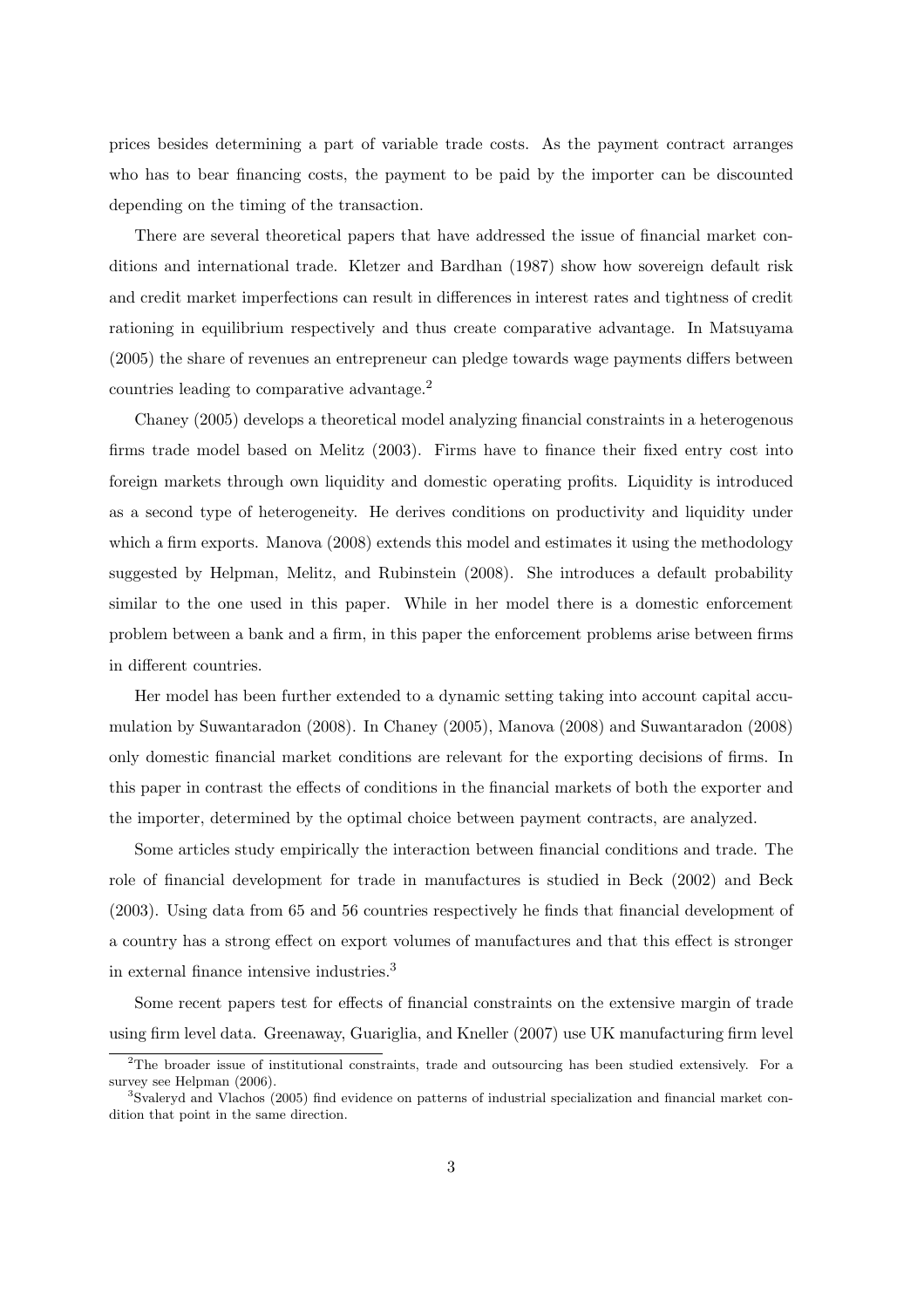data and find no evidence for a causal effect of ex-ante financial health on export participation. French firm level data analyzed by Berman and Héricourt (2008) seems to point in the opposite direction.<sup>4</sup>

There is a policy debate on the effects an importance of trade finance in general and during a financial crisis.<sup>5</sup> The effects of financial crisis on trade have been assessed empirically by several papers. Ronci (2004) analyzes data from 10 financial crises and finds evidence for a negative effect of financial crises both on imports and exports. Iacovone and Zavacka (2009) analyze data from 23 banking crises. They find a differential effect of a banking crisis on firms that rely on bank finance versus firms that rely on inter-bank credit. This supports the prediction of the model that inter-firm credit relations are an important factor for mitigating financial crisis. Evidence on firm level trade finance of African exporters is documented by Humphrey (2009). Berman and Martin (2009) analyze how financial crisis affects trade and find that disruption from financial crisis is stronger and longer lasting for African than for other countries. Using data on U.S. imports, Levchenko, Lewis, and Tesar (2009) analyze causes of the current international trade decline and argue that trade credit did not play a role. I discuss in Section 5 on repeated contracts how this finding can be explained and why trade finance might be more important than suggested by this result. Amiti and Weinstein (2009) use data on Japanese exporters matched with Japanese banks to study the transmission of financial shocks during the financial crisis in the 1990s. They find that one third of the decline in Japanese exports in that period can be explained by the a bank firm trade finance channel. This confirms the relevance of financing conditions on the side of the exporter. The theory proposed here suggests, that in addition to this, there are effects arising from the financing conditions of the importer and the interaction of the two.

The rest of the paper is organized as follows. Section 2 develops a microeconomic model of the choice of payment contract. Section 3 puts this model into an intra-industry trade framework. Section 4 derives the general equilibrium and studies a quantitative example. Section 5 extends the analysis to repeated transactions. Section 6 discusses implications of payment contracts during financial crisis, on trade patterns, and on FOB prices. Section 7 concludes.

<sup>4</sup>Other papers analyzing this are Berthou (2007), Espanol (2007), Berthou (2008), Stiebale (2008) and Bellone, Musso, Nesta, and Schiavo (2008). Zia (2008) analyzes the effects of export subsidies on exporting behavior. Baltensperger and Herger (2007) test the effects of export insuring schemes.

<sup>5</sup>See Stephens (1998), Auboin and Meier-Ewert (2003) and Auboin (2007). In the context of the current financial crisis trade finance has received a renewed attention. See Chauffour and Farole (2009) and Dorsey (2009).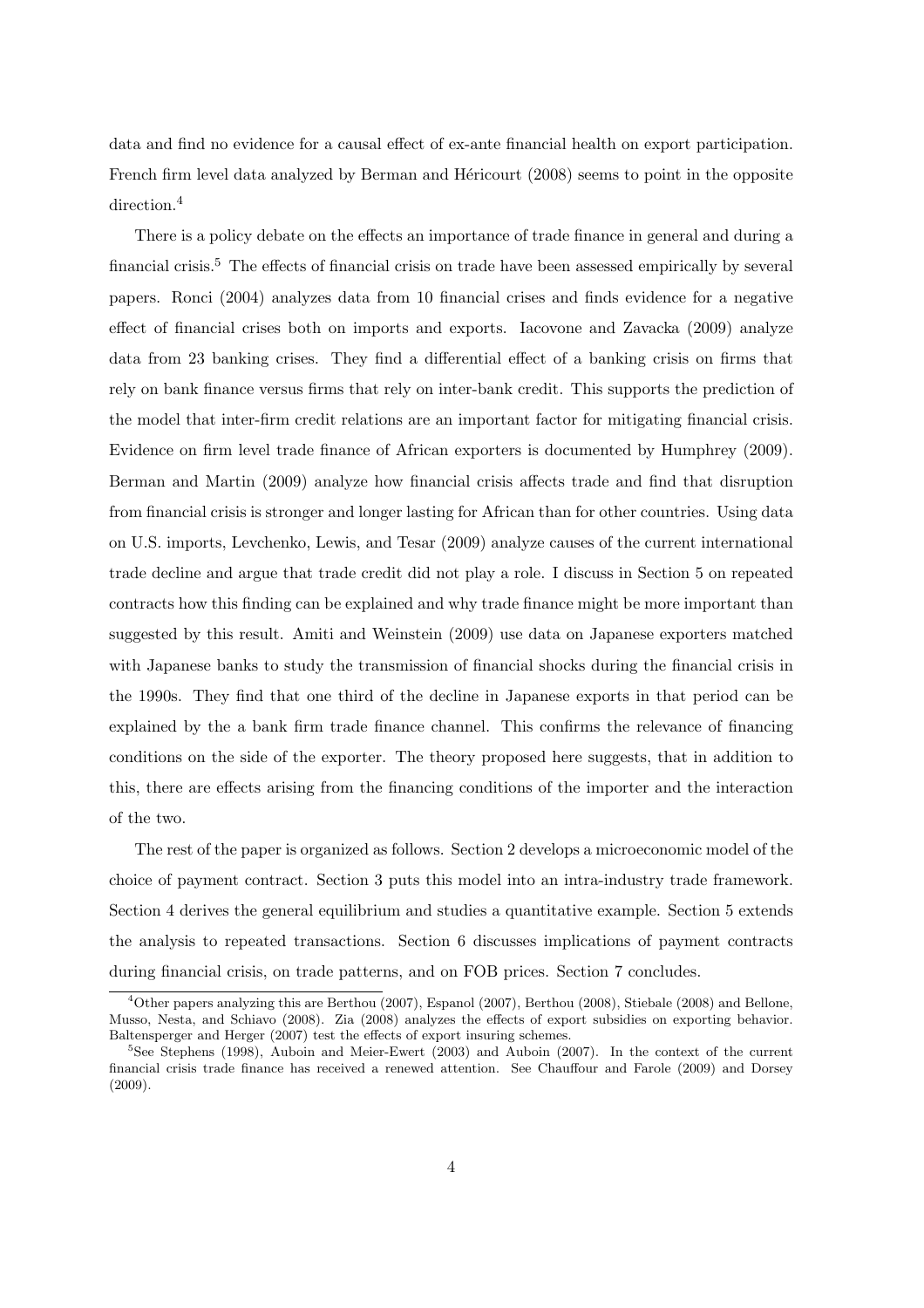## **2 Payment Forms**

#### **2.1 Overview**

There are three types of payment contracts available to finance trade transactions: Cash-in Advance, Open Account and Bank Intermediated transactions.

Figure 1 based on data from IMF (2009) illustrates some survey evidence on the usage of these different payment forms. $6$  While Open Account seems to be the dominant financing form, the share of the other two groups is also quantitatively important. The survey suggests that during the current financial crisis the usage of open account has declined, whereas the two payment forms that limit the risk of exporters have increased their shares. This evidence is in line with the prediction of the model that changes in financial market conditions cause switches of payment contracts. Evidence on the effect of the crisis on the choice of payment forms in ICC (2009) suggests that the current crisis might lead to a renaissance of the Letter of Credit. That is, given rising uncertainty, firms rely more on the safest payment contract available, which is the Letter of Credit. It is also stated there that 50-60 percent of China's foreign trade is financed with LCs. This indicates that in a less financially developed country like China bank intermediated transactions are used relatively more often.

Here figure 1

#### **2.2 Micro Model**

The following section introduces a simple microeconomic model for the choice of finance of an exporter. Besides transport costs, I consider two additional cost factors in international trade relative to domestic trade. First, the time delay between production and the realization of sales is longer for international than domestic transactions. Hummels (2001) discusses the effect of physical transport time while Djankov, Freund, and Pham (2006) analyze the effect of time delay from the factory gate to the means of transportation on international trade. Both show that international trade has a relevant time dimension. The latter document that procedures specific to trade across international borders are responsible for additional delays. Second, enforcement at the international level is more difficult than domestically.<sup>7</sup> This can be due to differences in

 $6$ Unfortunately to my knowledge currently only survey data is available. Thus the numbers should be seen as a reference point.

<sup>7</sup>Enforcement might also be a problem at the domestic level. In the model I abstract from this and analyze only international enforcement problems. The enforcement probability is thus best interpreted as representing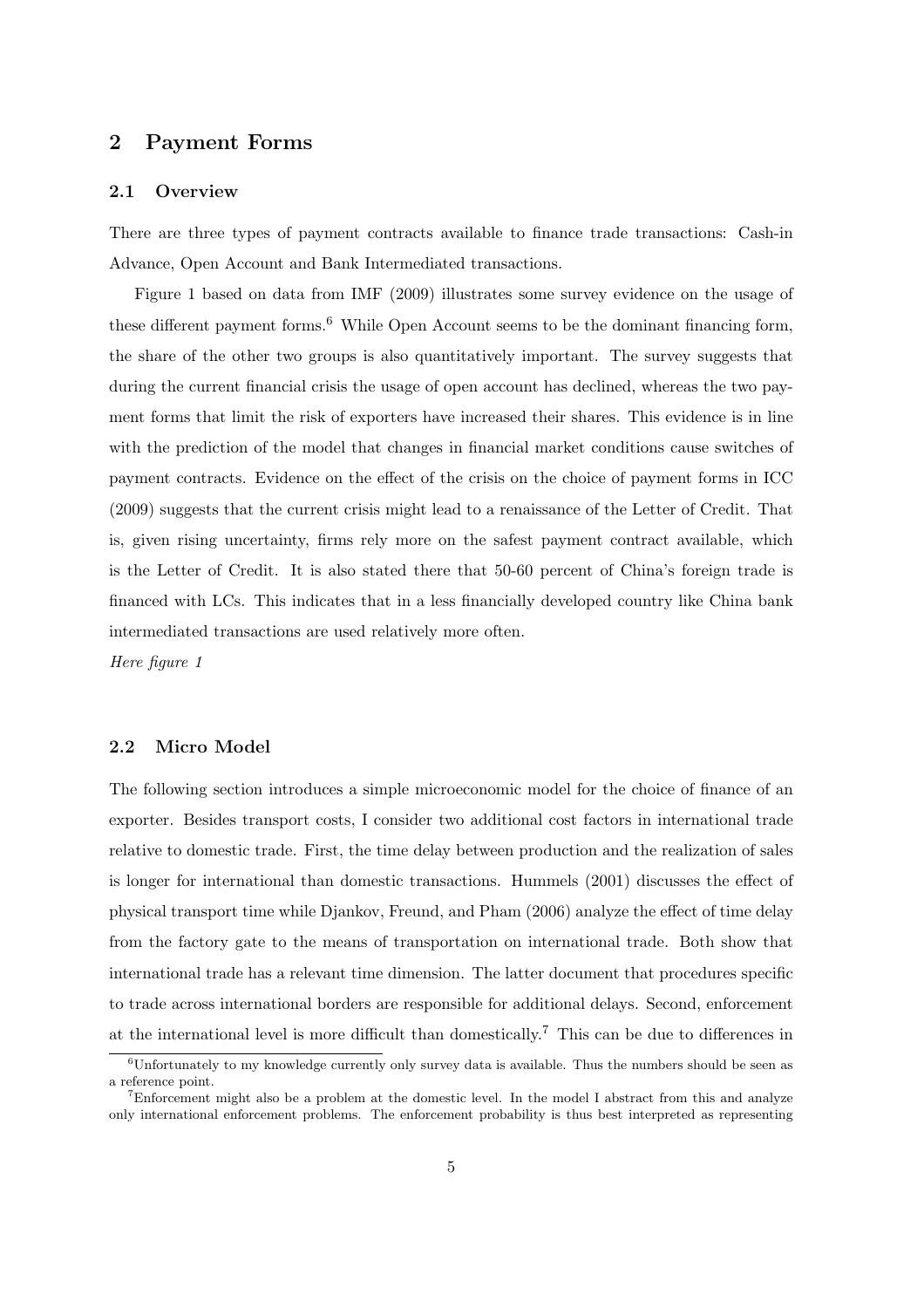legal traditions, working languages or the limited willingness of countries to enforce international contracts to the same extent as national ones.<sup>8</sup> Due to the two additional sources of costs in international trade, time delay and enforcement problems, the choice of a payment contract is a determinant of variable trade costs.

**Timing** The three payment contracts differ in the timing of payments relative to the delivery of goods and the amount of risk that is incurred by the exporter and the importer respectively. Suppose there is one exporter and one importer. The exporter can make a take it or leave it offer to the importer.<sup>9</sup> There are two points in time. One before production, transport and sales and one afterwards. If producing, the exporter incurs production cost  $K$  at  $t = 1$ . If importing the importer realizes sales revenues of R at  $t = 2.10$ 

First consider only CIA and OA. The difference between these two forms of finance is whether the payment is made before or after realization of the revenues. If the importer pays before the exporter delivers the goods, I call it CIA. If the importer pays after receiving the goods and realizing sales revenues, I call it  $OA<sup>11</sup>$  A third option is a bank-intermediated payment contract. As discussed above, I represent all contracts belonging to this group by a Letter of Credit. This is an instrument offered by financial institutions to improve security in international trade. First the importer pays the amount due in advance to a local bank.<sup>12</sup> This bank then transfers the money to the bank of the exporter, which upon receipt of delivery documents pays out the money received. Assuming full enforcement at the bank level, a LC completely solves the enforcement

the additional enforcement problems arising in the international context.

<sup>8</sup>A complementary factor to the enforcement risk could be individual firm default. As counter-party risks can be hard to observe across borders, whether a trading partner will turn out to be insolvent or illiquid can be seen as a random variable from the point of view of the other party. Different to international enforcement risk though, the probability of failure of a firm would have an effect on the interest rate a firm is charged.

<sup>9</sup>In my analysis I give all negotiation power to the exporter. This leads to the result that under open account there are positive expected profits for the importer. If the importer would have all negotiation power then there would be positive expected exporter profits under CIA. There could also be some type of intermediate surplus sharing rules. The main mechanism of the model is driven by financing costs and enforcement and should not be affected by the distribution of negotiation power.

<sup>&</sup>lt;sup>10</sup>In this part of the paper trade transactions in the model are one shot games. There is a large literature analyzing advantages of trade credit due to repeated transactions and supply-chain relationships. See Petersen and Rajan (1997), Biais and Gollier (1997), Wilner (2000), Burkart and Ellingsen (2004), Cunat (2007) and Fabbri and Menichini (forthcoming). In section 5, I introduce a survival probability of trade relationships and analyze under which conditions a simple trigger strategy can be implemented to improve upon the equilibrium of the one shot game.

<sup>&</sup>lt;sup>11</sup>One could also think about intermediate types of contracts combining elements of both CIA and OA. Evidence does not suggest that these are used very much though. In the official brochure of the U.S. Department of Commerce (U.S. Department of Commerce (2008)) e.g. no intermediate forms are mentioned. One reason for a limited usage of these might be legal considerations, as ownership claims would be less clear.

<sup>&</sup>lt;sup>12</sup>Often firms do not actually pay the amount to the bank in cash, but receive a credit for the amount and period of the LC against a fee. As I assume perfect enforcement in the domestic financial market, the two are equivalent as long as firms discount at the lending rate.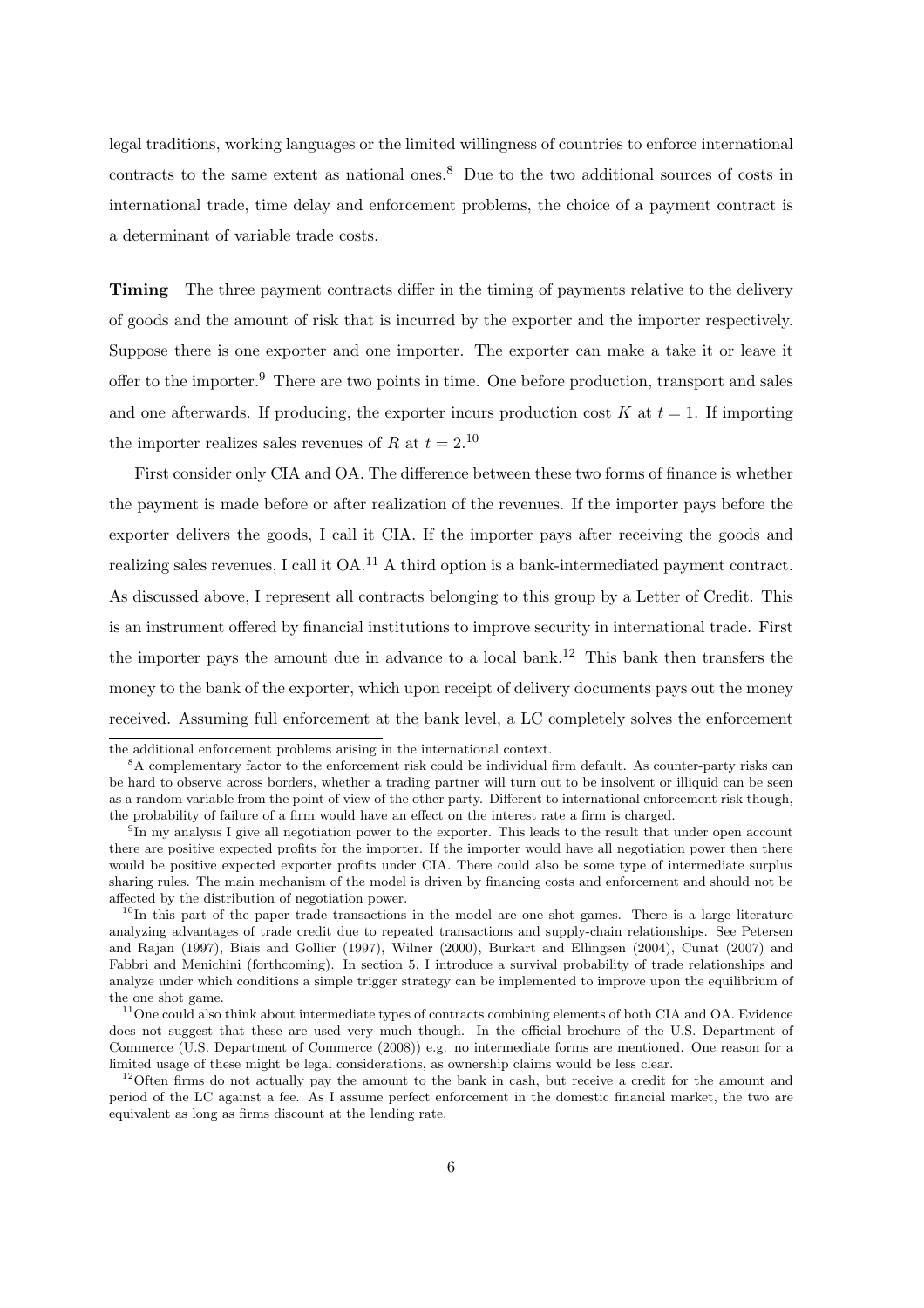problem.<sup>13</sup> A LC implies additional costs as there are advance finance requirements for both the exporter and the importer plus any additional fees charged by the banks for offering LCs.<sup>14</sup>

The choice between these three forms of financing is relevant because of two imperfections in financing costs and enforcement.

**Interest rates** I assume that financial markets to finance international trade are segmented between countries and that the efficiencies of financial intermediaries in these countries differ. As a result interest rates to finance trade faced by firms in different countries can differ. In Appendix B I discuss a simple model rationalizing the different interest rates. There, both countries are small open economies facing a world interest rate. Due to segmented markets regarding credit at the firm level, differences in the efficiency of the financial intermediaries lead to differences between interest rates faced by firms in the two countries. Given this imperfection, ceteris paribus, it is optimal for the firm located in the country with the lower interest rate to finance a transaction.

**Enforcement** There is limited enforcement of contracts in two ways. First, there is an exogenous country-specific probability that a contract will be enforced, in the case that a firm does not want to fulfill it voluntarily.<sup>15</sup> In the case of CIA, it is the probability that the exporter is forced to deliver the goods after receiving the payment. In the case of OA, it is the probability that an importer has to pay the agreed upon price for the goods after receiving and selling them.<sup>16</sup> Second, the amount specified in the contract to be paid by the importer for the goods imported cannot exceed their total value at market prices.<sup>17</sup> The imperfection of limited enforcement leads, ceteris paribus, to finance being optimally done by the firm in the country with lower

<sup>&</sup>lt;sup>13</sup>This assumption will be relaxed in section 6 where changes in the national default risk will be explicitly allowed for.

<sup>&</sup>lt;sup>14</sup>In the current version of the model I do not introduce any additional fees on top of the interest rates being charged to firms. Introducing a fee would make LCs less attractive. If during a crisis this fee changed to a different degree than interest rates, this would have an effect on the optimal choice of payment contracts and thus on outcomes of the model.

<sup>&</sup>lt;sup>15</sup>This captures the reduced form of an enforcement game played between the importer and the exporter, which is affected by the legal institutions of the two countries. This could be extended to a model in which firms choose their legal expenditures to achieve or prevent enforcement. In that case the enforcement probability would change with the value at stake.

 $16$ For simplicity these two enforcement probabilities are assumed to be equal. It would be an interesting extension to consider an asymmetry here. This could be rationalized by the difference between the in-kind nature of an OA trade credit versus the cash nature of a CIA credit. For a formalization of this argument see Burkart and Ellingsen (2004).

<sup>&</sup>lt;sup>17</sup>In order to enforce a trade contract in court the value specified in the contract has to be in some proportion to the real value of the goods traded. Technically this assumption is necessary in order for imperfect enforcement to have an effect on outcomes in the open account case. If this condition does not bind, any changes in enforcement risk would be offset by a proportional increase in the period 2 payment  $C^{OA}$ .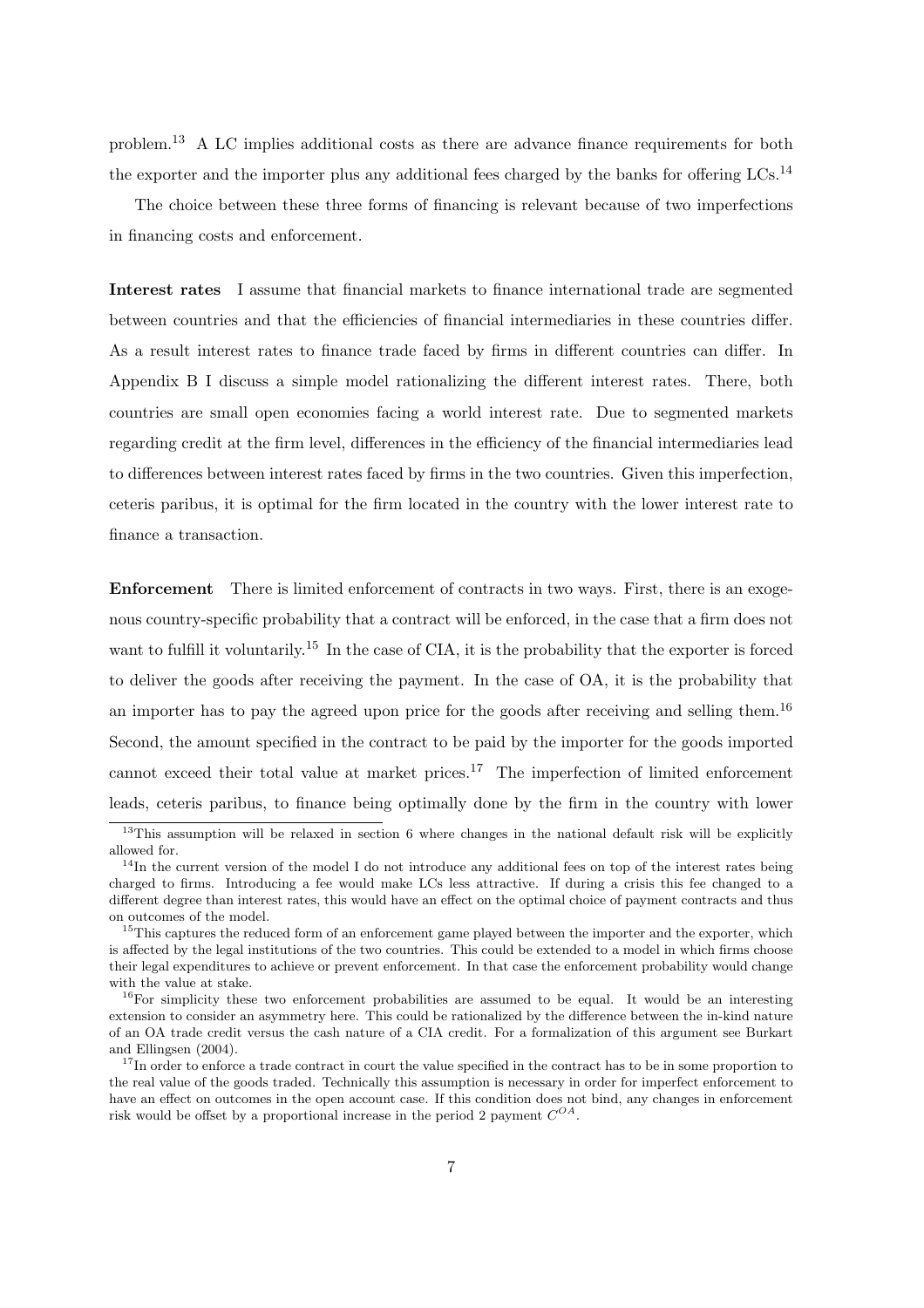enforcement. Finally, LCs are used when enforcement problems are so large that they outweigh financing costs in the form of interest payments.

Thus, for moderate levels of enforcement problems, trade is, ceteris paribus, financed by the country with the lower interest rate and with the lower contract enforcement. If the two factors, interest rate costs and enforcement probabilities, can be found in different combinations across countries, this makes the choice of the financing form non-trivial. In the following I formally describe the three mentioned financing forms and derive conditions under which firms choose one of them over the others.

**Cash in advance** Under cash in advance the importer first pays an amount  $C^{CIA}$  to the exporter. Then with probability  $\lambda$  the contract is enforced. In this case the exporter produces the goods at cost  $K$  and delivers them to the importer, who sells them for  $R$ . The exporter makes a take it or leave it offer and has to respect the limited value of contract and the importer participation constraint. The expected profit maximization problem is:

$$
\max_{C} \mathcal{E} \left[ \Pi_{E}^{CIA} \right] = C^{CIA} - \lambda K,
$$
  
s.t.  $C^{CIA} \le R$ , (limited value of contract)  
and  $\mathcal{E} \left[ \Pi_{I}^{CIA} \right] = \lambda R - (1 + r^{*})C^{CIA} \ge 0.$  (participation constraint importer)

Under CIA the trade transaction is financed by the importer. The exporter receives the payment before production and delivery of the product. There is the possibility that the exporter keeps the money and does not deliver the good. This happens with the exogenous probability of non-enforcement  $1 - \lambda$ . The participation constraint of the importer assures that taking the default probability into account, the expected profits of the importer are non-negative and thus the importer is willing to agree on the trade and to pre-finance it. As all negotiation power lies with the exporter and the limited value of contract never binds under CIA, the participation constraint binds under the optimal contract. The optimal payment  $C^{CIA}$  and optimal expected profits of the exporter are:

$$
C^{CIA} = \frac{\lambda}{1 + r^*} R, \qquad \mathcal{E}\left[\Pi_E^{CIA}\right] = \frac{\lambda}{1 + r^*} R - \lambda K. \tag{1}
$$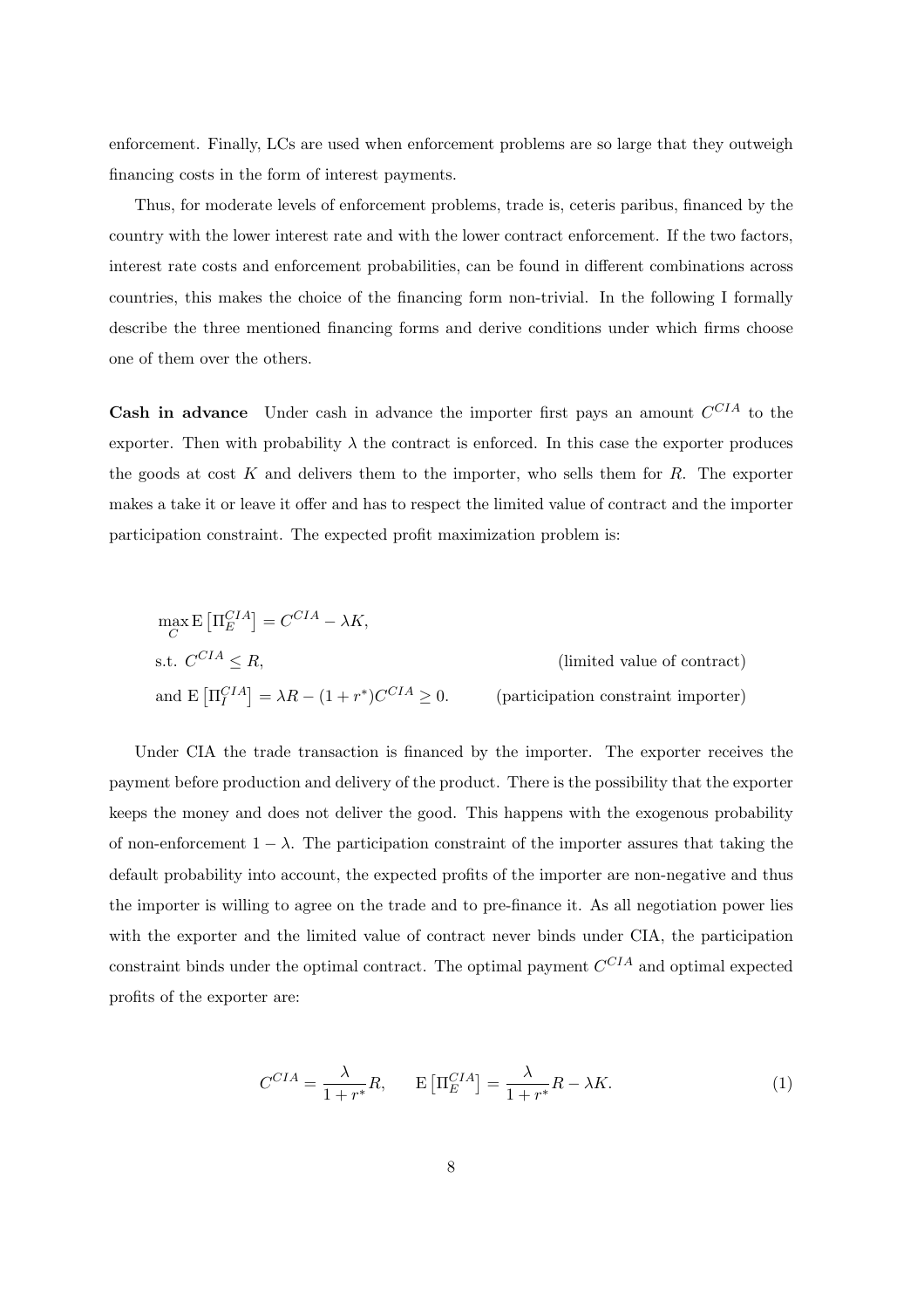Note that  $\lambda$  appears in the optimal payment  $C^{CIA}$ . Thus the importer's payment is discounted by the probability of non-payment by the exporter. Under CIA production and delivery only takes place with probability  $\lambda$ .

**Open account** Under open account first the exporter produces the goods at cost K and then delivers them to the importer. Next, the importer sells the goods for R. With probability  $\lambda^*$ the contract is enforced and the importer pays the amount  $C^{OA}$  to the exporter.

The profit maximization problem of the exporter is:

$$
\max_{C} \mathcal{E} \left[ \Pi_{E}^{OA} \right] = \frac{1}{1+r} (\lambda^* C^{OA} - K(1+r)),
$$
  
s.t.  $C^{OA} \le R$ , (limited value of contract)  
and  $\mathcal{E} \left[ \Pi_{I}^{OA} \right] = \frac{1}{1+r^*} (R - \lambda^* C^{OA}) \ge 0$ , (participation constraint importer)

assuming that the exporter and importer discount profits with their local interest rates.<sup>18</sup>

Now, the exporter pre-finances the trade interaction. The importer receives the goods before payment. With probability  $1 - \lambda^*$  the importer is not forced to pay the exporter. Due to the limited value of contract constraint the maximum payment  $C^{OA}$  that is contractible is the sales value of the product R. Under this maximum payment the exporter is not able to extract all rents from the importer. Thus under open account the importer has positive ex-ante expected profits. There is no contract that allows the exporter to extract all surplus.<sup>19</sup> The optimal payment amount  $C^{OA}$  and the optimal discounted expected exporter profits can be derived as:

$$
C^{OA} = R, \qquad \mathcal{E}\left[\Pi_E^{OA}\right] = \frac{\lambda^*}{1+r}R - K. \tag{2}
$$

Letter of credit Under LC the financial transaction is secured via a bank in the country of the exporter and the importer, respectively. Under the assumption of no default at the bank level, this completely resolves the enforcement problem at the individual contract level<sup>20</sup>. The

<sup>&</sup>lt;sup>18</sup>In order to be able to compare profits between CIA and OA they have to be discounted to the same time period.

<sup>&</sup>lt;sup>19</sup>This is true for any finite upper bound on the contractible payment level. Without an upper bound any change in enforcement probability could be offset by a proportional increase in  $C^{OA}$ . It is conceivable though that courts would not enforce amounts too disconnected from the real value of the trade.

 $^{20}$ It is conceivable that full enforcement at the banking level is more likely than at the firm level. As banks tend to have more long-term relationships, reputation building and repeated transactions ease enforcement between them.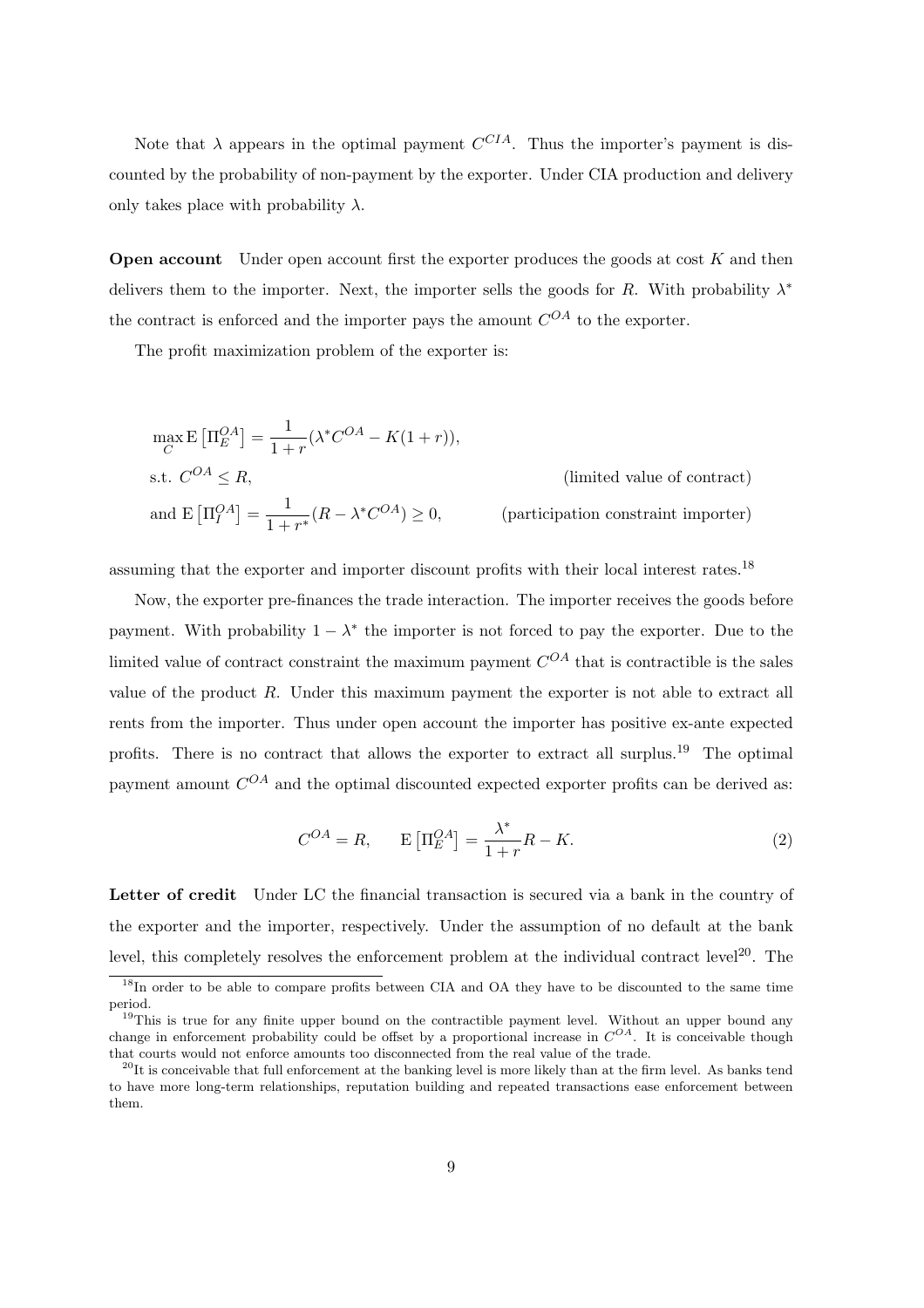maximization problem of the exporter is:

$$
\max_{C} \mathcal{E} \left[ \Pi_{E}^{LC} \right] = \frac{1}{1+r} (C^{LC} - K(1+r)),
$$
  
s.t.  $C^{LC} \le R$ , (limited value of contract)  
and  $\mathcal{E} \left[ \Pi_{I}^{LC} \right] = \frac{1}{1+r^{*}} (R - (1+r^{*})C^{LC}) \ge 0.$  (participation constraint importer)

With LCs both the exporter and the importer pre-finance the transaction and incur costs due to interest rate payments. The contract enforcement problem is resolved by an indirect transaction with banks as intermediaries. The importer does not directly pay the exporter, but first pays the amount  $C^{LC}$  to a local bank. The bank cooperates with a bank in the country of the exporter. The latter guarantees payment upon proof of delivery. Thus the exporter knows for certain that the payment will be made, but only receives it after production and delivery. In the case of LCs the participation constraint of the importer is binding. The optimal payment  $C^{LC}$  and discounted expected exporter profits are:

$$
C^{LC} = \frac{R}{1 + r^*}, \qquad \mathcal{E}\left[\Pi_E^{LC}\right] = \frac{1}{(1 + r)(1 + r^*)}R - K.
$$
\n(3)

Note that as pre-financing takes place on both sides the interest rates from both markets affect profits. As enforcement risk is completely resolved, profits are independent of the enforcement parameters  $\lambda$  and  $\lambda^*$ .

**Comparison** At this point, before an explicit demand structure is imposed, some statements on the optimality of the different payment contracts can be made. The four financial market parameters  $r, r^*, \lambda, \lambda^*$  together with the production cost K and sales revenue R determine a unique ordering of the different payment forms as stated below<sup>21</sup>:

**Proposition 1** The optimal choice of payment contract is uniquely determined by the following

<sup>&</sup>lt;sup>21</sup>Here I assume K and R to be exogenous and the same for all payment contracts. When introducing an explicit demand in the next section, different payment contracts imply different optimal levels of K and R.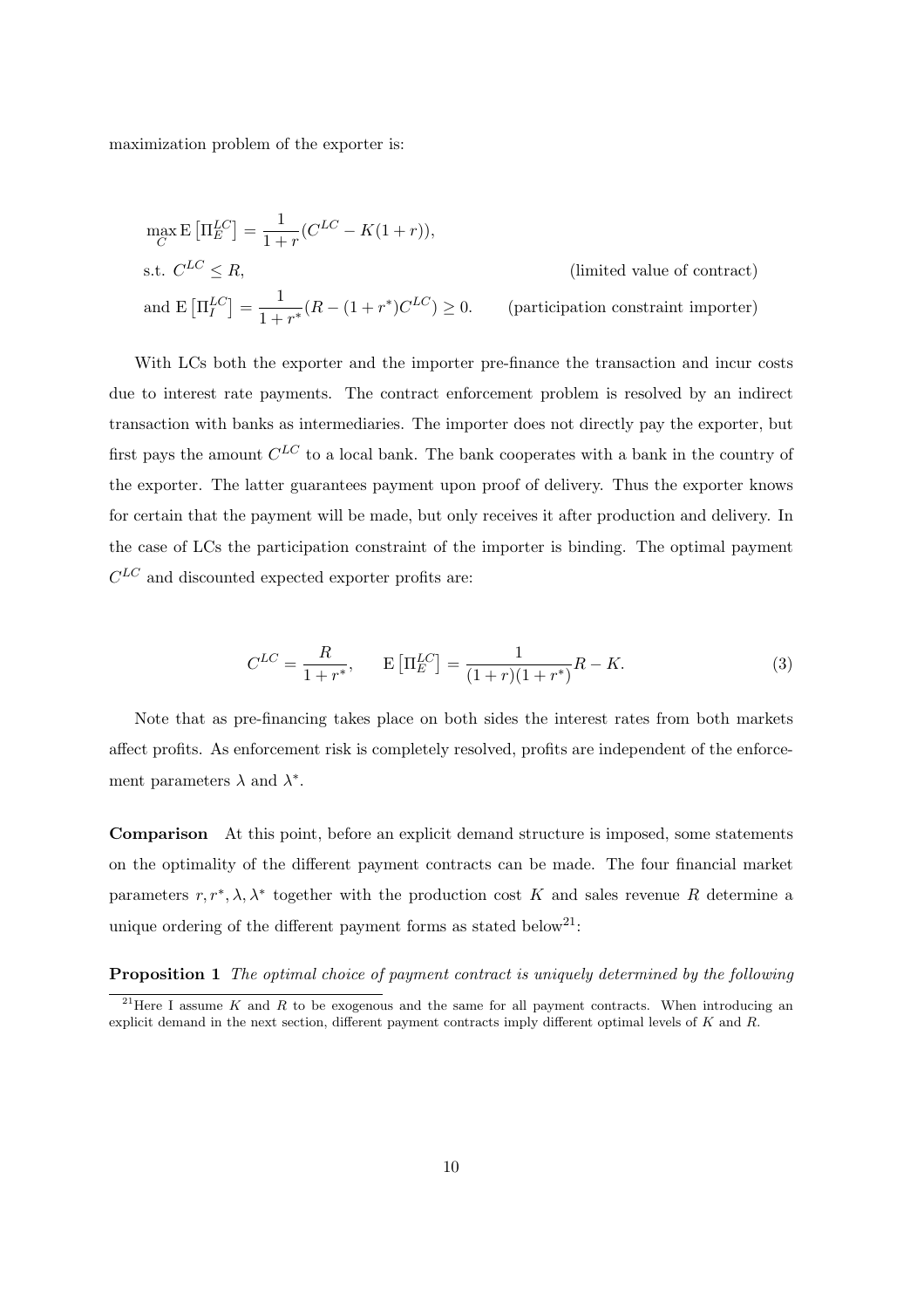three conditions:

*i)*  
\n
$$
OA \prec CIA \Longleftrightarrow \frac{K}{R} < \frac{\lambda^*(1+r^*) - \lambda(1+r)}{(1+r)(1+r^*)(1-\lambda)},
$$
\n*ii)*  
\n
$$
OC \prec CIA \Longleftrightarrow \frac{K}{R} < \frac{1-\lambda(1+r)}{(1+r)(1+r^*)(1-\lambda)}.
$$

**Proof.** Follows directly from comparing optimal discounted expected profits, Equations (1)-(3).

Proposition 1 summarizes the different effects of the parameters on expected profits under the different financing forms. The usage of open account is increasing in enforcement abroad  $\lambda^*$  and decreasing in financing costs at home r. CIA is more likely to be used if enforcement at home  $\lambda$  is strong and if financing costs abroad  $r^*$  are high. LCs are used if enforcement is relatively weak (low  $\lambda, \lambda^*$ ) and if financing costs are relatively low (low  $r, r^*$ ).

## **3 The trade model**

In the following I introduce a CES demand structure that is standard in intra-industry trade models. I analyze the effects of trade finance at the firm level in partial equilibrium. This allows to derive predictions of the model in a trade framework that could be taken to the data.

#### **3.1 Basic Setup**

**Preferences** Assume the following preferences:

$$
U = Q^{\mu} q_0^{1-\mu} \quad \text{with } Q = \left( \int_{\Omega} q(\omega)^{\frac{\sigma-1}{\sigma}} d\omega \right)^{\frac{\sigma}{\sigma-1}}.
$$
 (4)

 $Q$  is a CES basket of a continuum of differentiated goods and  $q_0$  is a homogenous good. There is a Cobb-Douglas utility function between the homogeneous good and the differentiated goods implying constant shares of income spent on differentiated goods and the homogeneous good, respectively. The demand for a single variety of the differentiated good has the standard form:

$$
q(\omega) = p(\omega)^{-\sigma} P^{\sigma} Q.
$$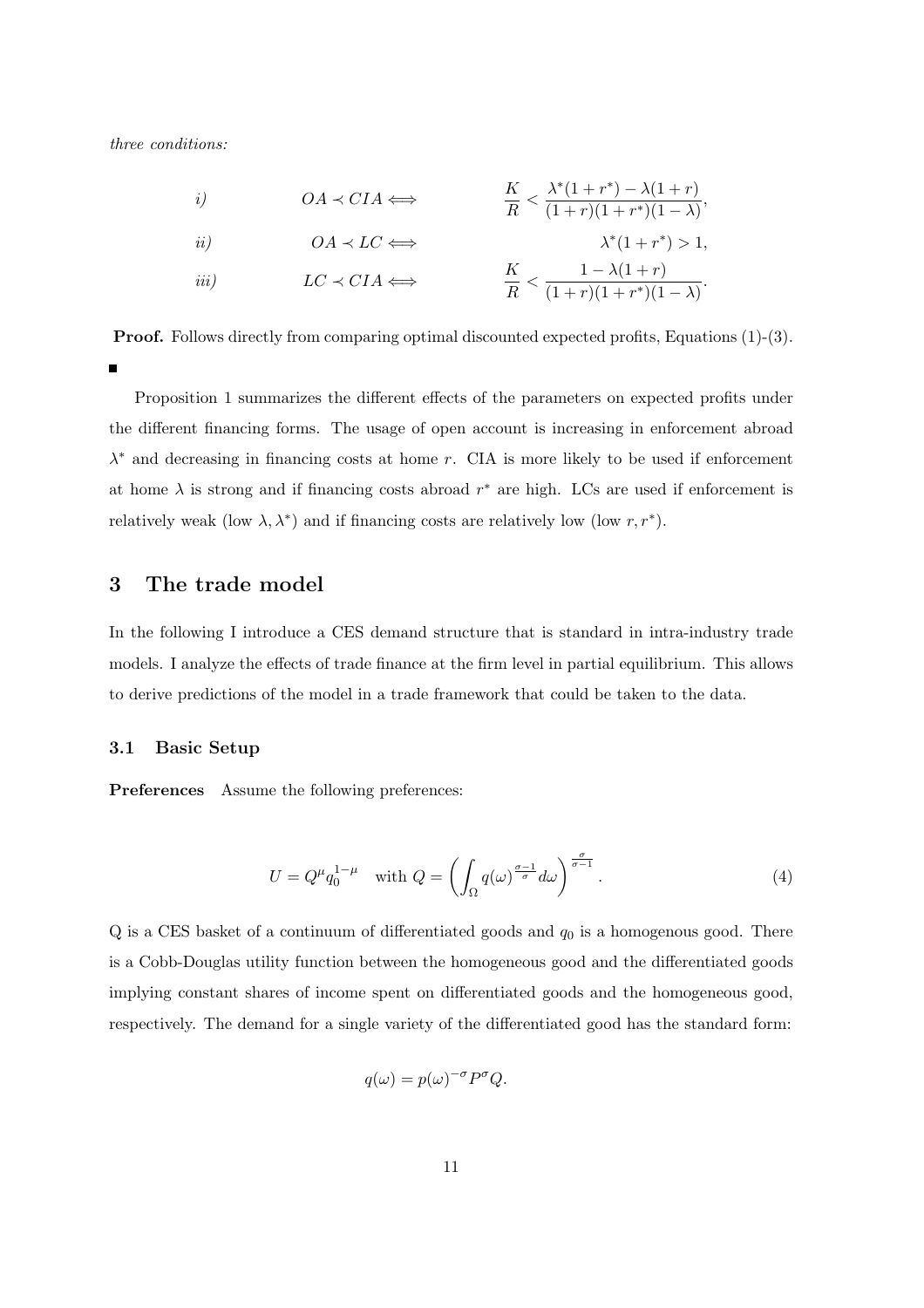$ω$  denotes a variety of the differentiated goods.  $P = (\int_{ω ∈ Ω} p(ω)^{1-σ})^{1-σ}$  is the price index of the optimal CES basket.  $\sigma > 1$  is the elasticity of substitution between varieties and Q is the total demand for differentiated goods.

**Technology** Labor is the only input factor. Firms in the homogenous goods sector face perfect competition. They operate a constant returns to scale technology requiring one unit of labor per unit of output. The homogenous good is freely traded. I only consider equilibria in which every country produces the homogenous good. This equalizes wages, which I normalize to one making the homogenous good the Numeraire. In the differentiated goods sector firms face monopolistic competition. Each variety is produced by only one firm. There is a fixed cost of entry into the market f. The production of one unit of the differentiated product requires a units of labor input. Thus the total labor requirement of a firm operating and producing quantity  $q$  is  $l(a) = f + aq$ . When selling a differentiated good abroad, a firm incurs iceberg type trade costs. In order for one unit of a differentiated product to arrive in the destination country,  $\tau > 1$  units have to be shipped.

#### **3.2 Optimal behavior of firms**

**Differentiated sector** Firms in the differentiated sector maximize their expected profits. Given CES utility and monopolistic competition firms optimally do markup pricing. Domestic prices, quantities and profits can be derived as:

$$
p_d = \frac{\sigma}{\sigma - 1} a, \qquad q_d = (p_d)^{-\sigma} P^{\sigma} Q, \qquad \Pi_d = q_d \left[ \frac{a}{\sigma - 1} \right]. \tag{5}
$$

Next, I derive the optimal behavior of firms on the export market. Optimal profits under all financing forms can be represented by the general expression:

$$
\mathrm{E}\left[\Pi_x\right] = \alpha R - \beta K.
$$

This problem can be rewritten to  $E\left[\tilde{\Pi}_x\right] = E\left[\frac{\Pi_x}{\alpha}\right] = R - \frac{\beta}{\alpha}K$ . Maximizing the original objective function E [Π] implies the same optimal decisions as maximizing the new function  $\mathbb{E}[\tilde{\Pi}]$ . This price setting problem is equivalent to the standard case with new per unit production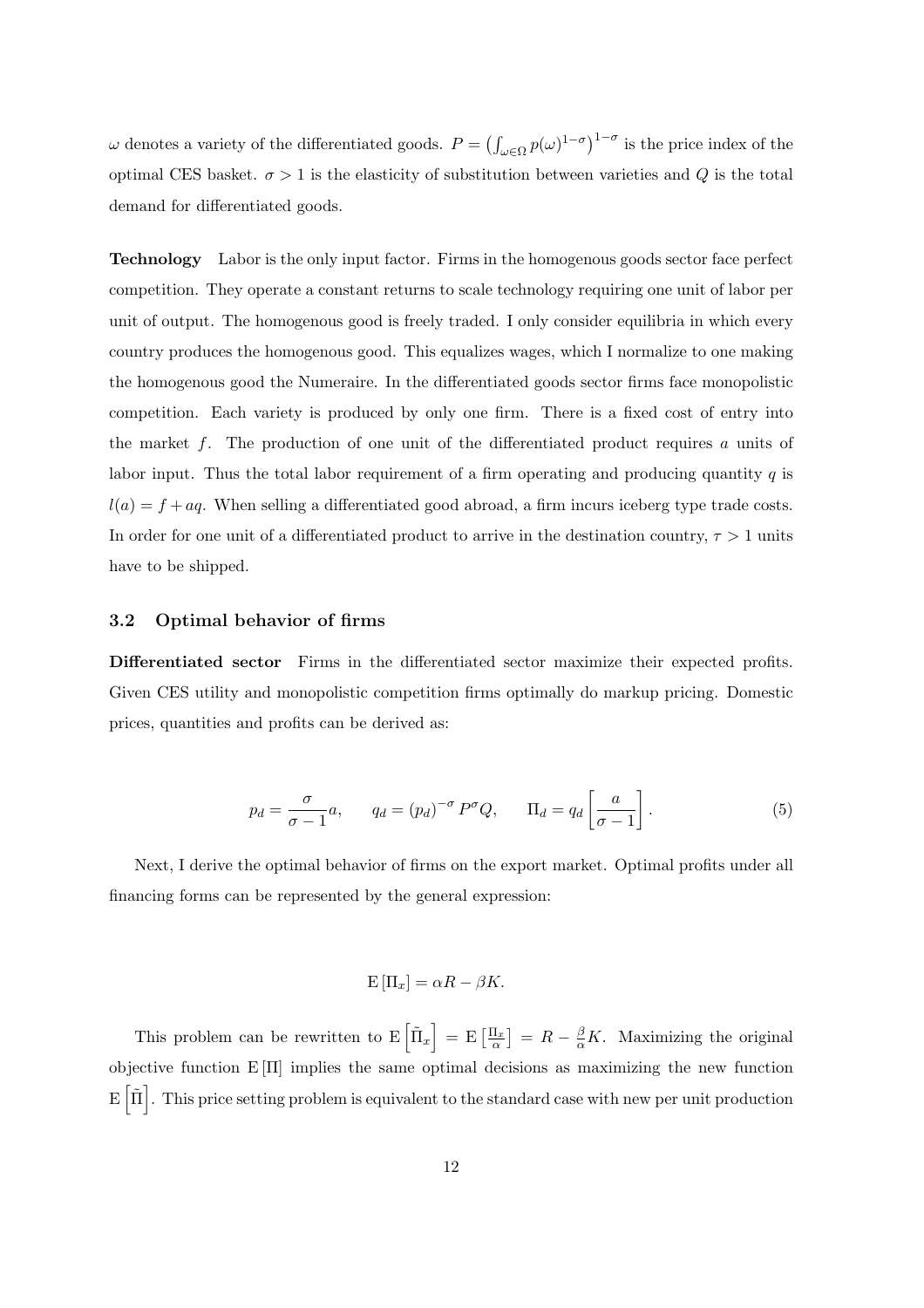costs of  $\frac{\beta}{\alpha}a$ .

Thus the optimal export decision of a firm implies:

$$
p_x = \frac{\beta}{\alpha} \tau p_d^*, \qquad \mathcal{E}\left[q_x\right] = A \tau^{1-\sigma} q_d^*, \qquad \mathcal{E}\left[\Pi_x\right] = A \tau^{1-\sigma} \Pi_d^*, \tag{6}
$$

with  $A = \alpha^{\sigma} \beta^{1-\sigma}$ .<sup>22</sup>

The finance profit factor A fully summarizes the effects of payment contracts on expected profits and expected quantities at the factory gate.  $A = 1$  corresponds to no financing frictions, which would be the case if  $r = r^* = 0$  and  $\lambda = \lambda^* = 1$ . Then expected profits are the same as in the standard model. Note that the parameters  $\alpha$  and  $\beta$  enter the problem in a multiplicative form with the value of exports. Thus the model endogenizes some of the variable trade costs of trade arising from financing costs and the enforcement problem.<sup>23</sup>

Now that the explicit demand structure is defined, I can derive new conditions for the optimal financing forms. The profits and quantities under financing form 1 are larger than under financing form 2 iff:

$$
A^1 > A^2
$$

Plugging in the different values for  $\alpha$  and  $\beta$  delivers:<sup>24</sup>

**Corollary 1** The optimal choice of payment contract is uniquely determined by the following three conditions:

*i)*  
\n
$$
OA \prec CIA \Longleftrightarrow \frac{(\lambda^*)^{\sigma}}{\lambda} \left(\frac{1+r^*}{1+r}\right)^{\sigma} > 1,
$$
\n*ii)*  
\n
$$
OA \prec LC \Longleftrightarrow \lambda^*(1+r^*) > 1 \text{ (as before)},
$$
\n*iii)*  
\n
$$
LC \prec CIA \Longleftrightarrow \lambda(1+r)^{\sigma} < 1.
$$

 $^{22}E[g_x]$  is the expected quantity at the factory gate, i.e. including iceberg trade costs and taking into account that under CIA only a fraction  $\lambda$  of export contracts is enforced. That is:  $\mathbf{E}[q_x] = \tau \beta(p_x^*)^{-\sigma}(P^*)^{\sigma} Q^*$ .

 $^{23}$ It would be interesting to combine the value-dependant variable costs introduced in this model with some unit-dependent transport costs.

<sup>&</sup>lt;sup>24</sup>In the case of CIA the parameters are:  $\alpha = \frac{\lambda}{1+r^*}$  and  $\beta = \lambda$ , under OA  $\alpha = \frac{\lambda^*}{1+r}$  and  $\beta = 1$  and und LC  $\alpha = \frac{1}{(1+r)(1+r^*)}$  and  $\beta = 1$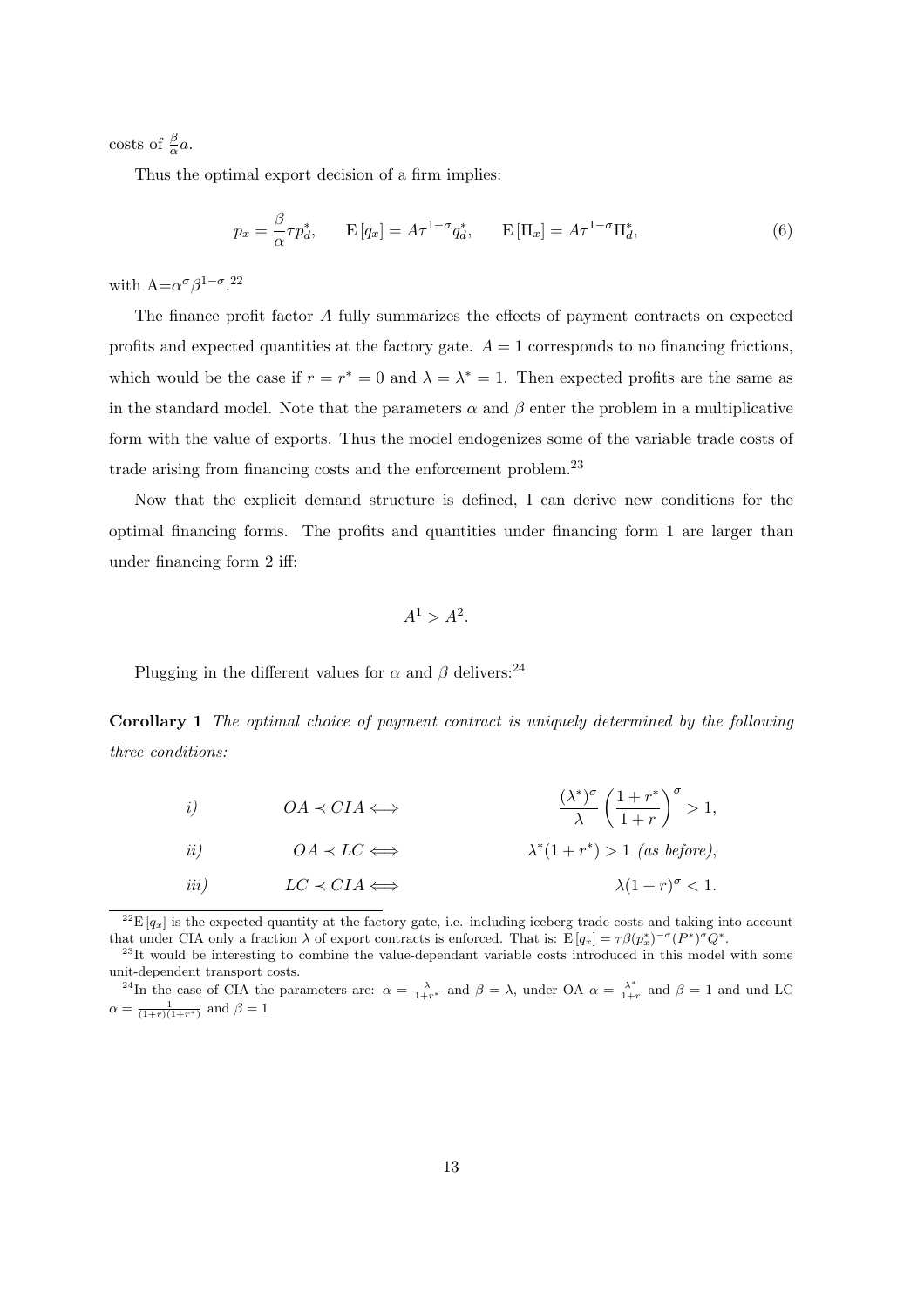**Proof.** These conditions follow directly from a comparison of expected profits.<sup>25</sup>

The expressions simplify, but the same factors as in the general case can be identified: CIA is more likely to be used if enforcement at home  $\lambda$  is strong and financing costs abroad  $r^*$  are low. OA is more likely used if enforcement abroad  $\lambda^*$  is strong and financing costs at home  $r^*$ are low. LCs are used if enforcement is relatively weak (low  $\lambda, \lambda^*$ ) and if financing costs are relatively low (low  $r, r^*$ ).

#### **3.3 Payment Contract Switching**

**Optimal switching** An exporter switches payment contract when this maximizes expected profits. Maximizing expected profits is equivalent to maximizing expected quantities at the factory gate. In this subsection I discuss how the ability to switch contracts allows a firm to mitigate partially adverse effects from financial markets. First, note that for any financial variable  $\theta \in \{r, r^*, \lambda, \lambda^*\}$  there is at least one payment contract under which expected profits, revenues and quantities are independent of this variable. Thus if there is a deterioration of one of these variables at some point a firm will switch its payment contract. There are also pairs of financial variables of which some payment contracts are independent.

Thus there are cases when the possibility of a payment contract switch can at some point completely mitigate any adverse effects on trade. However, there can be changes in several financial variables for which there is no financing form that completely mitigates the effects. Nevertheless, a switch of payment contract can reduce the impact of financial market changes.

**Effects of contract switching** In the following I illustrate these different cases with some graphs for trade between firms in different countries.<sup>26</sup>

Figure 2 illustrates the difference between a change in only one financial variable, the effects of which can be fully mitigated, and a simultaneous change in two financial variables, the negative effects of which cannot be fully eliminated by switching contracts.

<sup>25</sup>Prices and profits for the three financing forms are:

$$
p^{CIA} = (1+r^*)\tau p_d^*
$$
  
\n
$$
p^{OA} = \frac{1+r}{\lambda^*}\tau p_d^*
$$
  
\n
$$
p^{LC} = (1+r)(1+r^*)\tau p_d^*
$$
  
\n
$$
\mathbf{E}\left[\Pi_E^{CA}\right] = \left(\frac{1}{1+r}\right)^{\sigma} \lambda \tau^{1-\sigma} \Pi_d^*
$$
  
\n
$$
\mathbf{E}\left[\Pi_E^{CA}\right] = \left(\frac{\lambda^*}{1+r}\right)^{\sigma} \tau^{1-\sigma} \Pi_d^*
$$

 $^{26}$ All graphs are calculated in partial equilibrium, i.e. keeping foreign demand fixed. In Section 4 the same experiments are studied under general equilibrium. For all graphs the following baseline calibration is used:  $1 + r^N = 1.02, 1 + r^S = 1.04, \lambda^N = 0.98, \lambda^{\tilde{S}} = 0.95.$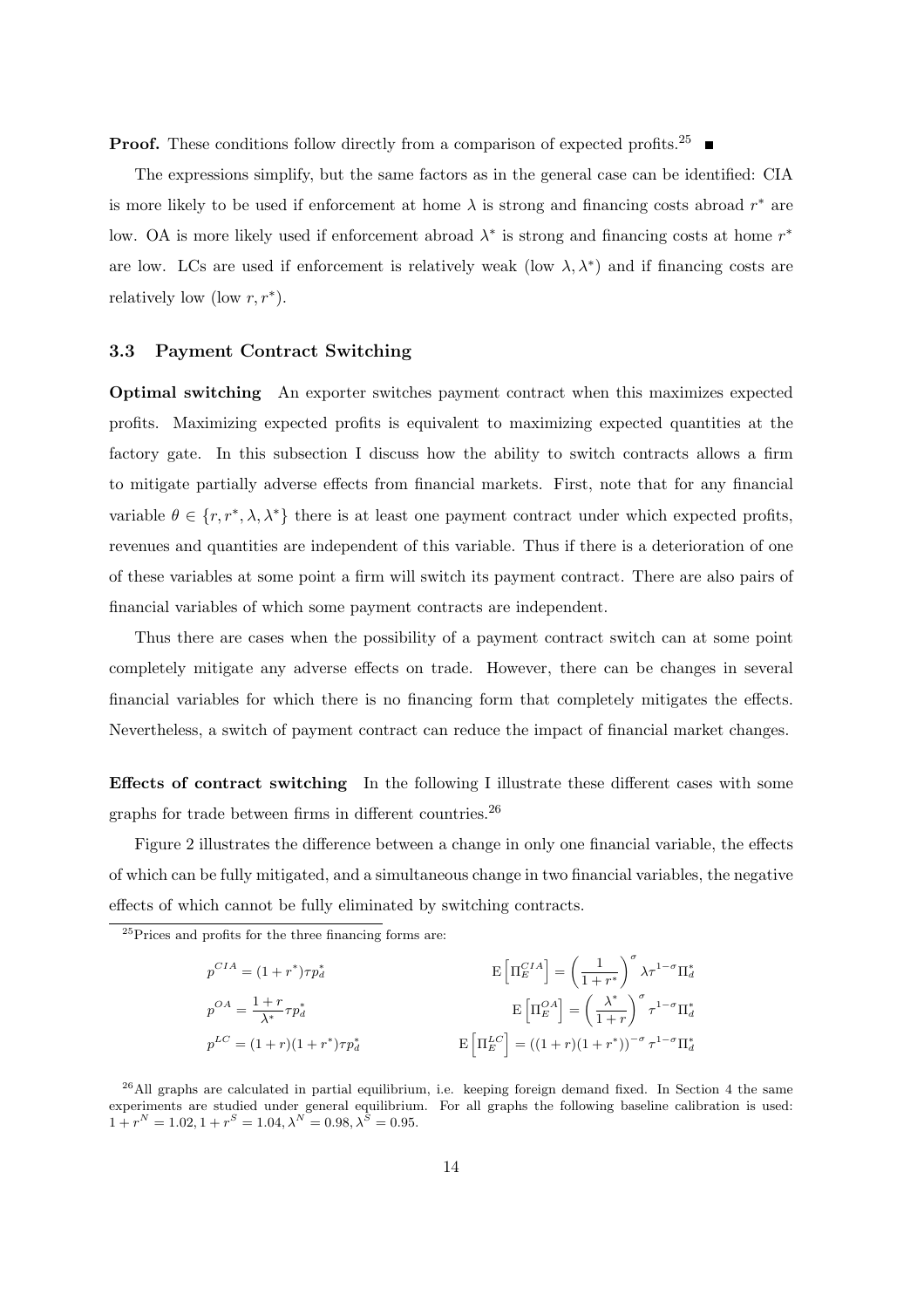#### Here figure 2

In the left graph,  $r^N = 1.02$  is constant and only the Southern interest rate varies. The initial payment contract is Cash in Advance. When the interest rate in the South passes a threshold, there is a switch of payment contract to Open Account. From that point on changes in the Southern interest rate do not affect trade volumes. In the right graph,  $r^N = r^S - 0.02$  is a constant value below the southern interest rate. Initially both interest rates are low and a Letter of Credit is used. When both interest rates increase beyond a certain point, there is a switch to Cash in Advance. Note that the switch reduces the impact of the financial changes, but cannot fully eliminate them.

A switch of payment contract takes place when the ordering of the finance profit factors A changes. This is illustrated in Figure 3, which shows the values of profit factors in the experiment discussed above for the different payment forms. Quantities depend only on the factor A specific to the payment form actually used, which is the maximum of the three lines.

#### Here figure 3

Figure 4 illustrates the case where two financial parameters change and it is still possible to fully eliminate effects on trade from some point onwards. Now enforcement in the South and in the North and South are changed respectively.

#### Here figure 4

In the left graph,  $\lambda^N = 0.98$  is constant and only the Southern enforcement probability changes. For low values of enforcement, Cash in Advance is used. When the enforcement rate in the South gets very close to the Northern one, then the payment contract is switched to Open Account in order to profit from the lower interest rate in the North. In the right graph,  $\lambda^N = \lambda^S + 0.03$  is a constant value above the enforcement value in the South. For low values of enforcement, Letter of Credit is chosen, which fully eliminates any effect of the enforcement probabilities on trade quantities. For higher values of enforcement, there is a switch to Cash in Advance and trade rises with enforcement in the North.

**Effects of no contract switching in the short run** The ability of an exporter to switch to a different payment contract is important to optimally adjust to the changes in financial efficiencies and enforcement probabilities. When an exporter is not able to switch payment contracts in the short run, this has an adverse affect on traded quantities and expected profits. This is illustrated in Figure 5. In the example, interest rates are relatively low to begin with and a Letter of Credit is used. Now suppose there is a change in the Northern interest rate. Then at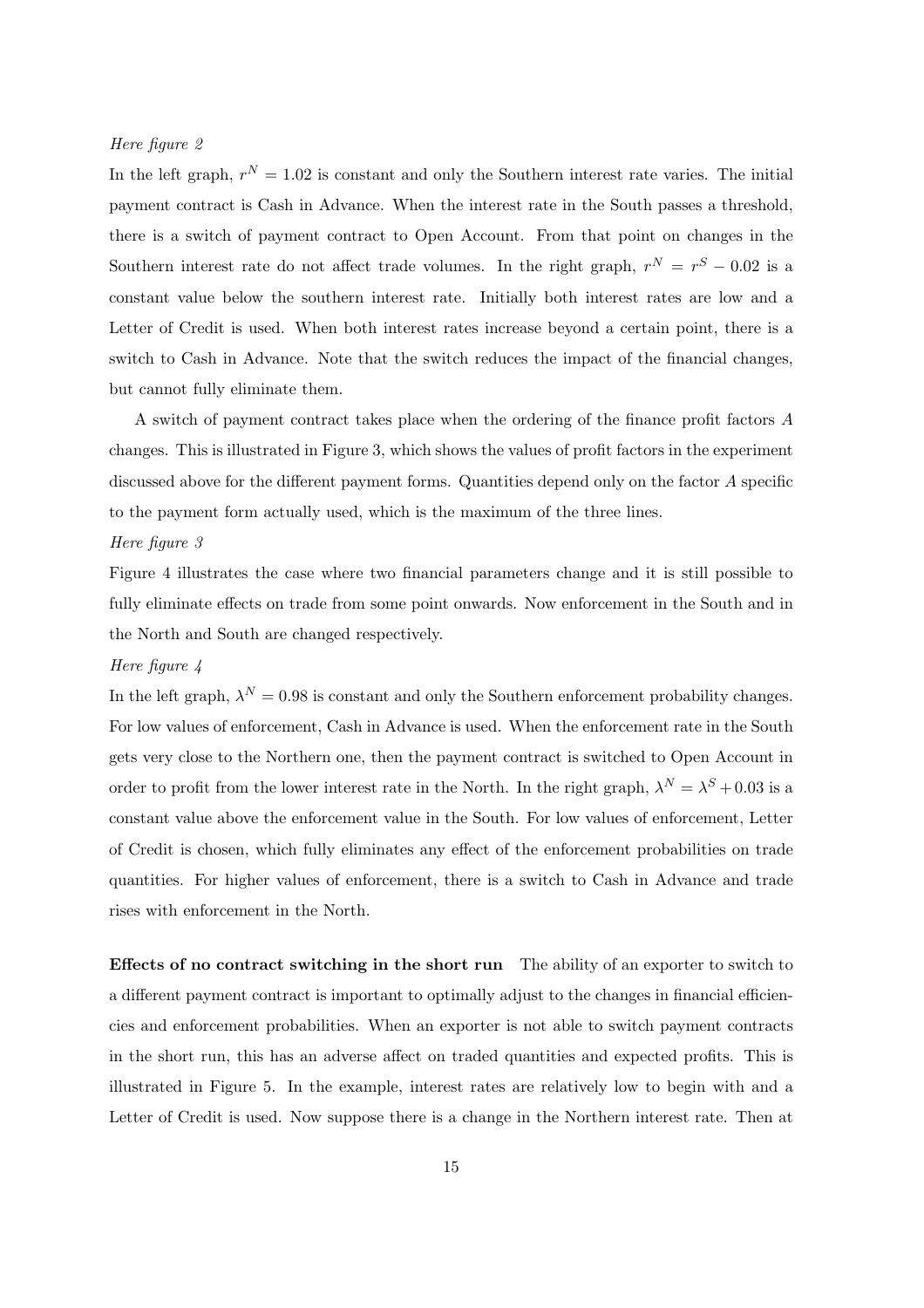some point the exporter would like to switch to Cash in Advance. The solid line represents the standard case when the firm can switch contracts. Then reductions in profits and quantities are limited to about 10 percent. The dashed line represents the case when the firm is not able to substitute away and the effect of the interest rate change cannot be mitigated. In the example the change of 10 percentage points in the interest rates leads to a 30 percent drop in profits and quantities. Thus the ability to switch payment contracts is crucial for an exporter to mitigate the effects of adverse financial conditions. As a consequence, the time horizon, in which a switch is possible, is an important determinant of the reaction of trade flows to changes in financial market conditions.

Here figure 5

## **4 General Equilibrium**

In the following the trade model is analyzed in general equilibrium. First, the equilibrium is derived. Second, a numerical example is studied to evaluate the quantitative importance of payment contracts. Third, some graphs are presented, illustrating additional effects arising in general equilibrium.

#### **4.1 Equilibrium**

Suppose there are two countries H and  $F^{27}$ . As derived in the previous sections, domestic and foreign profits of firms in the differentiated goods sector are:

$$
\Pi_d^i = q_d^i \frac{a}{\sigma - 1}
$$
 and 
$$
\Pi_x^i = A^i \Pi_d^j,
$$

with  $A^i = (\alpha^i)^\sigma (\beta^i)^{1-\sigma} \tau^{1-\sigma}$ .

**Free entry** As in Krugman (1980), a free entry condition pins down both the number and the size of firms in equilibrium. It requires that fixed cost of entry have to equal expected profits from domestic sales and exports:

<sup>&</sup>lt;sup>27</sup>For subsequent equations I always use  $i, j \in \{H, F\}, i \neq j$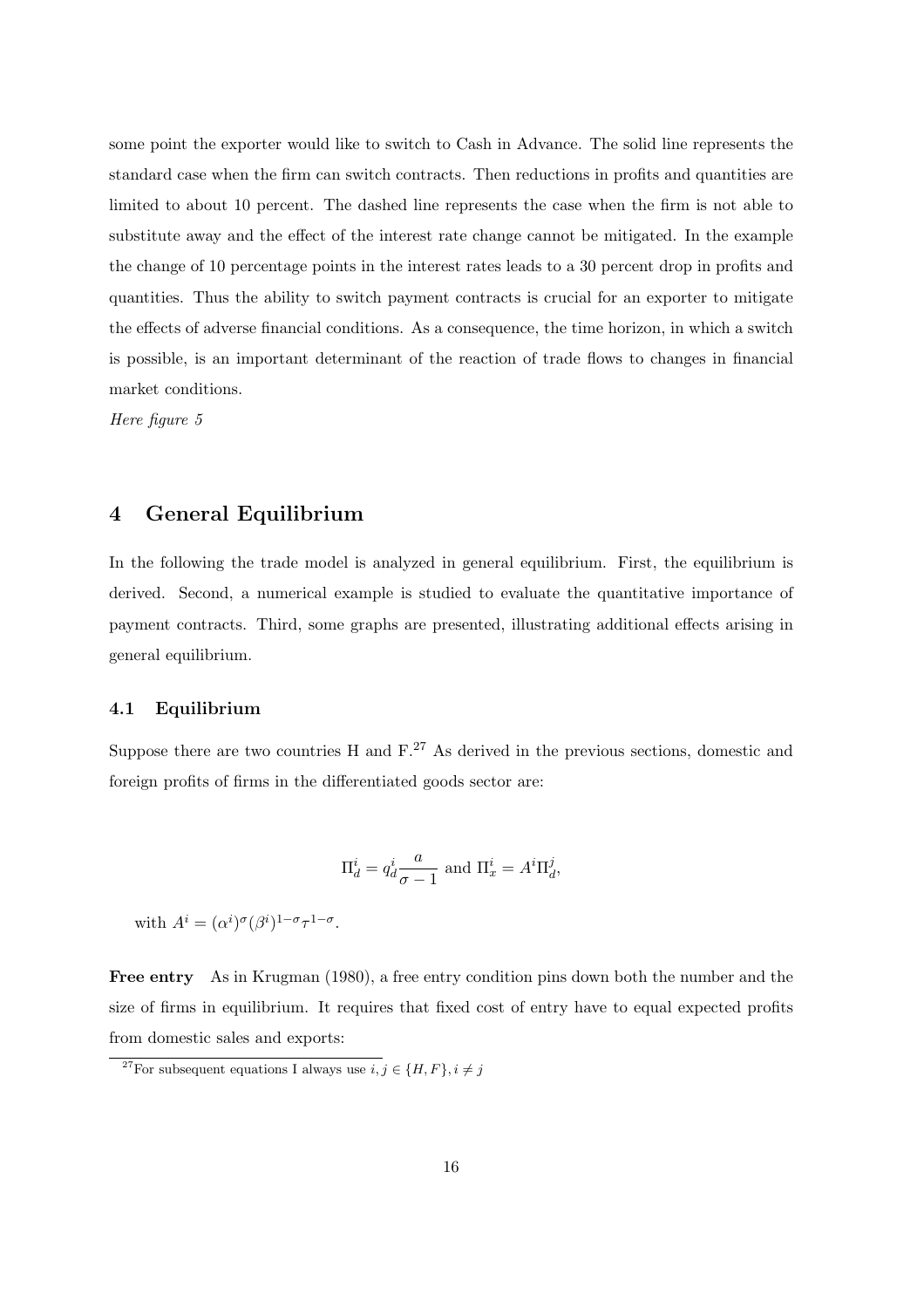$$
f = \Pi_d^i + \Pi_x^i.
$$

Next, I combine the two equations resulting from free entry and solve for domestic quantities:<sup>28</sup>

$$
q_d^i = \frac{\sigma - 1}{a} f \frac{1 - A^i}{1 - A^i A^j}.
$$

Export quantities at the factory gate are given by:

$$
q_x^i = A^i q_d^j = \frac{\sigma - 1}{a} f \frac{A^i (1 - A^j)}{1 - A^i A^j}.
$$

Note that due to the Cobb Douglas structure in preferences the expenditure share on differentiated products is fixed. Thus output in the differentiated sector, measured in labor, is constant.

Taking partial derivatives allows to analyze effects of A on quantities:

$$
\frac{\partial q_d^i}{\partial A^j} = -\frac{\partial q_x^i}{\partial A^j} = \frac{\sigma - 1}{a} f \frac{(1 - A^i) A^i}{(1 - A^i A^j)^2} > 0,
$$

and

$$
\frac{\partial q_d^i}{\partial A^i} = -\frac{\partial q_x^i}{\partial A^i} = -\frac{\sigma - 1}{a} f \frac{1 - A^j}{(1 - A^i A^j)^2} < 0.
$$

**Lemma 1** In the two country trade model exported (domestic) quantities are

- i) increasing (decreasing) in profit factor  $A^i$ ,
- ii) decreasing (increasing) in profit factor  $A^{j}$ .

Thus in the two country model domestic quantities are decreasing in the own export profit parameter A and increasing in the foreign export parameter A∗. Due to the choice of payment contracts all financial parameter  $r, r^*, \lambda, \lambda^*$  can affect both A and  $A^*$ . Thus while the effect of the profit parameters A and  $A^*$  on quantities is unambiguous, no general result can be established for the effect of the four financial parameters on traded and domestic quantities.

Total (expected) quantities at the factory gate are constant:<sup>29</sup>

$$
f = \frac{a}{\sigma - 1} \left[ q_d^i + A^i q_d^j \right].
$$

 $\rm ^{29}Quantities$  are:

<sup>&</sup>lt;sup>28</sup>Plugging in the values derived for profits from before delivers: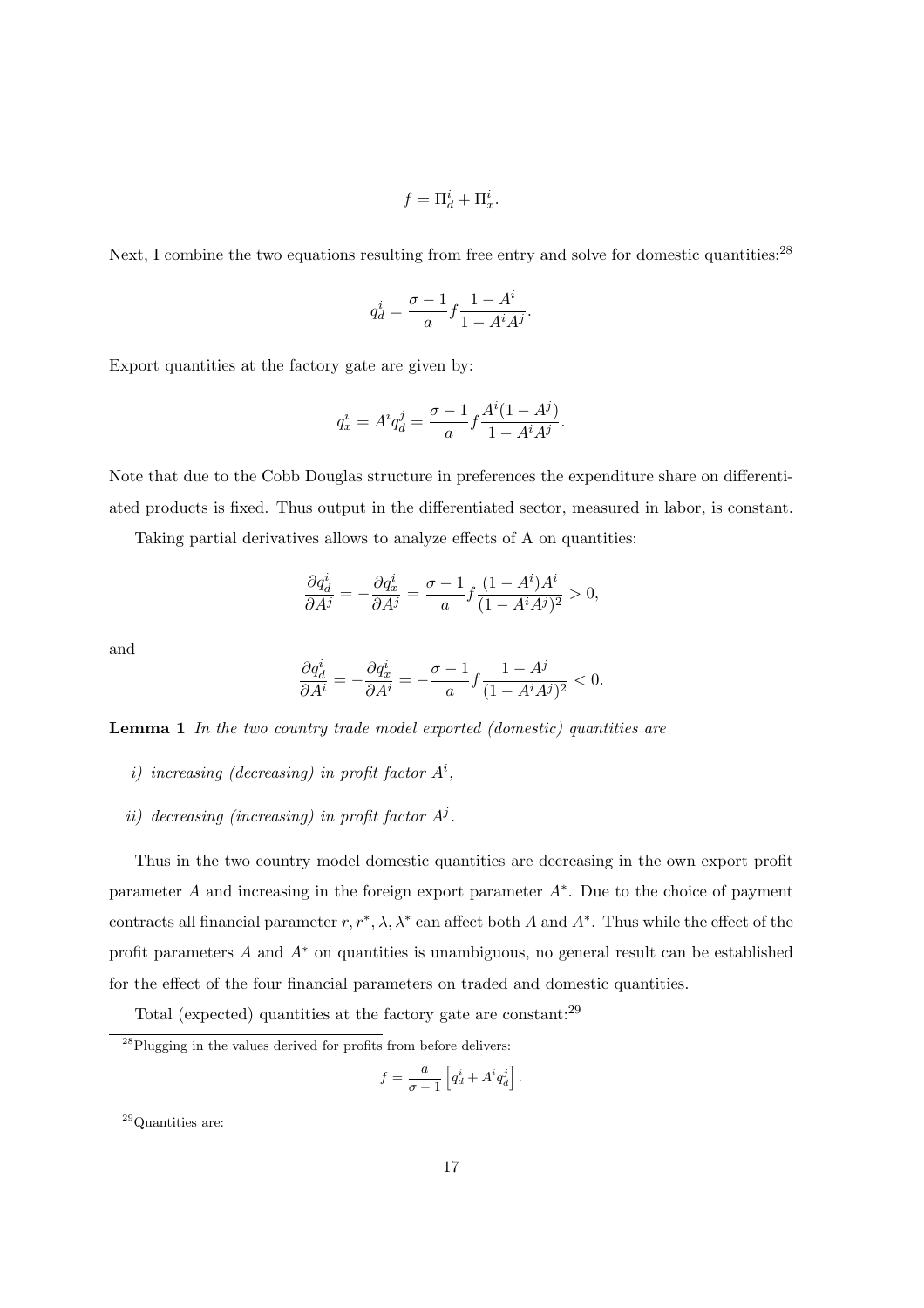$$
q^i = \frac{\sigma - 1}{a}f.
$$

Labor market clearing The number of firms in both countries is determined by labor market clearing.<sup>30</sup> Given the CD preferences, a constant fraction of labor is employed by the differentiated sector:

$$
L_Q^i = \mu L^i.
$$

Labor in the differentiated sector is used for entry and production:

$$
L_Q^i = L_E^i + L_P^i = n^i(f + aq).
$$

From this the following result for the number of firms can be derived:

$$
n = \frac{\mu L^i}{f + aq} = \frac{\mu L^i}{\sigma f}.
$$

#### **4.2 Numerical Example**

In the following, properties of the model are illustrated using a numerical example. The quantitative importance of payment contract switches is evaluated.

**Country Types** Suppose there are three types of countries. Type I has a very efficient financial market and strong enforcement. Type II has a relatively efficient financial market, but enforcement is weak. Type III has a less efficient financial market, but relatively strong enforcement. The countries are characterized by the parameters in Table 1:

$$
q^i = q_d^i + q_d^j A^i.
$$

Plugging in domestic quantities delivers total quantities per firm:

$$
q^i = \frac{\sigma-1}{a} f \frac{1}{1-A^S A^N} \left[ (1-A^N) + (1-A^S) A^N \right].
$$

The last expressions can be simplified to obtain the standard result as stated above.

<sup>&</sup>lt;sup>30</sup>For tractability, I assume that the positive expected profits of importers under Open Account do not enter the demand for differentiated good. These profits occur under Open Account as only a share of importers fulfill the contract and payment  $C^{OA}$  is limited to be smaller or equal to R. It would be interesting to analyze these 'informal' profits explicitly in the general equilibrium. This could be relevant for countries with very low enforcement rates.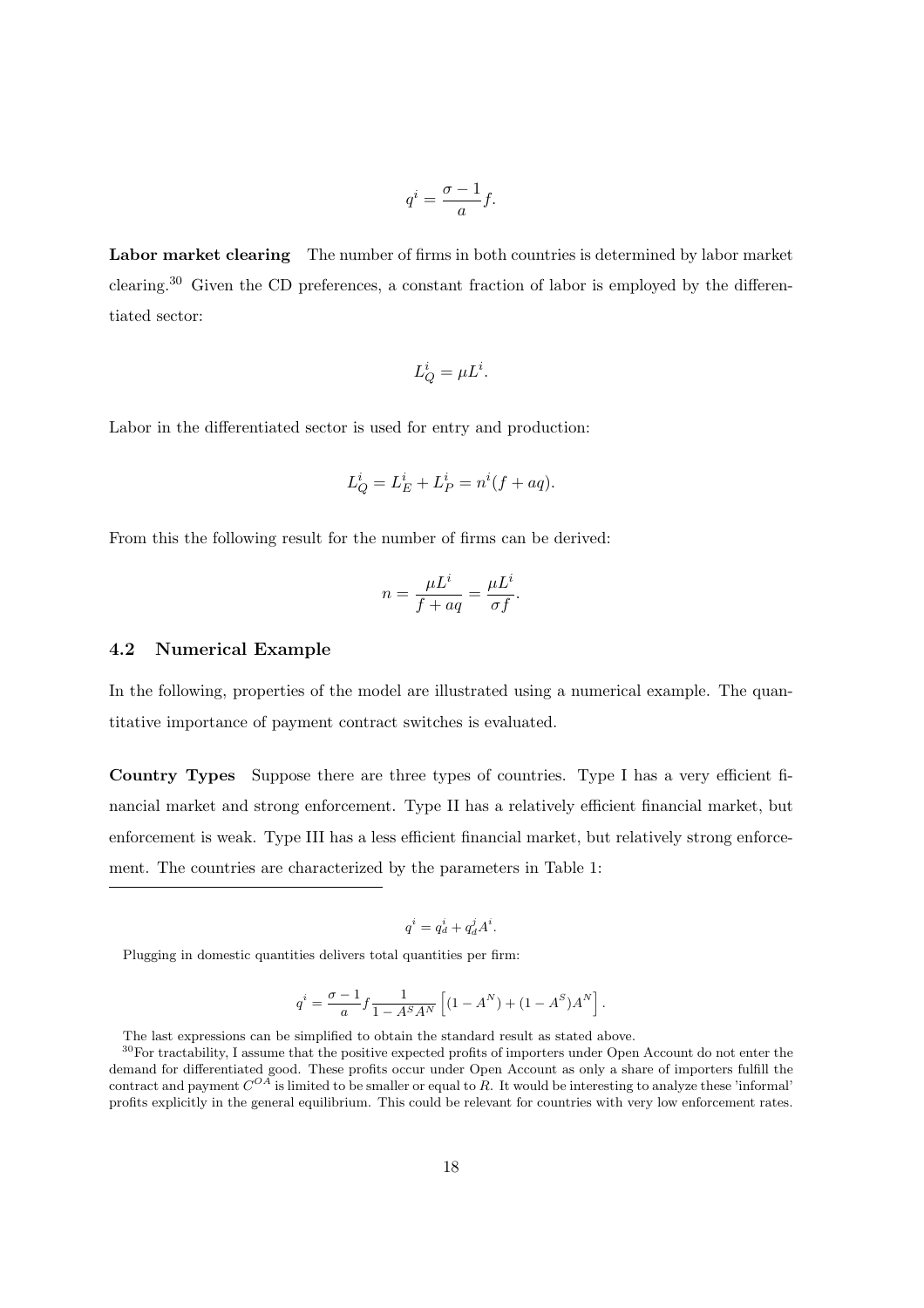#### here table 1

**Optimal Contracts** As shown before these country characteristics can be mapped uniquely into the optimal choice of payment contract for each exporter-importer country combination. The optimal payment contracts chosen are:

#### here table 2

The rows correspond to the country type of the exporter, the columns to the country type of the importer. On the diagonal the countries are symmetric. In this case an exporter would never choose OA as this is dominated by CIA. Thus given symmetric countries either CIA or LC is chosen depending on the domestic interest rate and domestic enforcement. For trade between countries of type II where enforcement is low, LC is chosen, whereas country I and III choose CIA. Country type II has low enforcement. Therefore, its exporters choose contracts that circumvent this problem, i.e. OA and LC. The main factor for the choice of an exporter in a country of type III is the relatively high home interest rate. The only payment contract that is independent of this interest rate is CIA, which is the dominant payment contract for trade with all three types of trading partners. Given these payment contracts, traded quantities can be calculated:

#### here table 3

To evaluate quantitatively the effects of the choice of payment contracts on trade, two experiments are studied. First, the differences in trade volumes between the optimal contract and the worst contract are calculated. Second, the differences in trade volumes between the optimal contract and any of the three available contracts are calculated.<sup>31</sup>

**Worst contracts** The contracts that minimize quantities and profits for exporter-importer

pairs are:

here table 4

The percentage decreases in quantities relative to the optimal payment contracts are:

here table 5

If, for example, an exporter in a country of type I trading with an importer in country type II

<sup>&</sup>lt;sup>31</sup>For both experiments I assume that exporters in the home country are constrained, while exporters in the country abroad choose the optimal payment contract. I do not report the reverse trade flows (from abroad to home) here. Nevertheless, they have an impact on price levels and thus on traded quantities of home country exporters.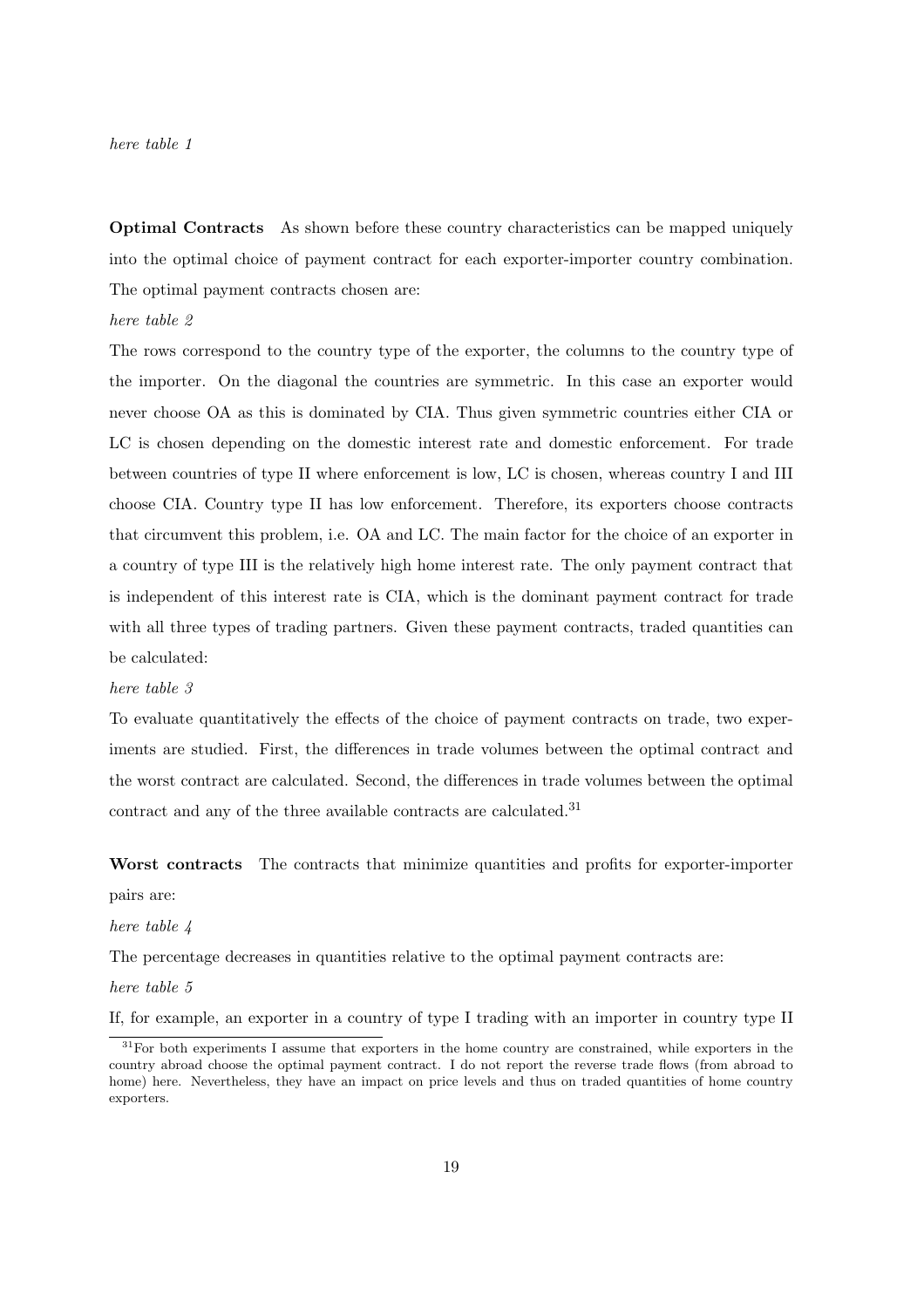would be forced to use OA instead of CIA, this would reduce the traded quantity by 49.4 percent. The table shows that the choice of payment contract has a quantitatively important effect on traded volumes. Furthermore, this effect is heterogeneous across country pairs. Some trade, like trade between type I countries, does not depend very much on the payment contract in use. Trade between countries of type II on the other hand, which have low enforcement, benefits a lot from the ability of exporters to avoid OA. Note that, whether symmetric or asymmetric countries trade with each other, is not a good predictor of potential losses from non-optimal payment contracts. Which country-pair combinations profit most from a free choice of payment contracts depends on the interaction of all four financial parameters as shown in the previous sections.

The percentage decreases in traded quantities relative to the optimal contract if exporters are forced to use one specific contract are: here table 6

#### **4.3 Graphical Illustrations**

In the following, additional effects arising in the two country general equilibrium model are discussed. The experiments shown in Figures 2 to 5 are repeated in Figures 6 to 8. The dashed lines represent the previously discussed partial equilibrium responses. The solid lines represent the full general equilibrium results. There are two new general equilibrium effects. Changes in financial efficiency and enforcement affect the finance profit factor A of Northern exporters and thus their prices and quantities. This has an effect on price level in the South and thus affects the export decision of Northern exporters. A second effect arises from the Southern exporters. Their finance profit factor is also affected by changes in the efficiency and enforcement parameters, altering export quantities and prices and thus price levels. Furthermore, when financial parameters change, exporters in the South might optimally switch payment contracts. These switches have an impact on the Northern exporters through price levels, too. Note that the switching decisions of Northern exporters is independent of general equilibrium effects as it only depends on exogenous financial parameters.

Figure 6 illustrates changes in interest rates. It corresponds to Figure 2 in partial equilibrium. In the left graph, Northern exporters switch from CIA to OA at the same point as before. Now there is a new effect from a switch by exporters in the South, though. The vertical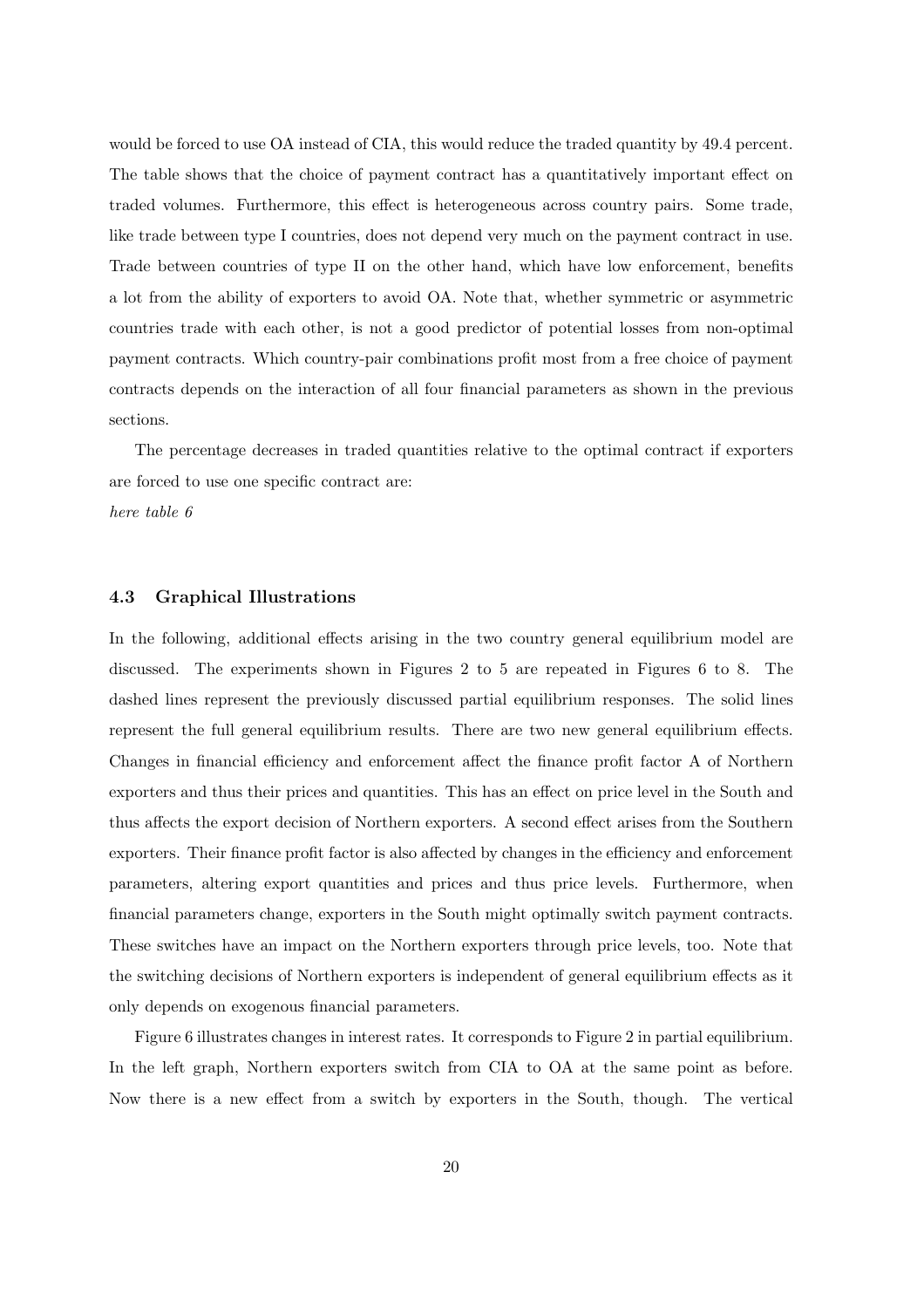solid line marks the threshold at which they switch their payment contract from LC to CIA in order to substitute away from the rising Southern interest rate. Now with a further rise in  $r^*$ , Northern exports become relatively more expensive. Thus exports fall steeper than in partial equilibrium. At the vertical dashed line, the Northern exporters switch as well and all trade becomes independent of the Southern interest rate.

In the right graph, when both Northern and Southern interest rates rise jointly, there is no switch by Southern exporters who use CIA. The fall of Northern exports is less steep in general equilibrium as also Southern exporters are affected by the changes in interest rates. Thus the relative price of Northern exporters rises less quickly and trade decreases by less than in partial equilibrium.

#### Here figure 6

Figure 7 illustrates changes in enforcement. It corresponds to Figure 4 in partial equilibrium. In the left graph as before Northern exporters switch from CIA to OA. Exporters in the South use CIA and do not switch. In the left part of the figure, the solid line is now decreasing as Southern exporters become more competitive with a rise in  $\lambda^*$ , i.e. the relative price of Northern exporters rises and their quantities decrease. In the right graph, initially exporters in both countries use a LC and then at some point switch to CIA. Southern exporters do so first as the interest rate in the North is lower. From the point of the switch onwards, they become relatively more competitive and quantities of Northern exporters decrease. This is the case until Northern exporters themselves switch to CIA and their sales increase with the further rise of Northern enforcement.

#### Here figure 7

Figure 8 illustrates the case of no contract switching in the short run. It corresponds to Figure 5 in partial equilibrium. As before, if they can do so in the short run, Northern exporters switch from LC to CIA. Exporters in the South first use CIA and then later switch to OA. After the Northern exporters switch contracts and before the Southern exporters change their choice, all exporters use CIA. Then, only exporters in the South are affected by the increase in the Northern interest rate. This makes Northern exporters relatively more competitive and their exports rise. When Southern exporters switch as well, trade becomes independent of the Northern interest rate. If exporters in the North cannot switch contracts, their exports decrease in the whole range. First, when also exporters in the South are affected by the interest rate, the decrease is relatively smaller. Then, when Southern exporters switch contracts and their sales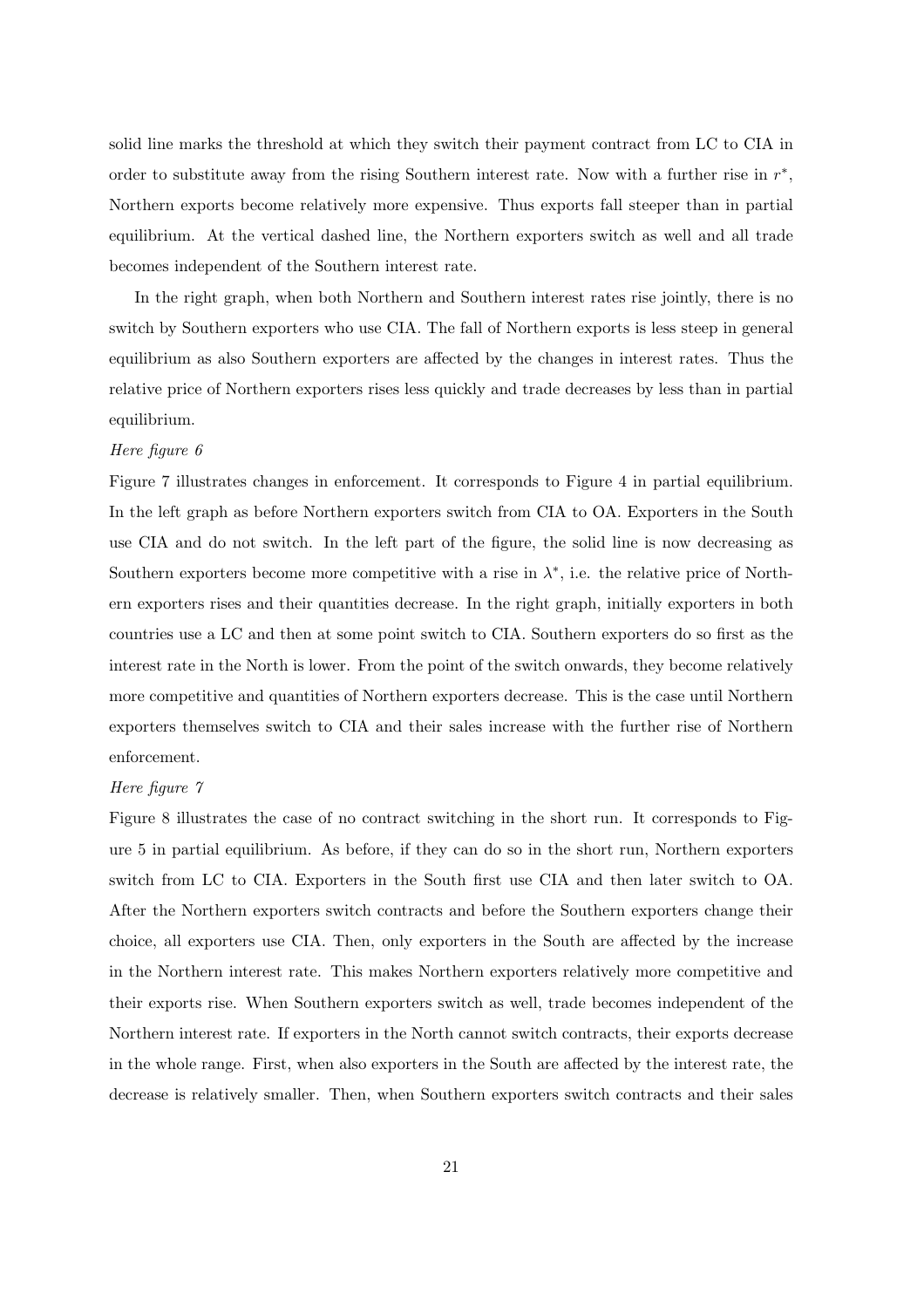become independent of the Northern interest rate, the slope of the line representing trade gets steeper and the competitiveness of Northern exporters deteriorates more quickly. Here figure 8

## **5 Repeated Transactions**

In the previous sections the relationship between an exporter and an importer consisted of only one transaction. Often though, trade relationships are longer lasting, i.e. there is the possibility that the two trading partners interact again in subsequent periods. Repeated transactions give rise to a continuation value of a trade relationship, which makes the non-fulfillment of a contract less desirable. In this section I introduce the possibility of repeated transactions between an exporter and an importer and study under which conditions a simple trigger strategy can be implemented to improve upon the equilibrium of the one shot game. I find that the ability to sustain a trigger strategy equilibrium increases with enforcement probabilities and with the survival probability of the trade relationship. Under CIA the ability also increases in the markup  $\frac{\sigma}{\sigma-1}$  and iceberg trade costs  $\tau$ .

Suppose that trade can happen more than once between two trading partners. Let  $\gamma$  denote the probability that a given trade relationship can be continued in the next period. That is  $\gamma$  is the the trade relationship survival rate. As before a match between an exporter and an importer is analyzed. No new trading relationships are created, i.e. there are no outside options to trade with another partner.<sup>32</sup>

**CIA** First, I analyze the case of Cash in Advance. Consider the following trigger strategy. The importer pays the full revenue amount discounted by the interest rate, i.e.  $C = \frac{R}{1+r^*}$ . If the exporter ever fails to deliver, the importer punishes by ending the trade relationship. The exporter always pays the money and never runs away. The equilibrium exists if the exporter has no incentive to deviate, i.e. to take the money and not deliver the good. Yet, even when deviating, with probability  $\lambda$  the exporter is forced to fulfill the contract. That is, the higher the enforcement probability at home, the less likely the exporter does profit from a deviation.

In order for the trigger strategy to be an equilibrium, the value of the relationship for

 $32$ It would be an interesting extension to allow for the creation of new relationships via searching and matching. This would increase the value of the outside option and make it more difficult to sustain a trigger strategy equilibrium.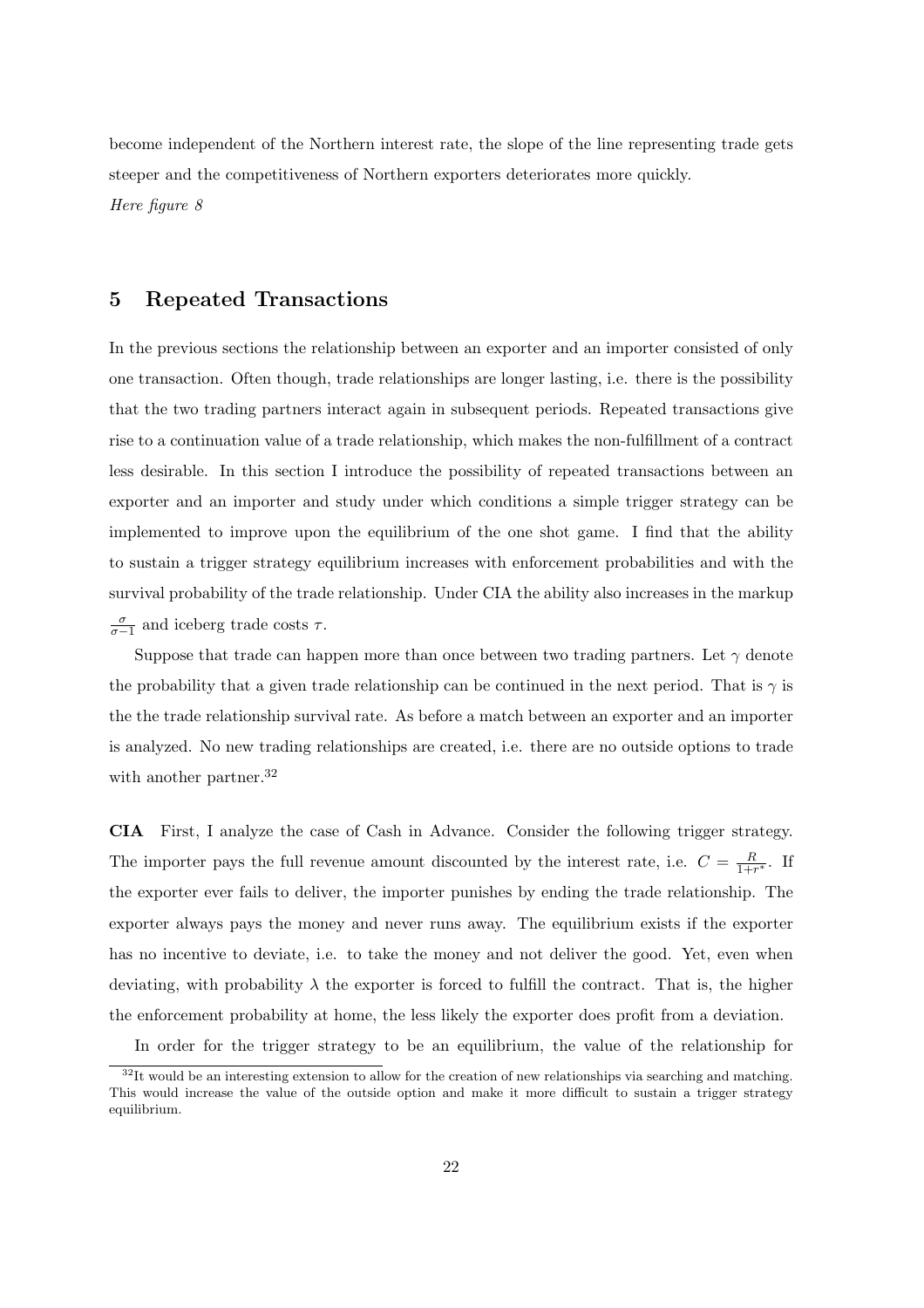the exporter  $V_E$  has to be larger than the one period deviation payoff. The trigger strategy equilibrium exists iff:

$$
V_E = \sum_{n=0}^{\infty} \left(\frac{\gamma}{1+r}\right)^n (C-K) = \frac{C-K}{1-(\gamma/(1+r))} > (1-\lambda)C.
$$

Using  $C^{CIA} = \frac{R}{1+r^*}$  this condition holds iff:<sup>33</sup>

$$
\frac{\sigma}{\sigma - 1} \tau \left[ 1 - \left( 1 - \frac{\gamma}{1 + r} \right) (1 - \lambda) \right] > 1
$$

There are different factors, which make the condition more likely to hold. It holds more likely for a higher  $\lambda$ . As the expected gain from a deviation decreases in domestic enforcement, implementation of the trigger strategy is the easier, the better enforcement. Furthermore, the trigger strategy equilibrium is easier to sustain when the ratio  $R/K$  increases, i.e. when revenues are relatively large compared to production costs. This is the case when the markup and iceberg trade costs are higher. Finally, the higher  $\gamma$ , the higher the value of the trade relationship, the easier it is to implement the trigger strategy.<sup>34</sup>

**OA** Under OA the relevant deviation is by the importer. When OA is used an importer has positive expected profits in the one shot game:

$$
\Pi_I^{OA} = \frac{R(1 - \lambda^*)}{1 + r^*}.
$$

In a trigger strategy equilibrium the importer has to receive at least as large expected profits as in the one shot game. The equilibrium considered is as follows: The importer always pays amount C. If the importer ever fails to pay the amount, the exporter stops the relationship. First note that for the importer to have positive expected profits, the payment C has to be strictly below the revenues R for any  $\lambda^*$  < 1. The amount C that makes the importer indifferent between adhering to the trigger strategy equilibrium and deviating is characterized by:

33

$$
C - K > (1 - (\gamma/(1+r)))(1 - \lambda)C \Leftrightarrow C \left[ 1 - \left( 1 - \frac{\gamma}{1+r} \right)(1-\lambda) \right] > K
$$

Next use  $C^{CIA} = \frac{R}{1+r^*}$  to get:

$$
\frac{R}{K}\left[1-\left(1-\frac{\gamma}{1+r}\right)(1-\lambda)\right] > (1+r^*)
$$

Plugging in  $\frac{R^{CIA}}{K^{CIA}} = (1 + r^*) \frac{\sigma}{\sigma - 1} \tau$  delivers the result.<br><sup>34</sup>Note that so far only one specific trigger strategy is considered. In future research, it would be interesting to look at a wider set of strategies featuring different forms of punishment.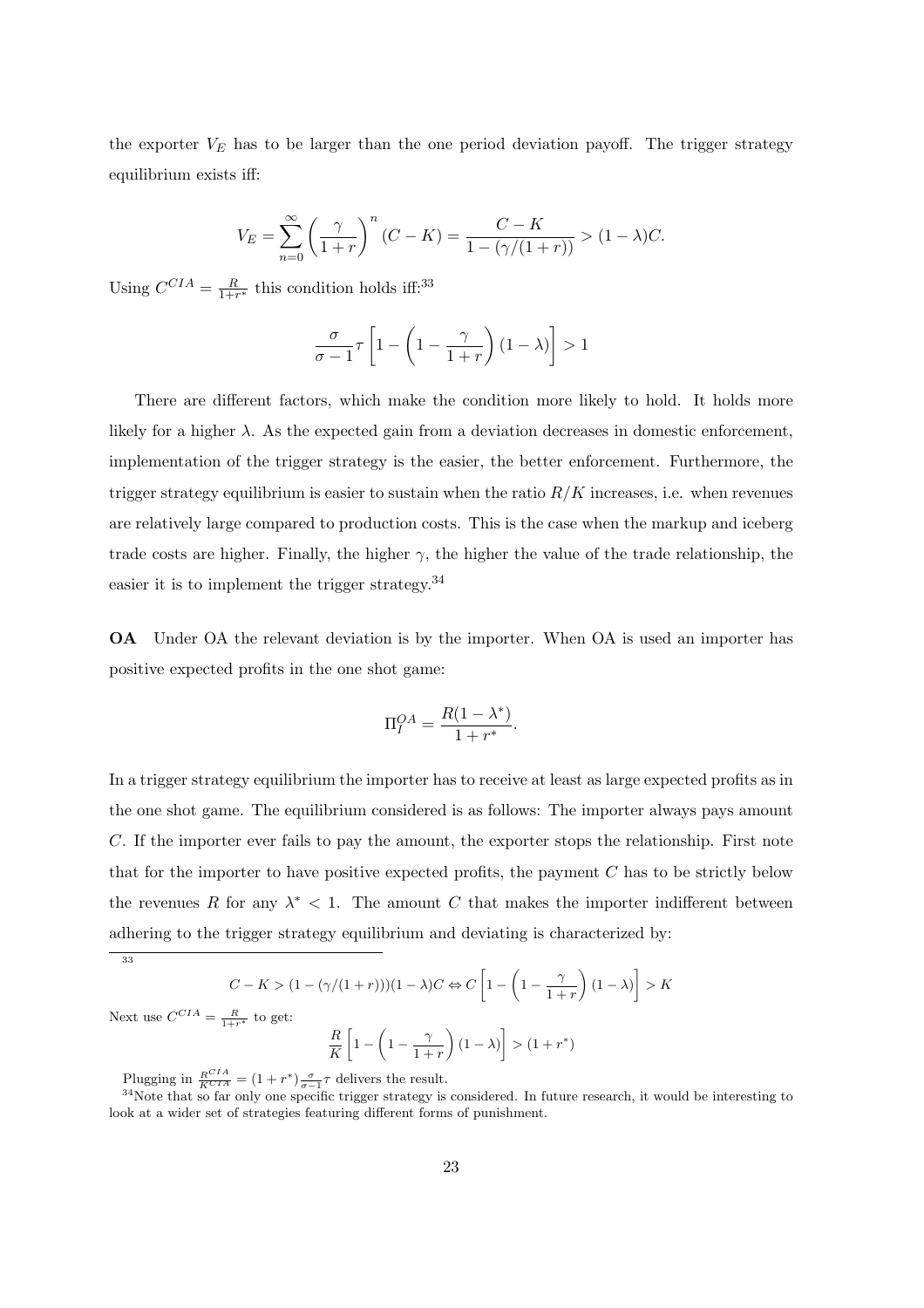$$
V_I = \sum_{n=0}^{\infty} \left(\frac{\gamma}{1+r^*}\right)^n \left(\frac{R-C}{1+r^*}\right) = \frac{R-C}{(1+r^*)(1-(\gamma/(1+r^*)))} = \frac{R(1-\lambda^*)}{1+r^*}.
$$

This condition corresponds to the equilibrium chosen by the exporter, who has all negotiation power. It determines the highest incentive compatible  $C$  and thus maximizes expected profits of the exporter. The maximum payment  $C$  is:

$$
C^{TR,OA} = R \left[ 1 - \left( 1 - \frac{\gamma}{1 + r^*} \right) (1 - \lambda^*) \right].
$$

The amount increases in the survival probability  $\gamma$  and the enforcement probability abroad  $\lambda^*$ . Under OA a trigger strategy always improves on the one shot game whenever  $\gamma > 0$ . To see this note that the expected payment in the one shot game is  $\lambda^*R$ . The expected payment under a trigger strategy with open account is  $C^{TR,OA}$ . The latter is larger iff:

$$
R\left[1-\left(1-\frac{\gamma}{1+r^*}\right)(1-\lambda^*)\right] > \lambda^* R.
$$

This condition can be simplified to obtain  $\gamma > 0.35$ 

35

**LC versus other Payment Contracts** As shown above, under the discussed conditions, trigger strategies can improve upon one shot equilibria in the cases of CIA and OA. A LC on the other hand already resolves all enforcement problems. Trigger strategies can thus not improve upon the one shot equilibrium in this case. As a result, the introduction of trigger strategies and repeated transactions makes CIA and OA more attractive while leaving the LC unaffected, implying a worsening of the relative attractiveness of LCs. This is especially the case when transaction horizons are long, characterized by high relationship survival probabilities  $\gamma$ , and when enforcement probabilities  $\lambda$  and  $\lambda^*$  are high. Thus long lasting relationships and trade between countries with high enforcement imply a higher usage of trigger strategies and less reliance on the LC.

Levchenko, Lewis, and Tesar (2009) find that trade credit intensive industries are not more strongly affected by the financial crisis than others. This finding might be explained by the presence of both one shot equilibria and repeated games equilibria in the data. Inter-firm trade credit usually corresponds to CIA and OA. The model predicts that these two payment contracts

 $\lambda^* < 1 - \frac{\gamma}{1 + r^*} (1 - \lambda^*) \Leftrightarrow 1 > 1 - \frac{\gamma}{1 + r^*}$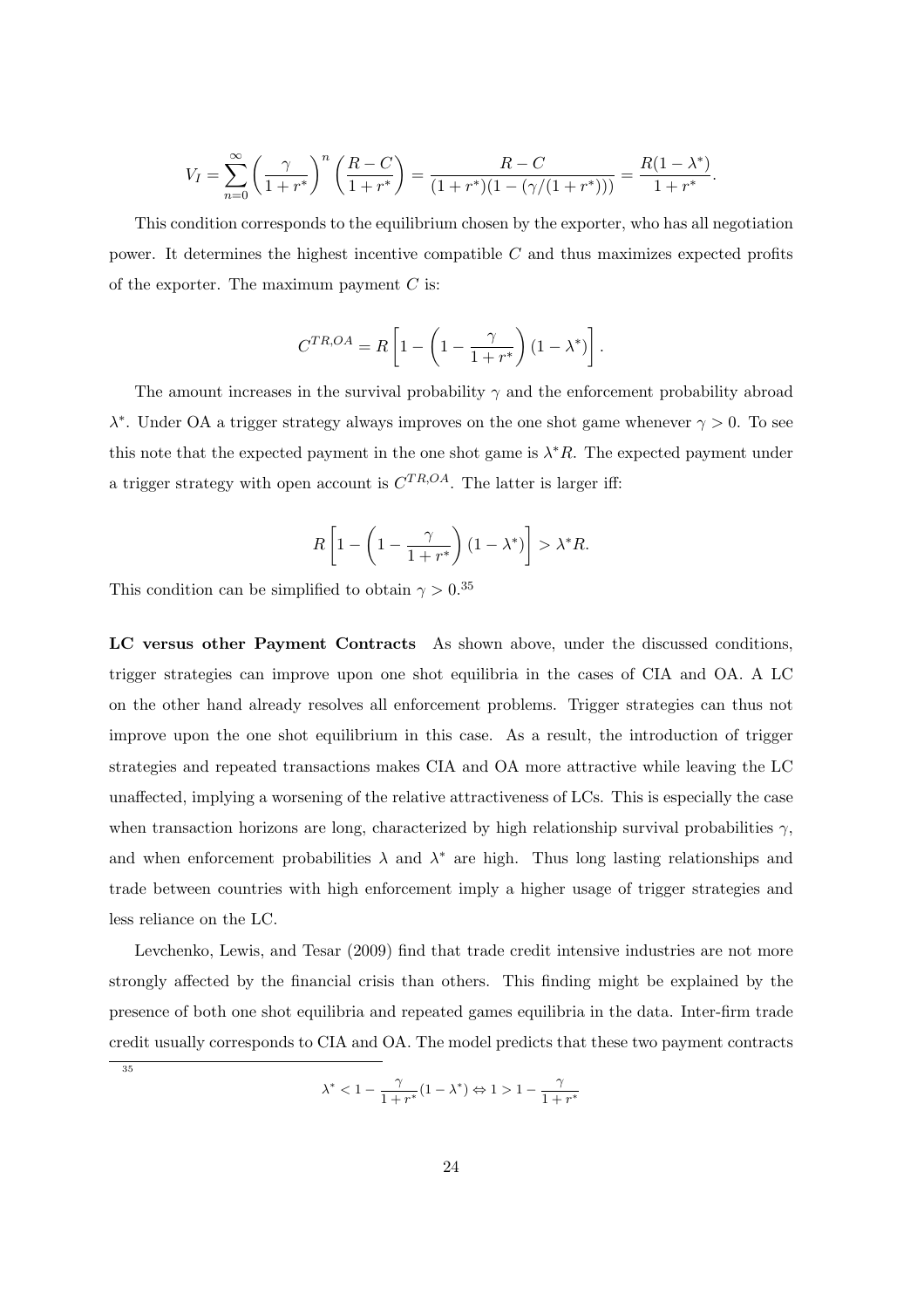are used more intensively when trigger strategies can be implemented more easily. In a successful trigger strategy equilibrium, only one financial variable affects the traded quantities, i.e. r<sup>∗</sup> for CIA and r for OA. Thus trade credit intensive industries, which use relatively more CIA and OA, should be less affected by shocks to financial markets than industries that rely more on the  $\rm LC.^{36}$ 

## **6 Implications of Endogenous Payment Contracts**

#### **6.1 Financial and Economic Turmoil**

In the following I analyze the effects of different forms of financial and economic turmoil on trade profits and quantities.

**Enforcement and Country level risk** Suppose that the enforcement probability  $\lambda$  is a combination of national risk and individual firm level risk. National risk corresponds to risk of expropriation, risk of sovereign or bank level default while individual risk is the probability that a specific contract is enforced. The important difference between the two is that banks are only affected by national risk. Before, a Letter of Credit could fully resolve the problem of enforcement for the exporter. Now, with national risk, the only way to fully mitigate changes in  $\lambda$  is to switch to Open Account. Let overall risk be the product of national risk and individual contract risk:

$$
\lambda=\lambda^N\lambda^I
$$

Given this, trade finance reacts differently depending on the source of the enforcement problems. An decrease of enforcement at the contract level in the exporter's country implies a shift towards Open Account or Letter of Credit. A decrease in the importer's country contract enforcement leads to a shift towards Cash in Advance and Letter of Credit. An increase in national risk, however, cannot be solved by switching to a Letter of Credit. In this case an exporter can only switch to Open Account and an importer can only switch to a Cash in Advance to fully eliminate the effect of domestic enforcement problems. In the following I discuss different types of turmoil that can be observed in reality and elaborate on some predictions of the model.

<sup>&</sup>lt;sup>36</sup>Trade using a trigger strategy is less affected by changes in financial parameters as long as the trigger strategy equilibrium can be sustained, i.e. as long as changes in parameters to not lead to a breakdown of the trigger strategy equilibrium.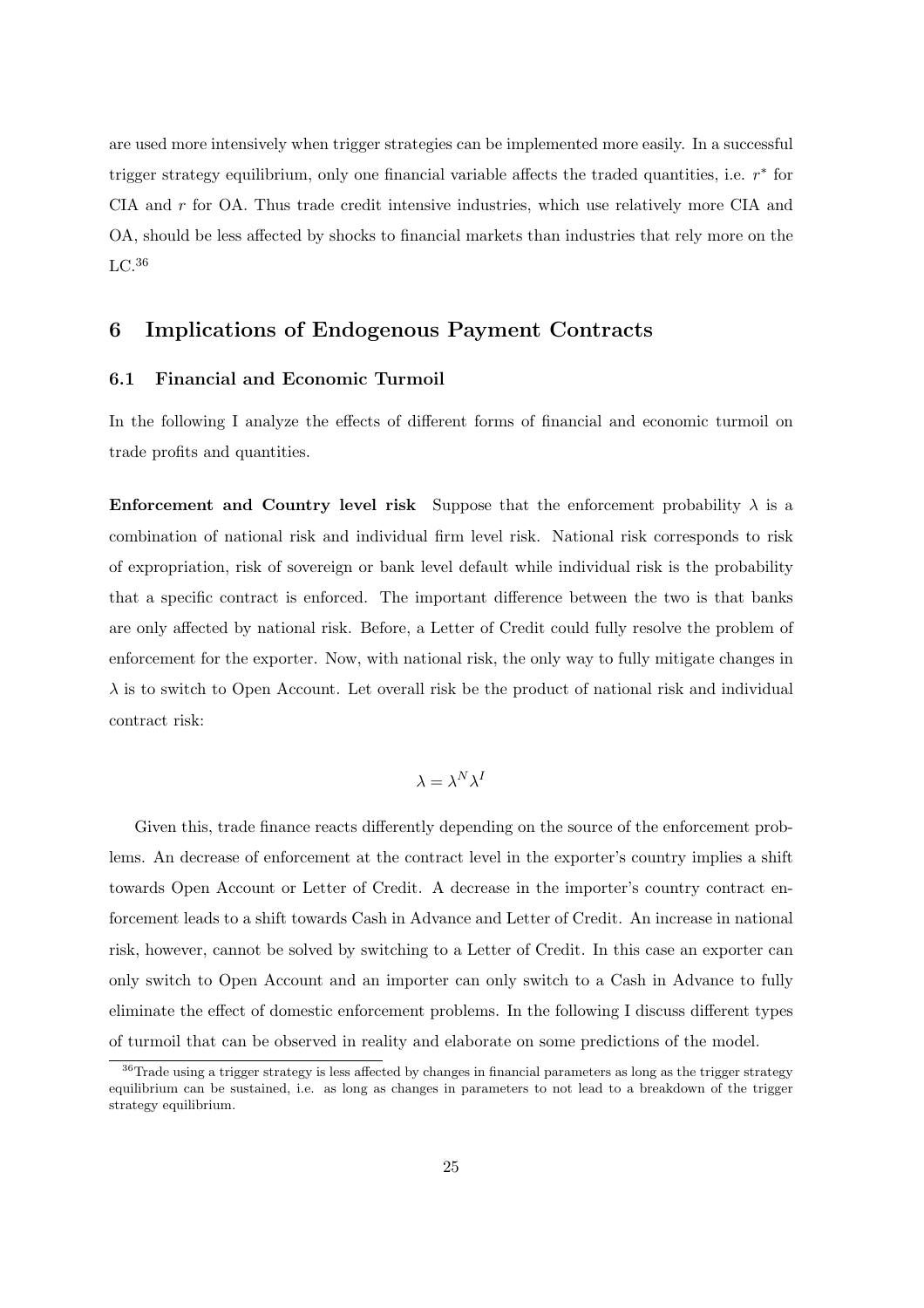**Interest rate changes** There are two potential sources of interest rate changes. First, due to events that might take place outside the two trading countries, the world interest rate  $r^w$ can change, moving both interest rates simultaneously. Second, there can be some problems of banks in one or both of the countries so that their efficiency parameters  $\varphi_i$  change, which affects interest rates.<sup>37</sup> The effect of these changes crucially depends on the time horizon in which firms are able to switch their payment contracts. If they are fully flexible in their choice of payment contracts, then the effects of interest rates changes are captured by Figure 2 as discussed above. If firms are not flexible in the short run, the effects of interest rate changes might be stronger as shown in Figure 5. If an exporter can change the payment contract in the time horizon studied, then a unilateral change in the interest rate can, from some point on, be fully mitigated while a change in both interest rates cannot. If there is a short run inability to switch contracts, then we should not observe a differential effect of unilateral and multilateral changes in interest rates.

**Contract level enforcement changes** As introduced above there are enforcement problems at the national and at the contract level. From these two, the national risk seems to be more susceptible to turmoil. The individual contract enforcement is mainly determined by legal institutional factors, which should in general not change in the short run.<sup>38</sup> Yet, perceived national risk like sovereign default or expropriation probabilities can change relatively quickly. As discussed above, national risk cannot be mitigated by a Letter of Credit. Thus the only way two trading partners can react to a deterioration in national risk in one of the two countries, is to switch to the one contract that is not affected by this change: Open Account in case of a deterioration in the exporter country and Cash in Advance in case of a worsening in the importer country. Note, though, that this depends on the effect of changes in national risk on the interest rate in the affected country. An increase in sovereign default could imply a proportional increase in the national interest rate. That is, the risk free interest rate would then be scaled up by the national risk. In this case no contract switching is possible to mitigate the effect. However, any deviations from a proportional change in interest rates to changes in national risk allow improvements through the choice of the optimal payment contract.

<sup>&</sup>lt;sup>37</sup>For details on  $r^w$  and  $\varphi_i$  see the interest rate model in Appendix B.

<sup>&</sup>lt;sup>38</sup>If one would extend the individual contract enforcement by factors changing expected firm level insolvency and illiquidity this would be different. Then, an economic crisis in a country could change contract fulfillment expectations at the firm level.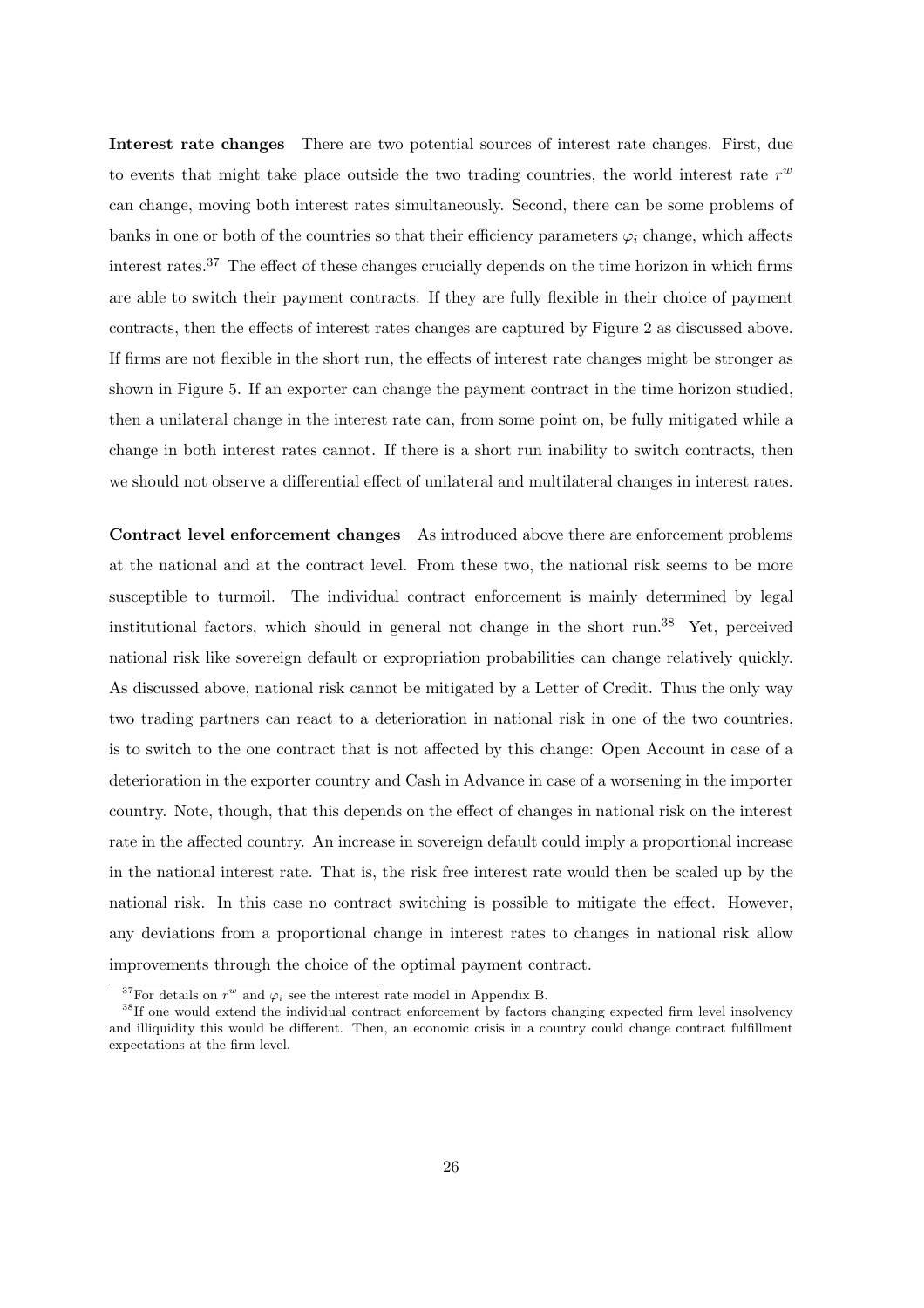#### **6.2 Trade Patterns**

One aspect of trade that has been analyzed are differences in trade flows and trade volumes between developed countries, between developed and developing countries and between developing countries. Taking into account that for trade both the financial conditions in the importer and exporter country are relevant can help explain differences in trade patterns. A model that looks at exporter financial markets only can e.g. not predict differences between South-South and South-North trade as a result of financial conditions. All differences in such a framework would be attributed to the demand side of trade. The new feature of my model, namely, that the importer's financial market and enforcement conditions matter, leads to the following two propositions about trade volumes, export participation and importing country conditions:

#### **Intensive margin**

**Proposition 2** For given domestic financial conditions  $r, \lambda$  and foreign demand conditions P<sup>∗</sup> and Q∗, exports of a firm increase in foreign financial market conditions.

- i) strictly if both  $r^*$  decreases and  $\lambda^*$  increases
- ii) weakly if  $r^*$  decreases or  $\lambda^*$  increases

#### **Proof.** See Appendix A.

Exports of a country increase if the financial conditions in the country it is exporting to improve. Thus, in order to predict trade flows, it is not sufficient to look at financial market conditions in the country of the exporter alone, but one has to take into account the conditions in both countries jointly. Analyzing payment contracts allows to understand how these conditions interact and influence trade quantities.

**Extensive margin** Similar effects arise in a model with an extensive margin, where firms decide whether to export or not to another country. To see this suppose for this paragraph that there is a fixed cost  $f_x$  of serving a foreign market, which has to be incurred by any firm which wants to export. Then a firm will only export if the expected profits from entering the foreign market are at least as large as the fixed cost that have to be incurred. Suppose that the fixed cost can be financed without any additional financial problems. Then:

**Proposition 3** For given domestic financial conditions  $r, \lambda$  and foreign demand conditions P<sup>∗</sup> and Q∗, a firm is more likely to export if foreign financial market conditions are better.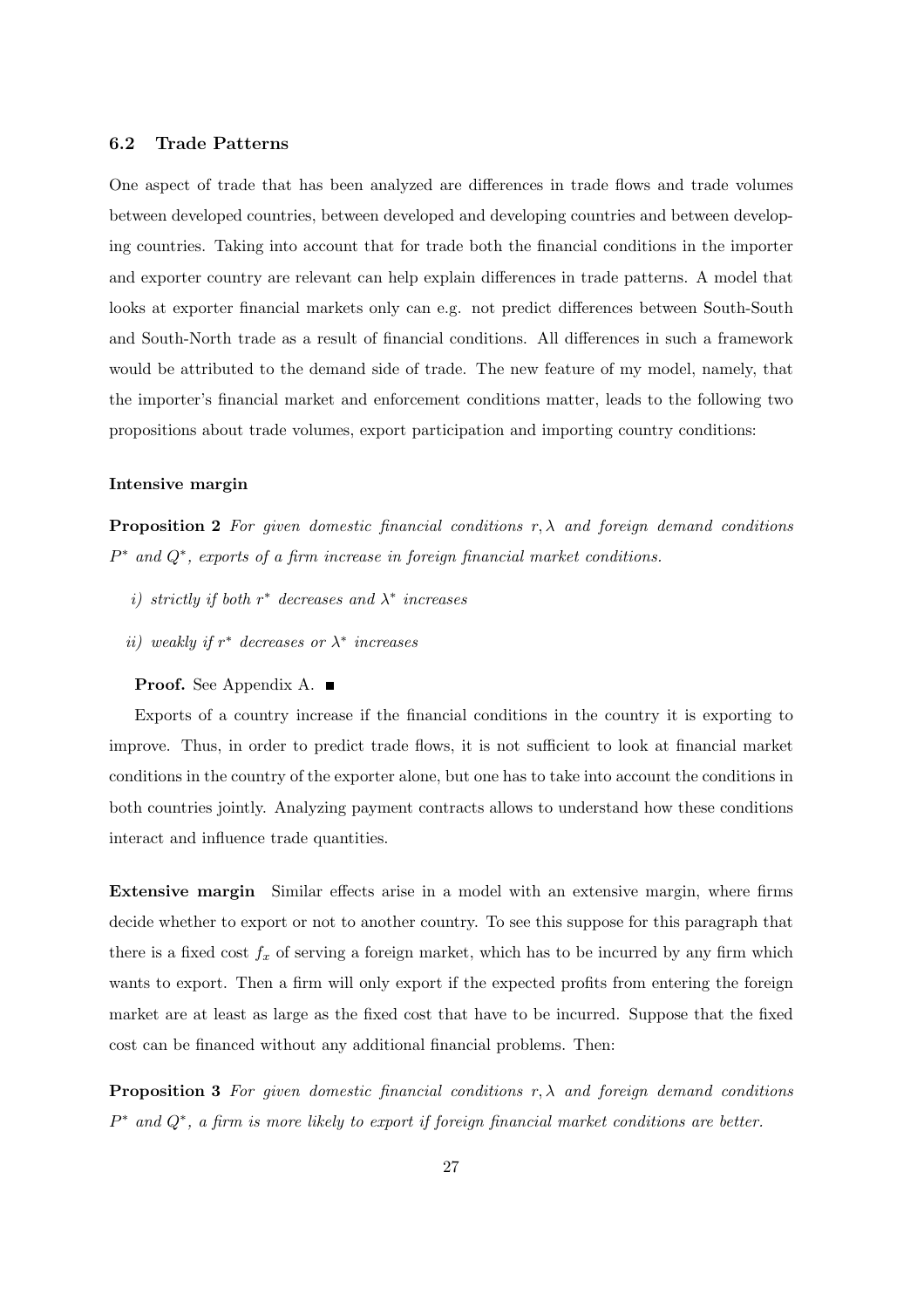- i) strictly if both  $r^*$  decreases and  $\lambda^*$  increases
- ii) weakly if  $r^*$  decreases or  $\lambda^*$  increases

#### **Proof.** See Appendix A.

Not only do trade volumes depend on the conditions in financial markets in the countries of the exporter and the importer, but also the decision of firms to export, the extensive margin. That is, the probability of exporting cannot be fully predicted by conditions in the financial market of the exporter. Conditions in the financial market of the importer play a role, too.

#### **6.3 FOB Prices**

Given per unit cost a and iceberg transportation costs  $\tau$ , different payment contracts imply different FOB prices. To see this, note that from before the agreed on payment amounts C differ by payment contract, *i.e.*:

$$
C^{CIA} = \frac{\lambda}{1 + r^*} R^{CIA}, \quad C^{OA} = R^{OA}, \quad C^{LC} = \frac{R^{LC}}{1 + r^*}.
$$

R is the amount of sales revenues in the importing country when trade takes place:

$$
R = \left(\frac{\beta}{\alpha}\tau\right)^{1-\sigma} r_d^*.
$$

The following payment amounts corresponding to FOB prices can be derived:

$$
C^{CIA} = \lambda (1 + r^*)^{-\sigma} \tilde{r}, \quad C^{OA} = (\lambda^*)^{\sigma - 1} (1 + r)^{1 - \sigma} \tilde{r}, \quad C^{LC} = (1 + r)^{1 - \sigma} (1 + r^*)^{-\sigma} \tilde{r},
$$

with  $\tilde{r} = \tau^{1-\sigma} r_d^*$ .

From this it can be seen that the amounts specified to be payed for the traded goods vary with financial market parameters in a systematic way. Depending on the payment form used financial parameters affect FOB prices differentially. In an empirical analysis of FOB price data it might thus be relevant to control for differences in payment contracts. Estimates regarding FOB prices and financial indicators might otherwise be biased.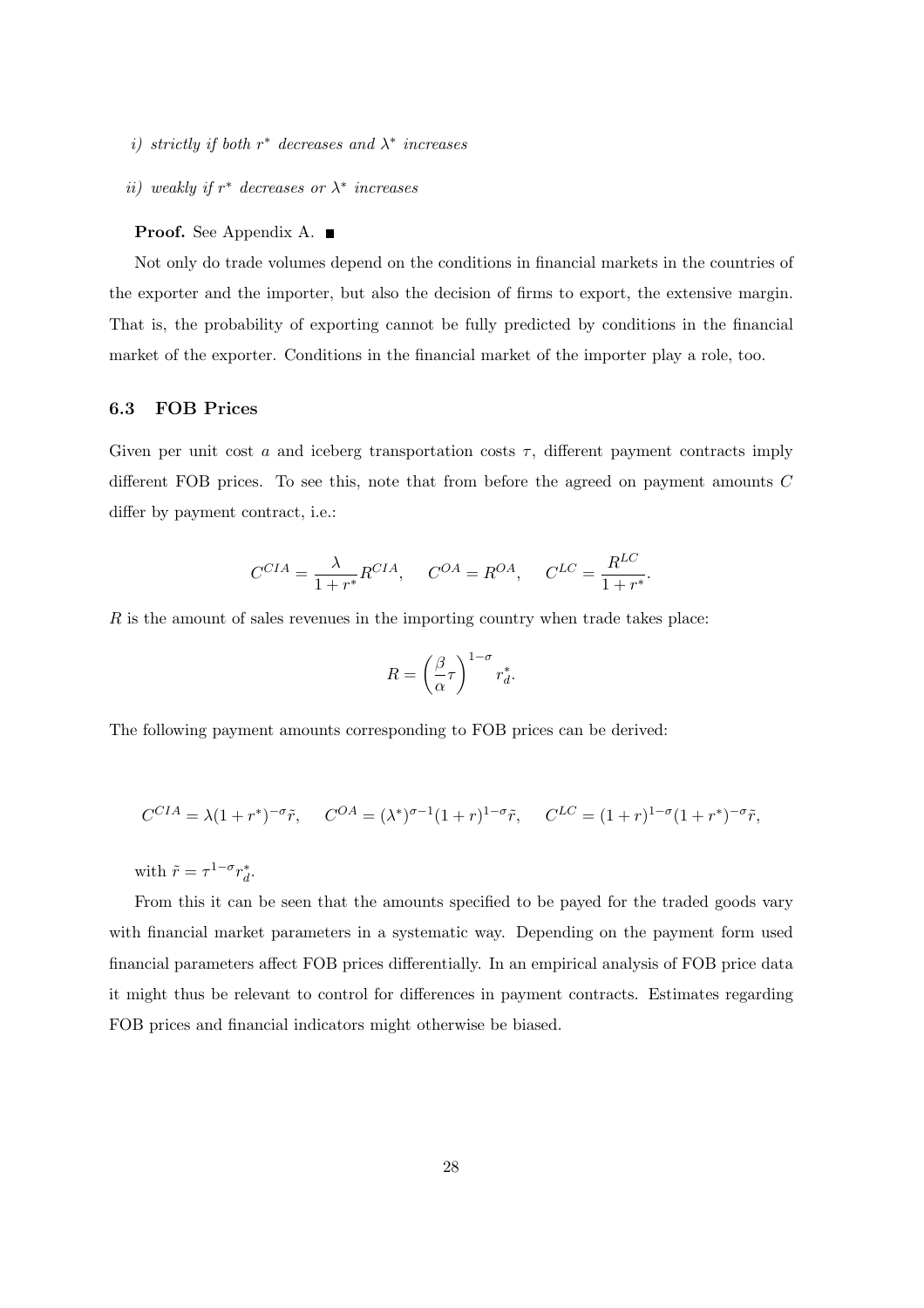## **7 Conclusions**

In this paper I propose a new theory explicitly modeling the choice of different payment contracts in international trade. I analyze the trade-offs taken into account by an exporter choosing between these different forms of payment, determined by enforcement probabilities and financing costs. The model shows that the choice of payment contracts is quantitatively important. Financing decisions of trade transactions are driven by factors in the financial markets of the exporter and the importer. The ability to freely choose and switch between payment contracts is central for firms to adapt to different constellations of financial conditions in different country pairs and over time. Limiting this choice can reduce traded quantities significantly, increase prices, and reduce the ability of exporters to react to short term fluctuations in financial conditions.

The model maps enforcement probabilities and financial market efficiencies of an exporterimporter country pair into an optimal payment contract. In a richer model that could be brought to the data one might want to include extensions concerning heterogeneity both in the firm and in the product dimension. Product differences could imply different degrees of enforceability in court or different time horizons of trade relationships (high or low  $\gamma$ ). Firm differences in size could affect relative negotiation power between the exporter and the importer, the ability to enforce contracts in court, the ability to punish deviations from a trigger strategy and the ability to switch contracts in the face of fixed costs. Another extension would be to explicitly introduce currencies and to study the interaction of the payment contract decision with exchange rate risk. This would give a suitable framework to study different aspects: first, which new effects arise from payment contracts for the optimal decision in which currency to price exports, and second, how this affects the transmission mechanism of international shocks.

There is little data available on the usage of the different payment contracts across countries, firms and time. To assess the model empirically, available firm level data, that does not contain direct evidence on payment contracts, could be used to test predictions of the model. Furthermore, a new data set on payment contracts could be built to directly test for determinants of the choice of payment contracts.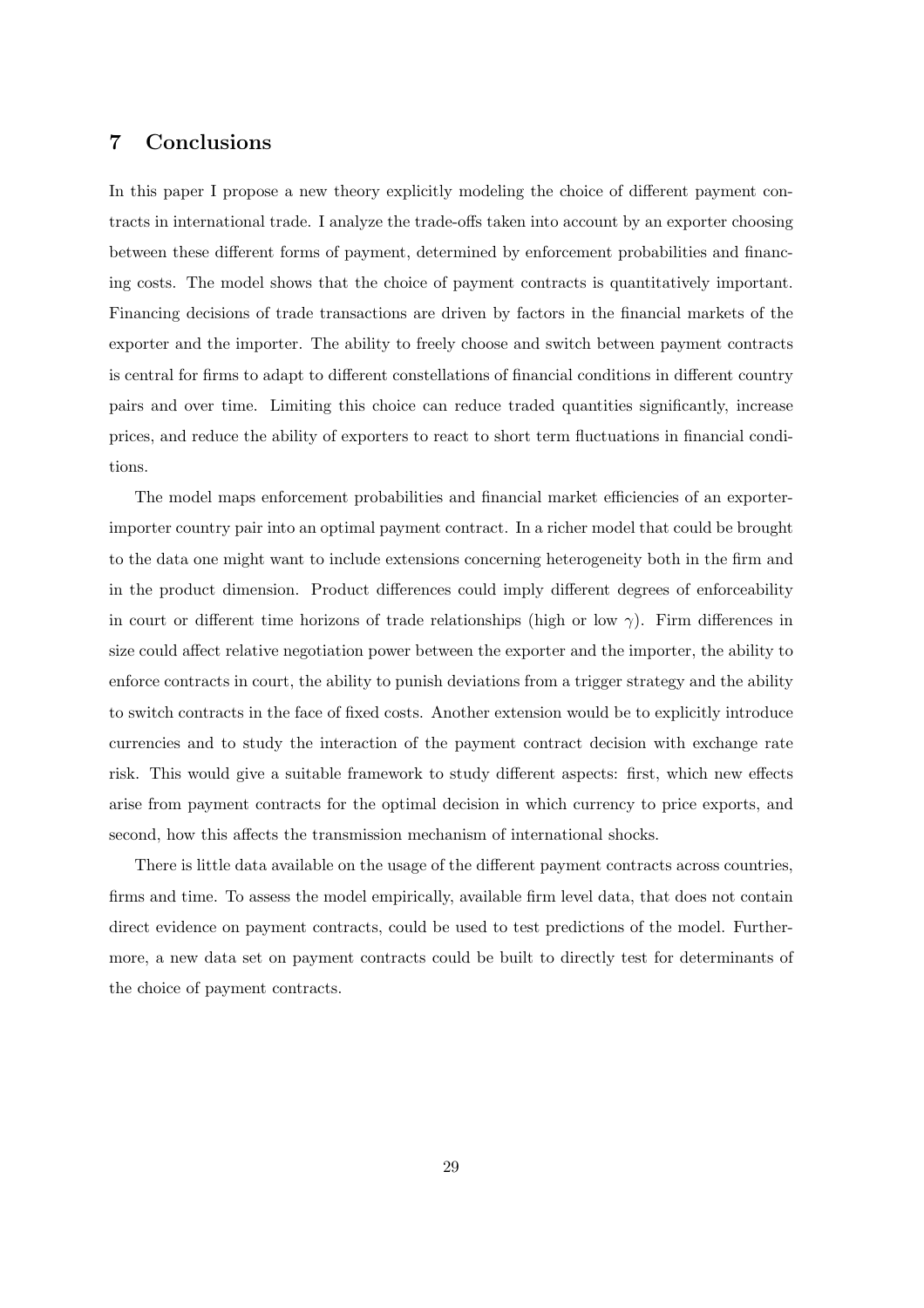## **References**

- Amiti, Mary, and David E. Weinstein, 2009, Exports and Financial Shocks, mimeo Federal Reserve Bank of New York and Columbia University.
- Auboin, Marc, 2007, Boosting Trade Finance in Developing Countries: What Link with the WTO?, Wto staff working papers World Trade Organization.
- Auboin, Marc, and Moritz Meier-Ewert, 2003, Improving the Availability of Trade Finance during Financial Crises, Wto discussion papers World Trade Organization.
- Baltensperger, Ernst, and Nils Herger, 2007, Exporting against Risk? Theory and Evidence from Public Export Insurance Schemes in OECD Countries, University of Berne, mimeo.
- Beck, Thorsten, 2002, Financial Development and International Trade: Is there a Link?, Journal of International Economics 57, 107–131.
- Beck, Thorsten, 2003, Financial Dependence and International Trade, Review of International Economics 11, 296–316.
- Bellone, Flora, Patrick Musso, Lionel Nesta, and Stefano Schiavo, 2008, Financial Constraints as a Barrier to Export Participation, Documents de Travail de l'OFCE 2008-29 Observatoire Francais des Conjonctures Economiques (OFCE).
- Berman, Nicolas, and Jérôme Héricourt, 2008, Financial Factors and the Margins of Trade: Evidence from Cross-Country Firm-Level Data, Université Paris 1 Panthéon-Sorbonne (postprint and working papers) HAL.
- Berman, Nicolas, and Philippe Martin, 2009, The Vulnerability of Sub-Saharan Africa to the Financial Crisis: The Case of Trade, mimeo.
- Berthou, Antoine, 2007, Credit Constraints and Zero Trade Flows: The Role of Financial Development, mimeo.
- Berthou, Antoine, 2008, The Distorted Effect of Financial Development on International Trade Flows, mimeo.
- Biais, Bruno, and Christian Gollier, 1997, Trade Credit and Credit Rationing, Review of Financial Studies 10, 903–37.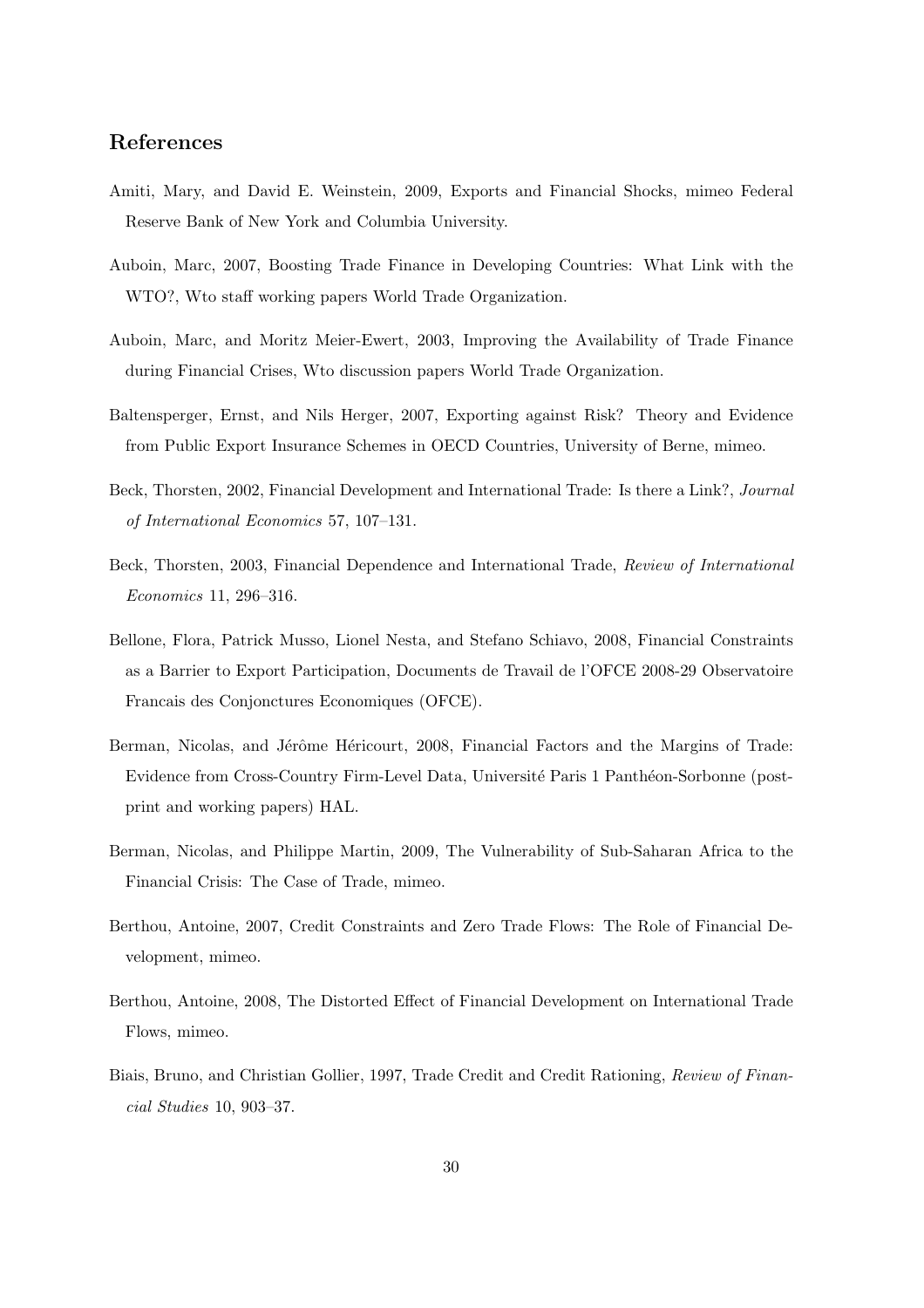- Burkart, Mike, and Tore Ellingsen, 2004, In-Kind Finance: A Theory of Trade Credit, American Economic Review 94, 569–590.
- Chaney, Thomas, 2005, Liquidity Constrained Exporters, Working paper, University of Chicago.
- Chauffour, Jean-Pierre, and Thomas Farole, 2009, Trade Finance In Crisis, Research working papers World Bank.
- Cunat, Vicente, 2007, Trade Credit: Suppliers as Debt Collectors and Insurance Providers, The Review of Financial Studies 20, 491–527.
- Djankov, Simeon, Caroline Freund, and Cong S. Pham, 2006, Trading on time, Policy Research Working Paper Series 3909 The World Bank.
- Dorsey, Thomas, 2009, Trade Finance Stumbles, Finance and Development 46.
- Espanol, Paula, 2007, Exports, Sunk Costs and Financial Restrictions in Argentina during the 1990s, PSE Working Papers 2007-01 PSE.
- Fabbri, Daniela, and Anna Maria Cristina Menichini, forthcoming, Trade Credit, Collateral Liquidation and Borrowing Constraints, Journal of Financial Economics.
- Greenaway, David, Alessandra Guariglia, and Richard Kneller, 2007, Financial Factors and Exporting Decisions, Journal of International Economics 73, 377–395.
- Helpman, Elhanan, 2006, Trade, FDI, and the Organization of Firms, Journal of Economic Literature 44, 589–630.
- Helpman, Elhanan, Marc Melitz, and Yona Rubinstein, 2008, Estimating Trade Flows: Trading Partners and Trading Volumes, The Quarterly Journal of Economics 123, 441–487.
- Hummels, David, 2001, Time as a Trade Barrier, Gtap working papers Center for Global Trade Analysis, Department of Agricultural Economics, Purdue University.
- Humphrey, John, 2009, Are Exporters in Africa Facing Reduced Availability of Trade Finance, Institute of Development Studies, mimeo.
- Iacovone, Leonardo, and Veronika Zavacka, 2009, Banking Crises And Exports, Policy research working paper series The World Bank.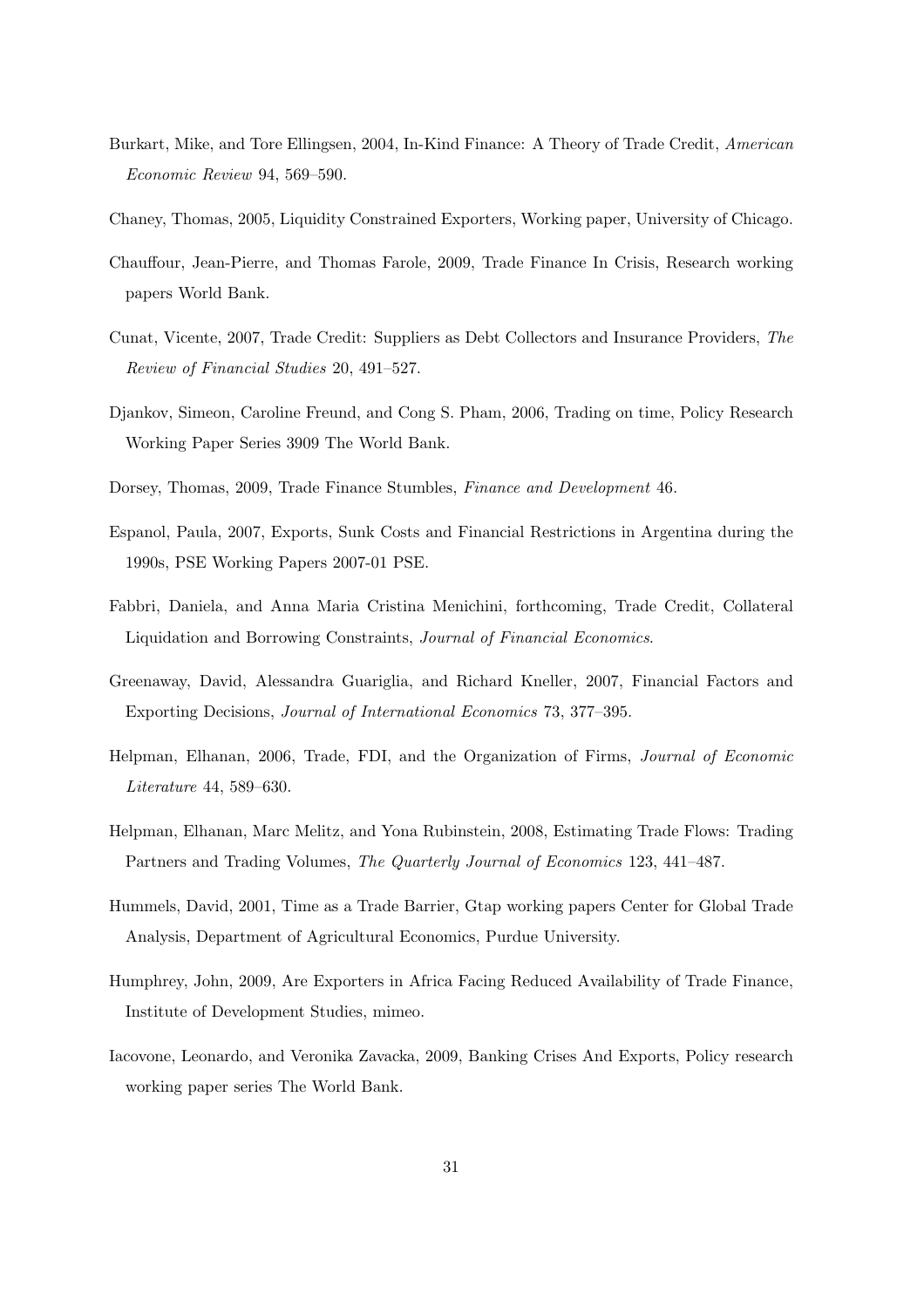- ICC, 2009, Rethinking Trade Finance 2009: An ICC Global Survey, ICC Banking Commission Market Intelligence Report International Chamber of Commerce.
- IMF, 2009, Sustaining the Recovery, World Economic Outlook International Monetary Fund.
- Kletzer, Kenneth, and Pranab Bardhan, 1987, Credit Markets and Patterns of International Trade, Journal of Development Economics 27, 57–70.
- Krugman, Paul, 1980, Scale Economies, Product Differentiation, and the Pattern of Trade, American Economic Review 70, 950–59.
- Levchenko, Andrei A., Logan Lewis, and Linda L. Tesar, 2009, The Collapse of International Trade During the 2008-2009 Crisis: In Search of the Smoking Gun, Discussion papers University of Michigan.
- Manova, Kalina, 2008, Credit Constraints, Heterogeneous Firms, and International Trade, NBER Working Papers 14531 National Bureau of Economic Research, Inc.
- Matsuyama, Kiminori, 2005, Credit Market Imperfections and Patterns of International Trade and Capital Flows, Journal of the European Economic Association 3, 714–723.
- Melitz, Marc J., 2003, The Impact of Trade on Intra-Industry Reallocations and Aggregate Industry Productivity, Econometrica 71, 1695–1725.
- Petersen, Mitchell A, and Raghuram G Rajan, 1997, Trade Credit: Theories and Evidence, Review of Financial Studies 10, 661–91.
- Ronci, Marcio Valerio, 2004, Trade Finance and Trade Flows: Panel Data Evidence from 10 Crises, Imf working papers International Monetary Fund.
- Stephens, Malcolm, 1998, Export Credit Agencies, Trade Finance and South East Asia, IMF Working Papers 98/175 International Monetary Fund.
- Stiebale, Joel, 2008, Do Financial Constraints Matter for Foreign Market Entry? A Firm-Level Examination, Ruhr Economic Papers 0051 Rheinisch-Westfälisches Institut für Wirtschaftsforschung, Ruhr-Universität Bochum, Universität Dortmund, Universität Duisburg-Essen.
- Suwantaradon, Ruanjai, 2008, Financial Frictions and International Trade, University of Minnesota, mimeo.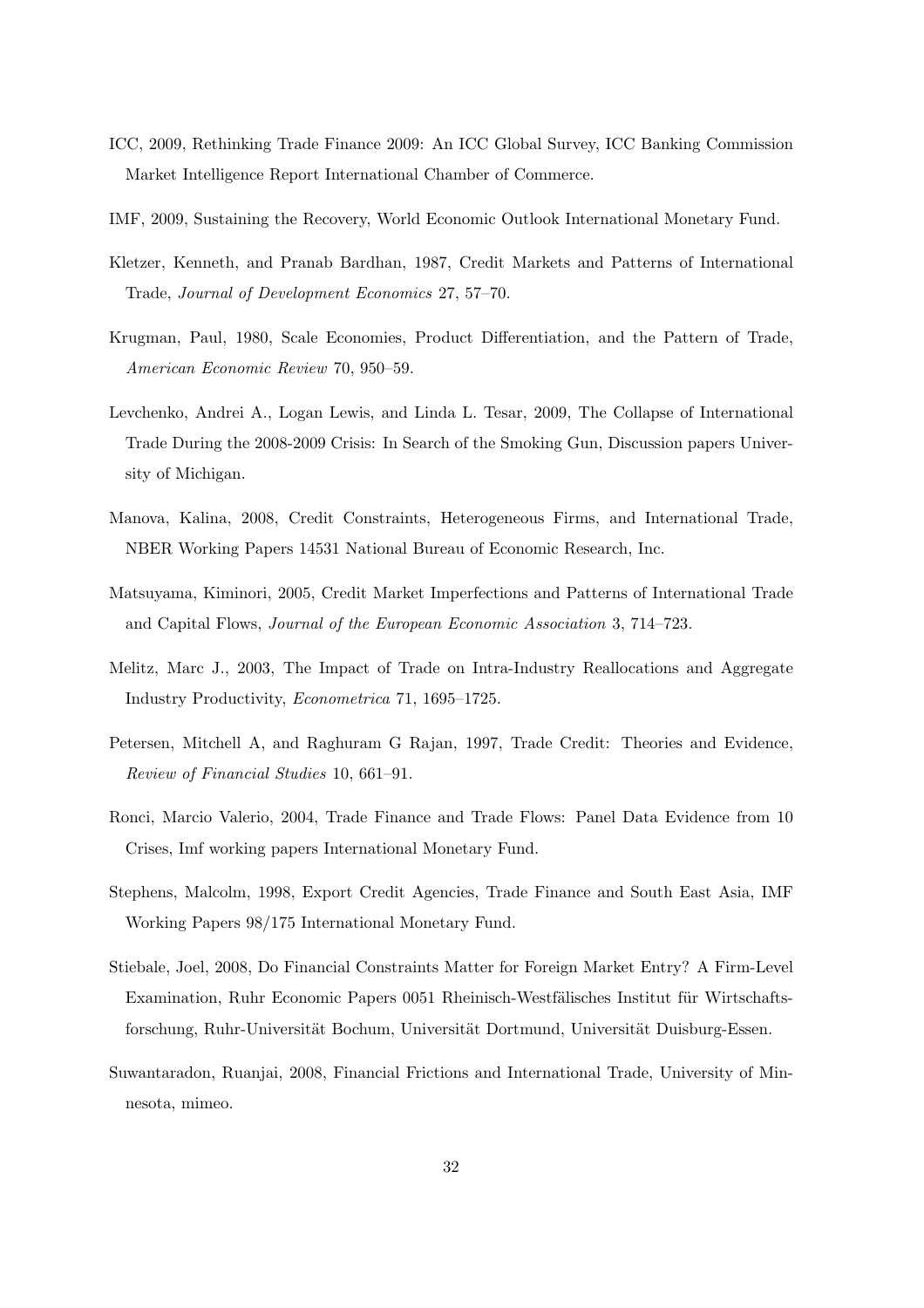- Svaleryd, Helena, and Jonas Vlachos, 2005, Financial Markets, the Pattern of Industrial Specialization and Comparative Advantage: Evidence from OECD Countries, European Economic Review 49, 113–144.
- U.S. Department of Commerce, 2008, Trade Finance Guide, Working paper, International Trade Administration.
- Wilner, Benjamin S., 2000, The Exploitation of Relationships in Financial Distress: The Case of Trade Credit, Journal of Finance 55, 153–178.
- Zia, Bilal H., 2008, Export Incentives, Financial Constraints, and the (Mis)Allocation of Credit: Micro-Level Evidence from Subsidized Export Loans, Journal of Financial Economics 87, 498–527.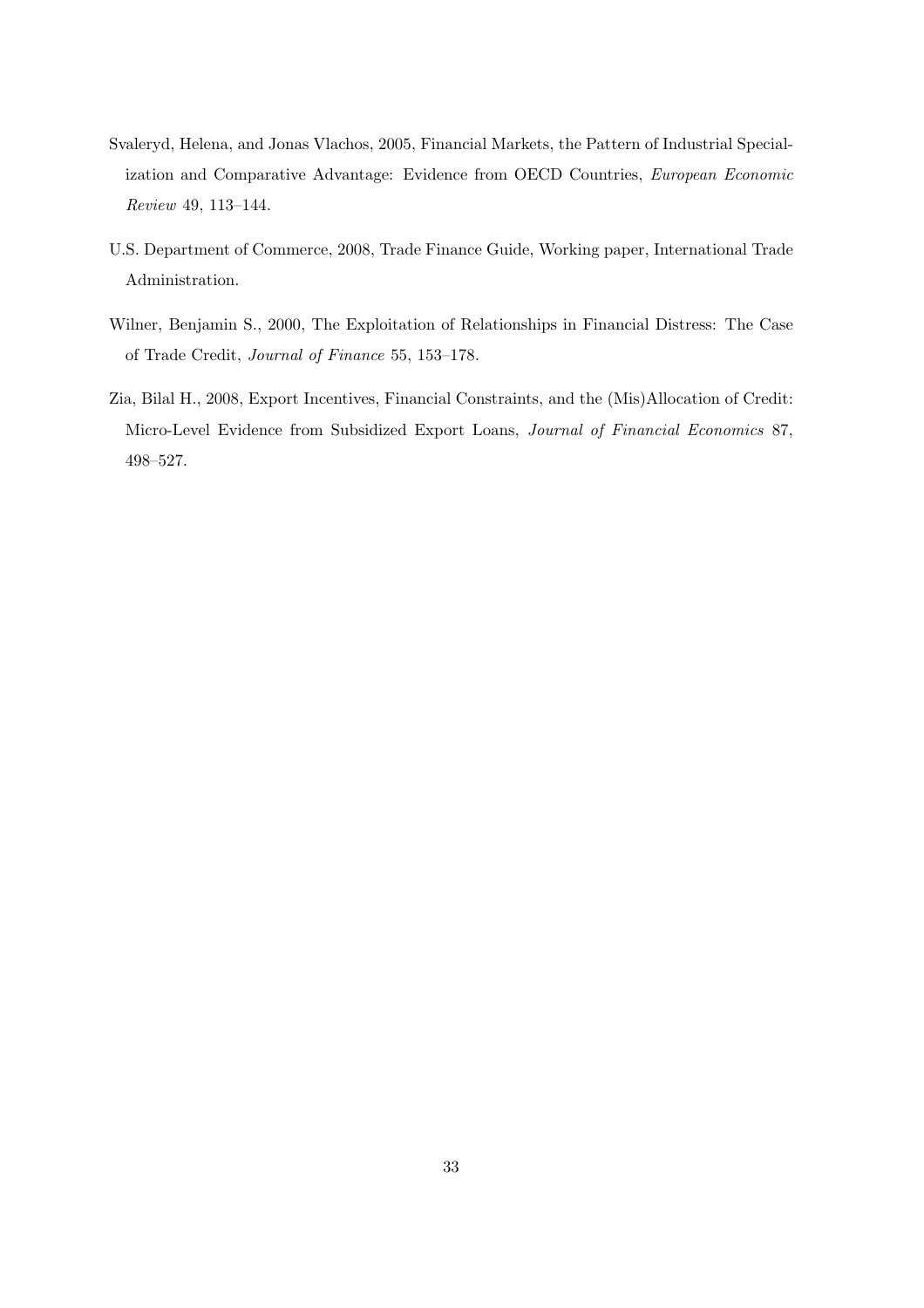## **A Proofs**

**Proposition 1 Proof.** The statement is true for trade measured both in expected quantities and in expected revenues at factory gate. Note that:

$$
\mathbf{E}\left[q_x\right] = A\tau^{1-\sigma}q_d^* = \alpha^{\sigma}\beta^{1-\sigma}\tau^{1-\sigma}q_d^*
$$

and

$$
\mathbf{E}\left[r_x\right] = \frac{\beta\tau}{\alpha}A\tau^{1-\sigma}r_d^* = \alpha^{\sigma-1}\beta^{2-\sigma}\tau^{2-\sigma}r_d^*
$$

Taking partial derivatives delivers the following signs for  $A = \alpha^{\sigma} \beta^{1-\sigma}$ :

|                                        | CIA                        | OА                                    | LC                         |
|----------------------------------------|----------------------------|---------------------------------------|----------------------------|
| $A = \alpha^{\sigma} \beta^{1-\sigma}$ | $(1+r^*)^{-\sigma}\lambda$ | $(1+r)^{-\sigma}(\lambda^*)^{\sigma}$ | $((1+r)(1+r^*))^{-\sigma}$ |
| $\partial A/\partial r^*$              |                            |                                       |                            |
| $\partial A/\partial \lambda^*$        |                            |                                       |                            |

As  $\sigma > 1$  the expression for revenues  $\alpha^{\sigma-1}\beta^{2-\sigma}$  delivers the same signs:

|                                     | CIA                         | OА                                       | LC                          |
|-------------------------------------|-----------------------------|------------------------------------------|-----------------------------|
| $\alpha^{\sigma-1}\beta^{2-\sigma}$ | $(1+r^*)^{1-\sigma}\lambda$ | $(1+r)^{1-\sigma}(\lambda^*)^{\sigma-1}$ | $((1+r)(1+r^*))^{1-\sigma}$ |
| $\partial A/\partial r^*$           |                             |                                          |                             |
| $\partial A/\partial \lambda^*$     |                             |                                          |                             |

If  $r^*$  decreases, both quantities and revenues increase under CIA and LC. If  $\lambda^*$  increases, quantities and revenues increase under OA.

**Proposition 2** Proof. The extensive margin is determined solely by expected profits. Thus it is sufficient to consider expected profits.

Note that:

$$
\mathbf{E}\left[\Pi_x\right] = A\tau^{1-\sigma}\Pi_d^* = \alpha^{\sigma}\beta^{1-\sigma}\tau^{1-\sigma}\Pi_d^*
$$

Thus profits are monotonously increasing in A. This combined with the partial derivatives above proves Proposition 2.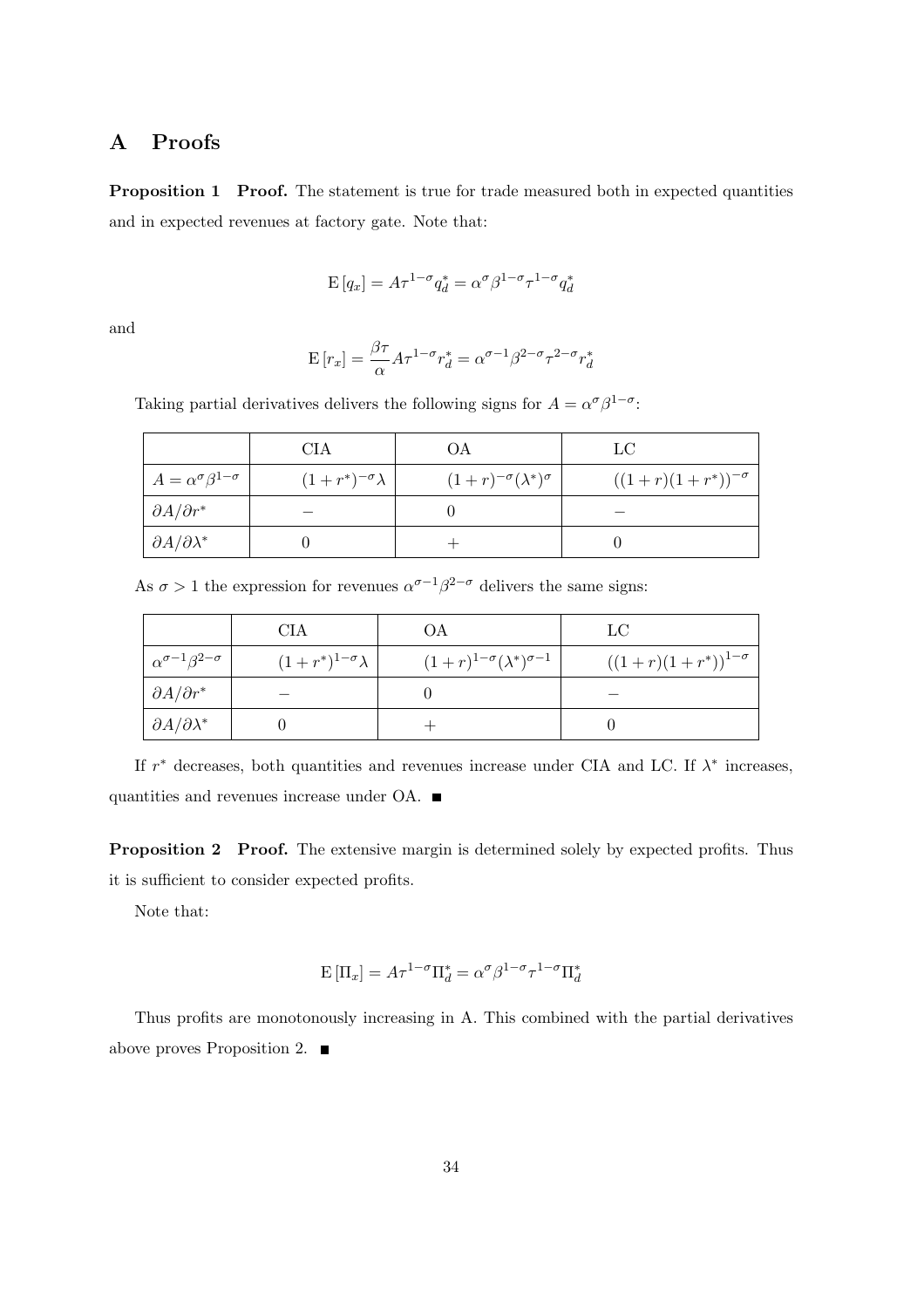### **B Interest rates**

Suppose the importer and the exporter are in a small open economy and take the world interest rate  $r^w$  as given. In both countries there is a competitive sector of financial intermediation. Due to technological and legal differences, the efficiency of the intermediation technology of banks in different countries can differ. The intermediation technology displays constant returns to scale. Let  $\varphi_i \leq 1$  be the efficiency of banks in country i for handling transactions, such that the cost of lending one unit is  $1/\varphi_i$ . Zero profit implies that the interest rate of a country charged to a firm is  $r^i = \frac{r^w}{\varphi_i}$ . Thus both interest rates change with changes in  $r^w$ . Furthermore, the interest rate of a country changes with the efficiency parameter  $\varphi$ . This parameter captures both short - and long-run effects. When there is financial turmoil in a single country and the domestic interest rate rises, this is captured by a change in  $\varphi$  in that country.

When extending the model to the two types of enforcement problems, national and contract level, the interest rate in a country will likely react to the former, i.e. the risk free world interest rate will most likely be scaled up, reflecting national default risk. Let  $\gamma$  be the transmission factor measuring the effect of changes in national risk on the local interest rate. That is,  $r^i = \frac{r^w}{(\lambda^N)^\gamma \varphi_i}$ . If  $\gamma = 0$ , then national risk has no effect on the interest rate. If on the other hand  $\gamma = 1$ , the interest rate perfectly adjusts to any changes in national risk.

## **C Tables**

|  |  | Table 1: Country Types |  |
|--|--|------------------------|--|
|--|--|------------------------|--|

| Country Type | $\mathbf{H}$   | ,,, |
|--------------|----------------|-----|
|              | 0.99 0.85 0.97 |     |
| $1+r$        | 1.02 1.03 1.08 |     |

Table 2: Optimal Payment Contracts

| from $\prime$ to | H       | Ш     |  |
|------------------|---------|-------|--|
|                  | CIA CIA | OA.   |  |
| $\mathbf{H}$     | OA LC   | (C) A |  |
| Ш                | CIA CIA | -CIA  |  |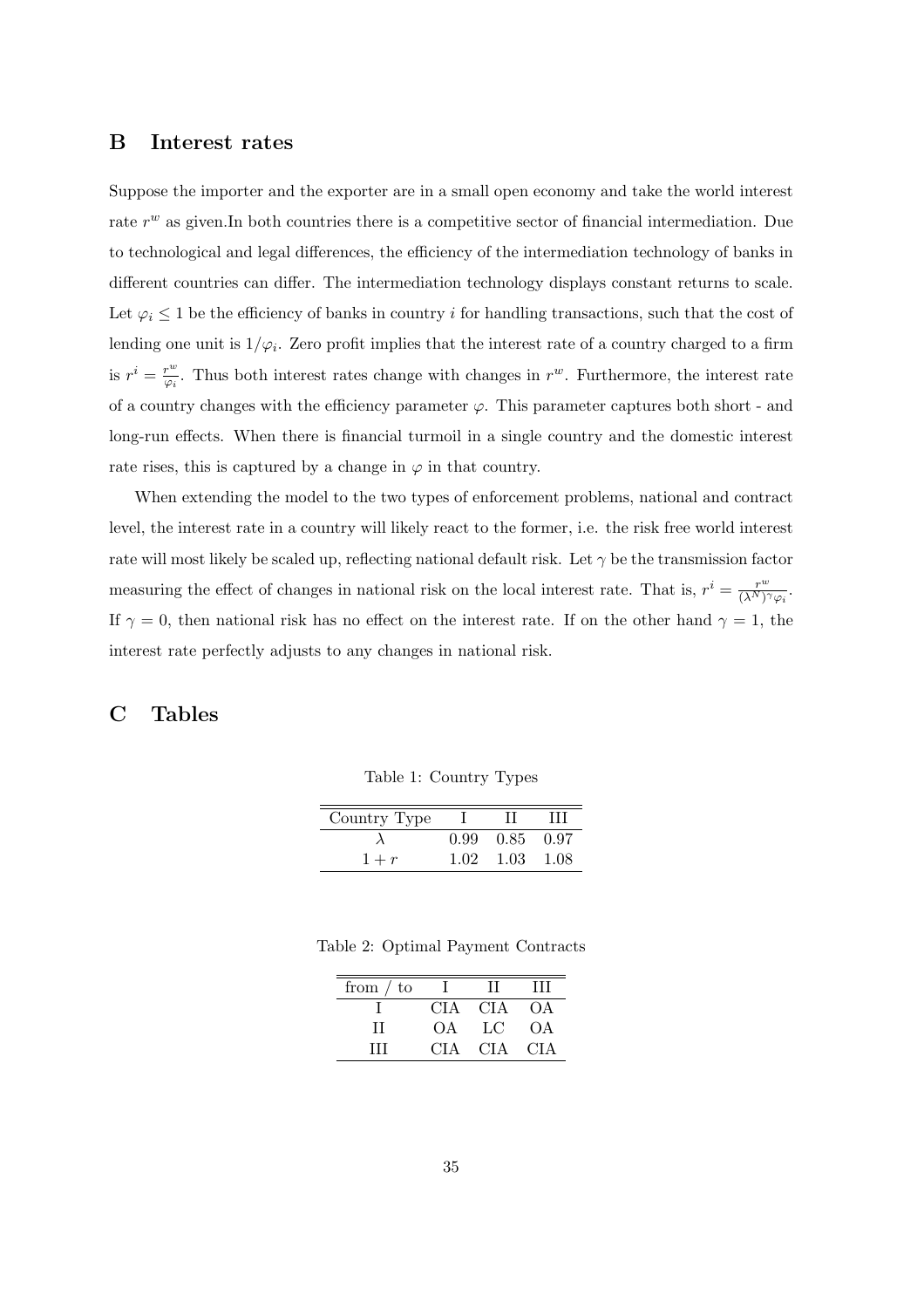Table 3: Traded Quantities

| Country |      | $\mathbf{H}$   | Ш   |  |
|---------|------|----------------|-----|--|
|         | 2.94 | 2.9            | 2.6 |  |
| Н       |      | 2.76 2.64 2.53 |     |  |
| Ш       |      | 3.02 2.93 2.45 |     |  |

Table 4: Worst Payment Contracts

| from $\prime$ to |    | H          | Ш           |  |
|------------------|----|------------|-------------|--|
|                  | LC | - OA - LC  |             |  |
| П                |    | CIA OA CIA |             |  |
| ŦŦ               | LC | OA.        | $L_{\rm C}$ |  |

Table 5: Optimal vs. Worst Payment Contract, percentage changes of quantities

| from $\prime$ to |         | H             | Ш               |
|------------------|---------|---------------|-----------------|
|                  | $-8.0$  |               | $-49.4$ $-19.4$ |
| TГ               | $-9.3$  | $-44.6$       | $-23.2$         |
| Ħ                | $-27.4$ | $-59.2 -26.3$ |                 |
|                  |         |               |                 |

Table 6: Optimal vs. Only 1 Payment Contract, percentage changes of quantities

|            | Only CIA      |        | Only OA         |                |         | Only LC        |         |                |         |
|------------|---------------|--------|-----------------|----------------|---------|----------------|---------|----------------|---------|
| from<br>to | and the state | Н      | Ш               | $\mathbf{1}$   |         | Ш              |         |                |         |
|            |               |        | $0 \quad -12.8$ | $-3.6$ .       | $-49.4$ | 0 <sup>1</sup> |         | $-8.0 -7.8$    | $-19.4$ |
| Н          | $-9.3$        | $-4.9$ | $-23.2$         | $\overline{0}$ | $-44.6$ | 0              | $-4.5$  | $\overline{0}$ | $-19.2$ |
| ттт        |               |        |                 | $-24.1$        | $-59.2$ | $-9.7$         | $-27.4$ | $-27.1$        | $-26.3$ |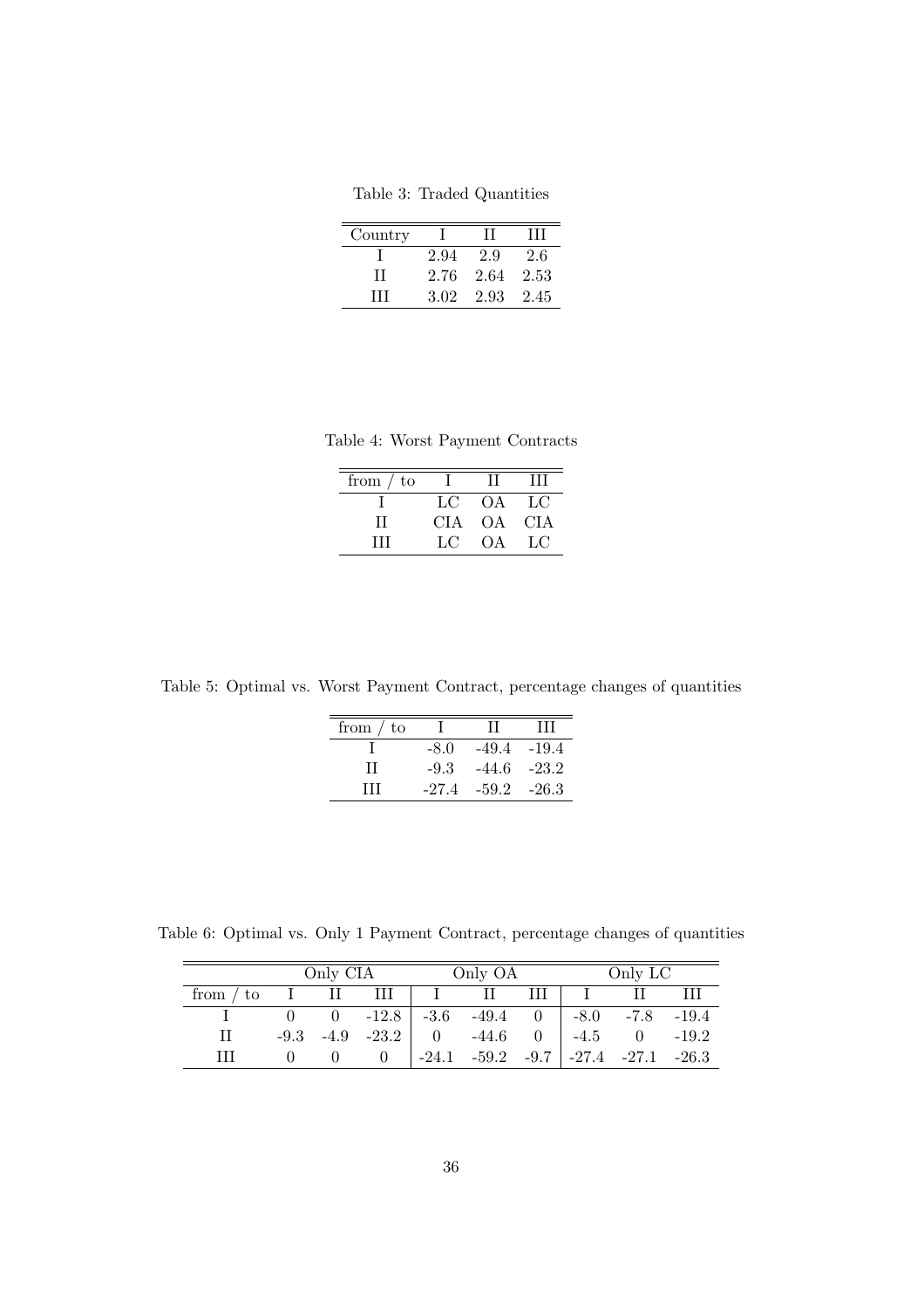## **D Figures**



Figure 1: Source: IMF World Economic Outlook



Figure 2: The effect of a change in interest rates on North-South trade flows. Solid line: traded quantities. Vertical dashed line: change of payment contract.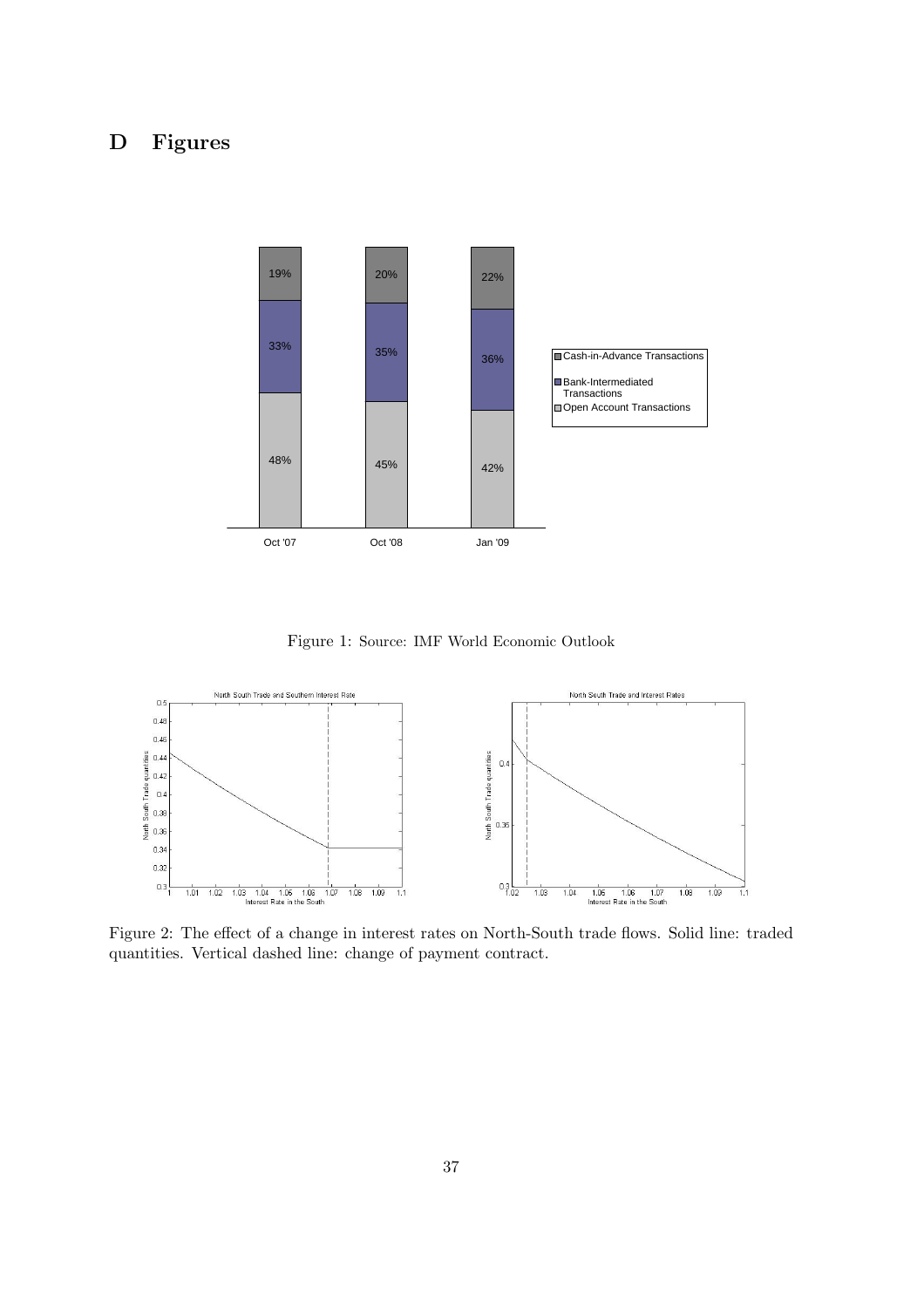

Figure 3: The effect of a change in interest rates on the finance profit factor A. Vertical dashed line: change of payment contract.



Figure 4: The effect of a change of enforcement probabilities on North-South Trade flows. Solid line: traded quantities. Vertical dashed line: change of payment contract.



Figure 5: Percentage effect of a change in the interest rate in the North on North-South trade flows with and without payment contract change. Dashed line: trade change with contract change. Solid line top: trade change without contract change. Vertical dashed line: change of payment contract.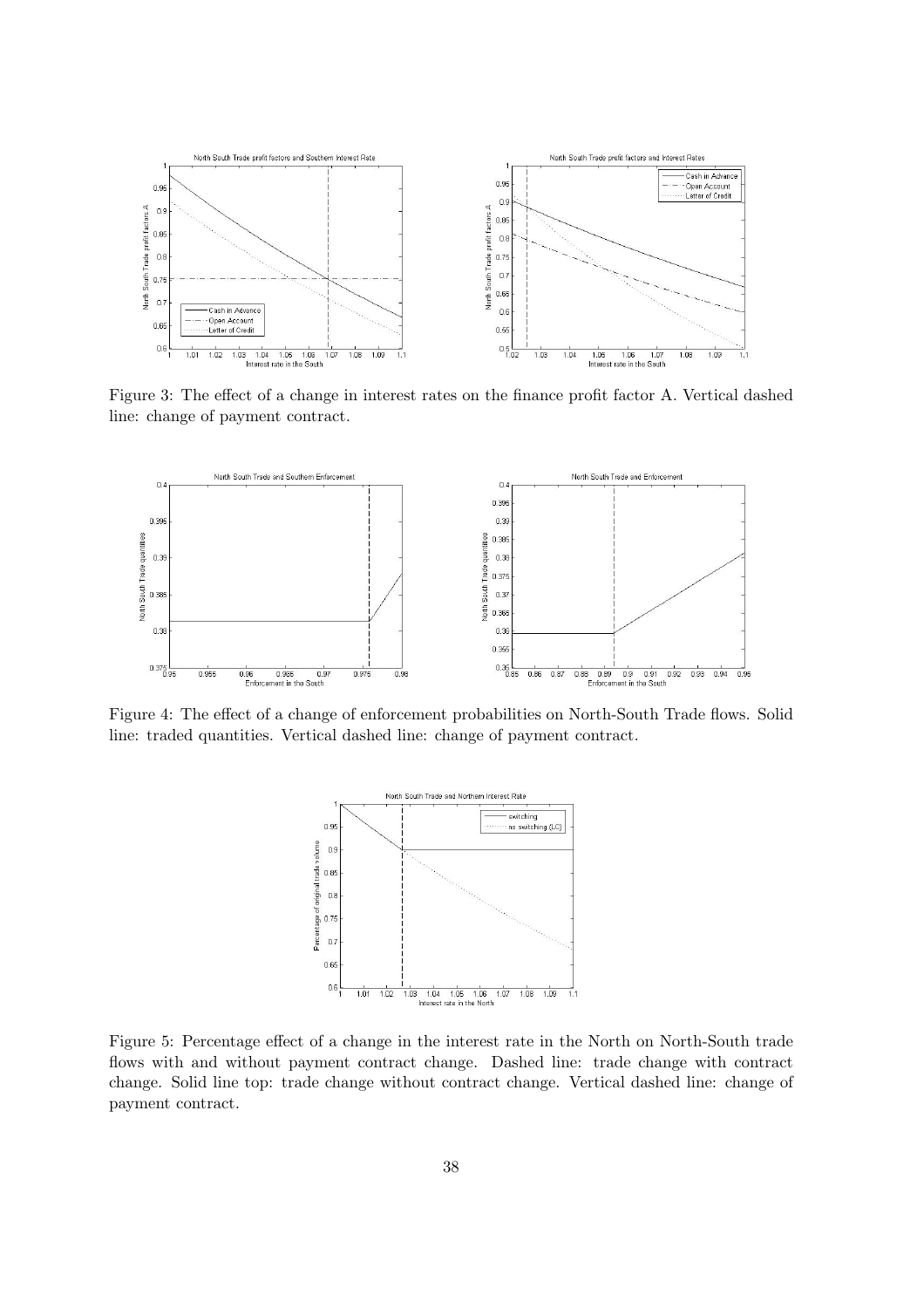

Figure 6: The effect of a change in interest rates on North-South trade flows, GE versus PE. Vertical dashed line: change of contract foreign exporter. Vertical solid line: change of contract domestic exporter. Solid line: traded quantities general equilibrium. Dashed line: traded quantities partial equilibrium.



Figure 7: The effect of a change of enforcement probabilities on North-South trade flows, GE versus PE. Vertical dashed line: change of contract foreign exporter. Vertical solid line: change of contract domestic exporter. Solid line: traded quantities general equilibrium. Dashed line: traded quantities partial equilibrium.